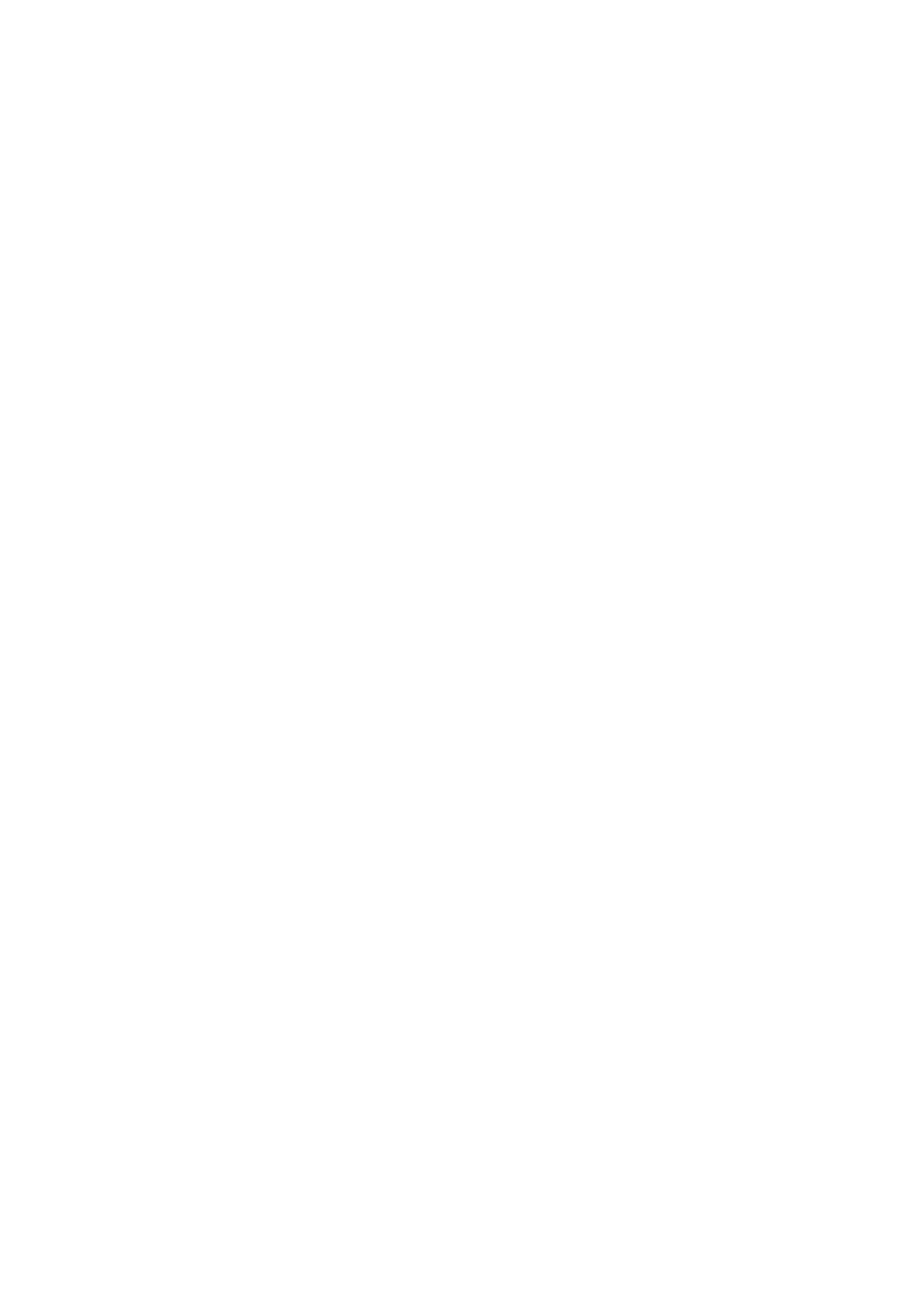# *Second generation surveillance for HIV: The next decade*



Joint United Nations Programme on HIV/AIDS (UNAIDS)



World Health Organization<br>(WHO)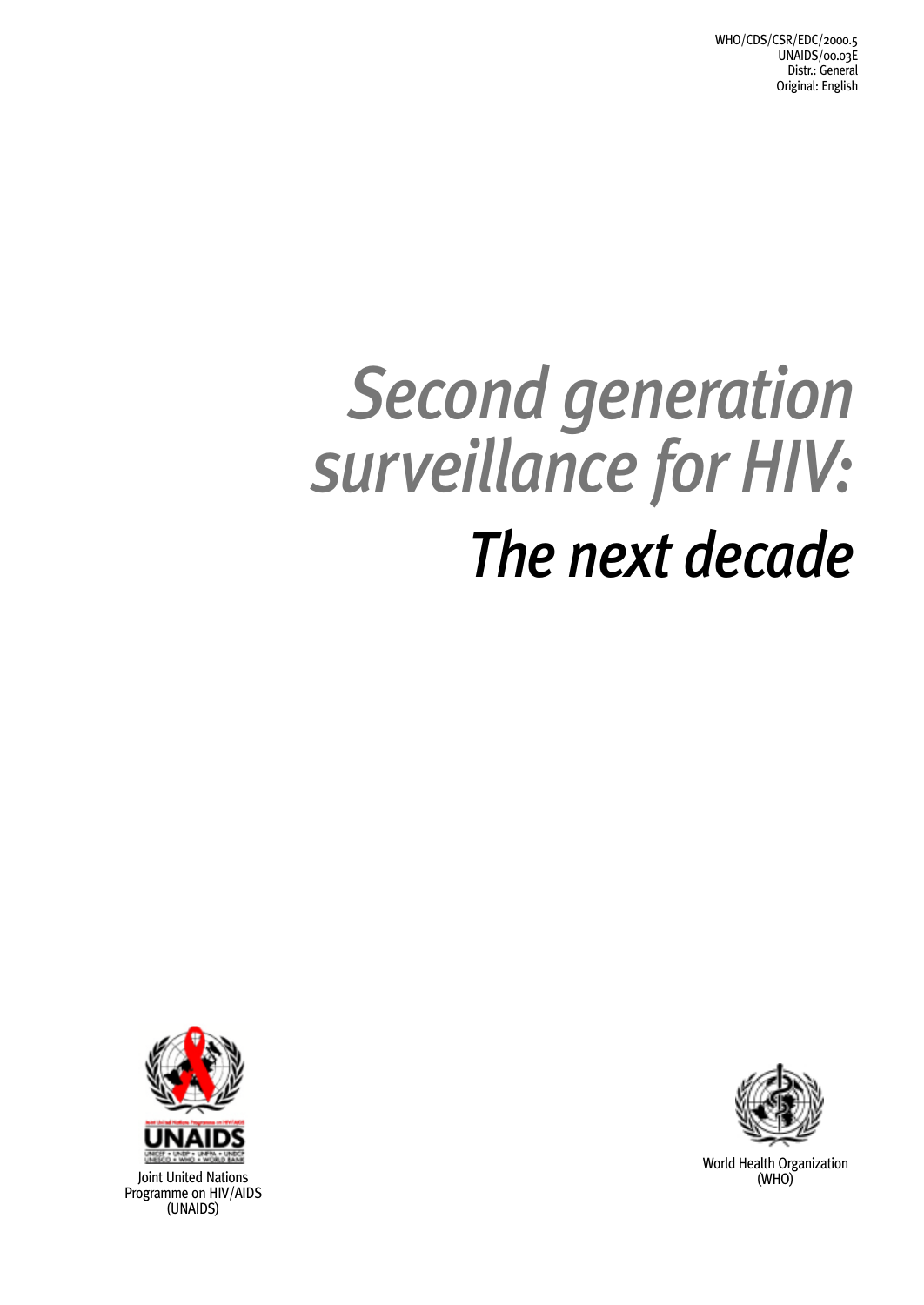Global surveillance of HIV/AIDS and sexually transmitted infections (STIs) is a joint effort of the World Health Organization (WHO) and the Joint United Nations Programme on HIV/AIDS (UNAIDS). The UNAIDS/WHO Working Group on Global HIV/AIDS and STI Surveillance, initiated in November 1996, is the main coordination and implementation mechanism for UNAIDS and WHO to compile the best information available and to improve the quality of data needed for informed decision-making and planning at national, regional and global levels.

The World Health Organization and UNAIDS would like to thank all the national and international experts who have contributed to the development of "Second generation HIV surveillance" and provided precious inputs and suggestions for this document. The concepts and details presented in this document were discussed during a series of workshops and meetings with the participation and input of national programme managers and experts, staff from bi-/multilateral donor agencies (USAID, GTZ, DFID, EC), field staff of UNAIDS and its Cosponsors, and international experts from a series of institutions such as the Harvard School of Public Health, US Bureau of the Census, European Centre for the Epidemiological Monitoring of AIDS, Centers for Disease Control and Prevention, the Wellcome Trust Centre for Infectious Diseases at the University in Oxford. Special thanks go to Elizabeth Pisani for her contribution to the preparation and the final editing of the document.

**© World Health Organization and Joint United Nations Programme on HIV/AIDS, 2000**

This document is not a formal publication of the World Health Organization (WHO) or UNAIDS, and all rights are reserved by the Organizations. The document may, however, be freely reviewed, abstracted, reproduced or translated, in part or in whole, but not for sale or use in conjunction with commercial purposes. The views expressed in documents by named authors are solely the responsibility of those authors.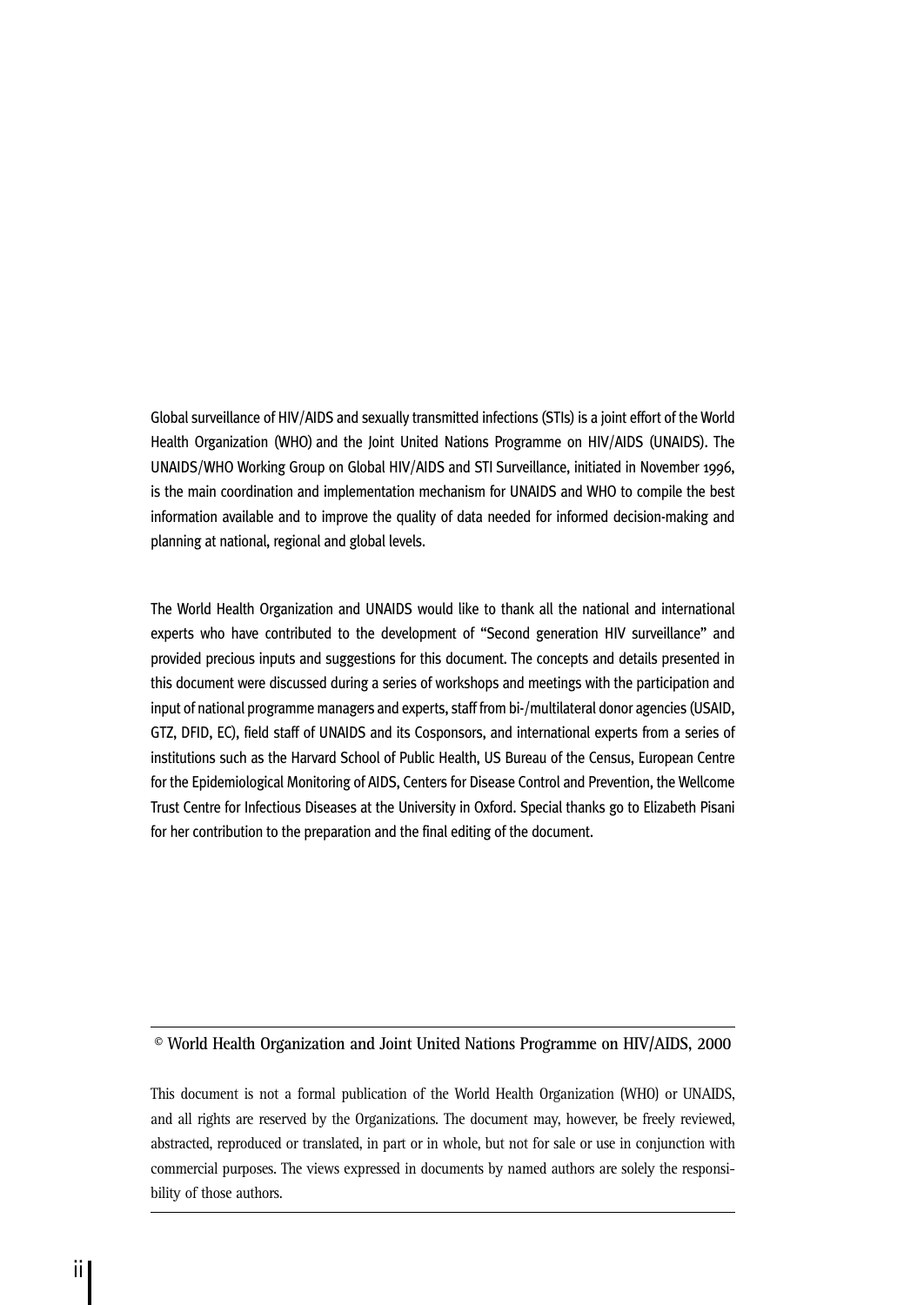# **Second generation** surveillance for HIV

# Table of contents

|                                                                                                                    | $In to auction \textit{101} \textit{11} \textit{2} \textit{2} \textit{3} \textit{4} \textit{5} \textit{5} \textit{6} \textit{6} \textit{7} \textit{7} \textit{8} \textit{8} \textit{9} \textit{10} \textit{11} \textit{12} \textit{12} \textit{13} \textit{14} \textit{15} \textit{16} \textit{17} \textit{18} \textit{19} \textit{19} \textit{19} \textit{19} \textit{19} \textit{19} \textit{19} \textit{1$ |    |
|--------------------------------------------------------------------------------------------------------------------|---------------------------------------------------------------------------------------------------------------------------------------------------------------------------------------------------------------------------------------------------------------------------------------------------------------------------------------------------------------------------------------------------------------|----|
| $\mathbf{I}$ .                                                                                                     |                                                                                                                                                                                                                                                                                                                                                                                                               |    |
|                                                                                                                    |                                                                                                                                                                                                                                                                                                                                                                                                               |    |
| $\mathbf{II}$ .                                                                                                    |                                                                                                                                                                                                                                                                                                                                                                                                               |    |
|                                                                                                                    |                                                                                                                                                                                                                                                                                                                                                                                                               |    |
|                                                                                                                    |                                                                                                                                                                                                                                                                                                                                                                                                               |    |
|                                                                                                                    |                                                                                                                                                                                                                                                                                                                                                                                                               |    |
| III.                                                                                                               | Major indicators used in HIV surveillance <b>Subsequential Contract 2018</b> 19                                                                                                                                                                                                                                                                                                                               |    |
|                                                                                                                    |                                                                                                                                                                                                                                                                                                                                                                                                               |    |
|                                                                                                                    |                                                                                                                                                                                                                                                                                                                                                                                                               |    |
|                                                                                                                    |                                                                                                                                                                                                                                                                                                                                                                                                               |    |
| IV.                                                                                                                |                                                                                                                                                                                                                                                                                                                                                                                                               |    |
| V.                                                                                                                 |                                                                                                                                                                                                                                                                                                                                                                                                               |    |
| VI.                                                                                                                |                                                                                                                                                                                                                                                                                                                                                                                                               |    |
|                                                                                                                    | VII. Surveillance in generalized epidemics <b>Constantine and Serveillance</b> 32                                                                                                                                                                                                                                                                                                                             |    |
| Annexes - Surveillance for HIV: A step-by-step summary [11] Annexes - Surveillance for HIV: A step-by-step summary |                                                                                                                                                                                                                                                                                                                                                                                                               |    |
|                                                                                                                    | References                                                                                                                                                                                                                                                                                                                                                                                                    | 40 |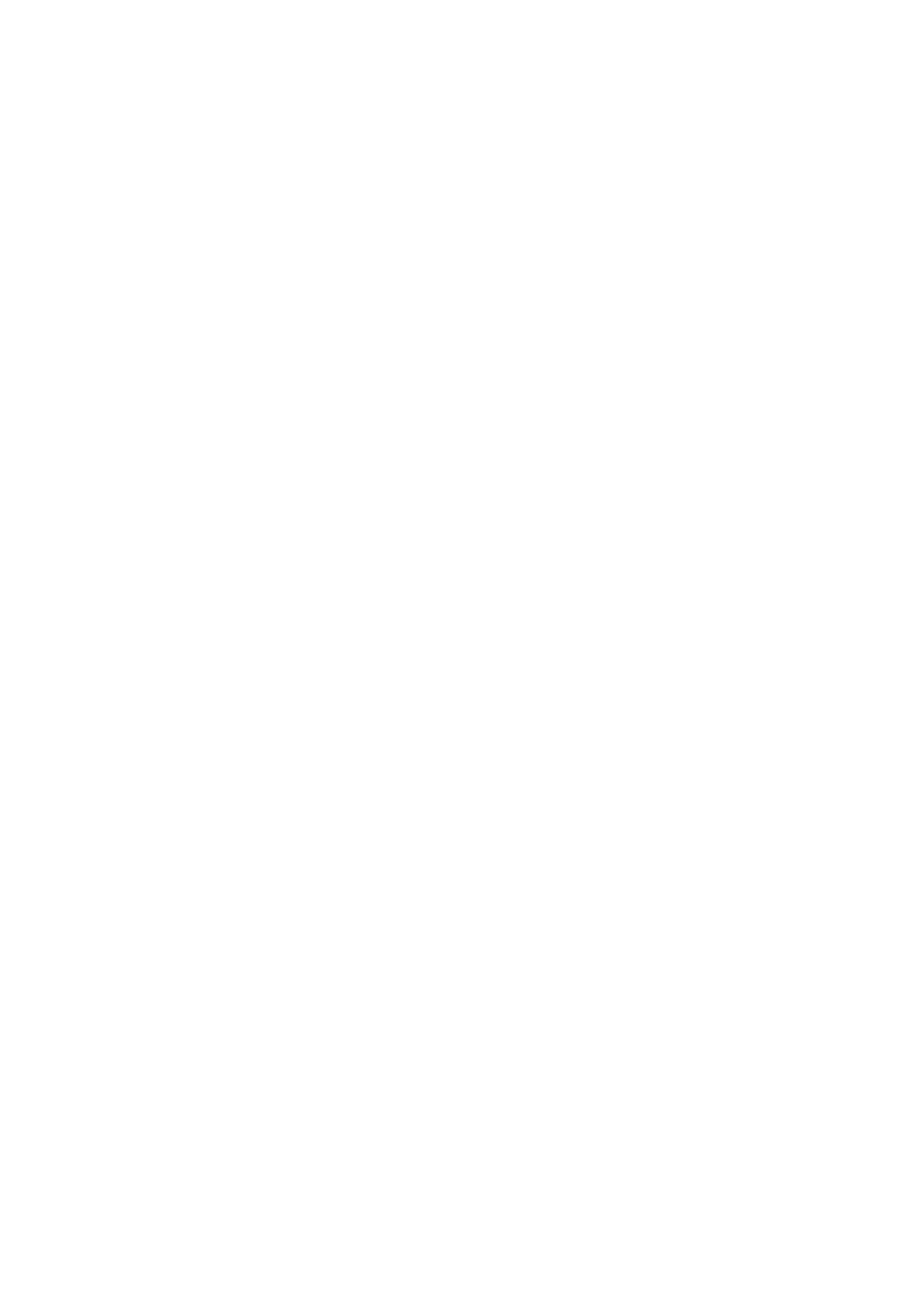# Second generation surveillance for HIV: The next decade

*The diversity of HIV epidemics around the world is becoming ever more apparent. Existing HIV surveillance systems are ill-equipped to capture this diversity, or to explain changes over time in mature epidemics. Efforts are now being made to build on existing systems, strengthening their explanatory power and making better use of the information they generate.*

*Strengthened systems, dubbed "second generation surveillance systems", aim to concentrate resources where they will yield information that is most useful in reducing the spread of HIV and in providing care for those affected. That means tailoring the surveillance system to the pattern of the epidemic in a country. It means concentrating data collection in populations most at risk of becoming newly infected with HIV—populations with high levels of risk behaviour or young people at the start of their sexual lives. It means comparing information on HIV prevalence and on the behaviours that spread it, to build up an informative picture of changes in the epidemic over time. It also means making best use of other sources of information communicable disease surveillance, reproductive health surveys, etc.—to increase understanding of the HIV epidemic and the behaviours that spread it.*

*This document suggests classifying the epidemic into different states—lowlevel, concentrated and generalized—depending on the prevalence of the virus in various population sub-groups. The most efficient mix of data collection for surveillance will depend on the epidemic state in a country. The recommended choice of populations among whom data are collected will vary from epidemic to epidemic; so will the mix of behavioural and bio-medical surveillance.*

*Data use will also vary according to the epidemic state. Where HIV is uncommon, biomedical surveillance and especially behavioural data can provide early warning of a possible epidemic. Where it is concentrated in sub-populations with high-risk behaviour it can provide invaluable information for designing focused interventions. In generalized epidemics it can help indicate the success of the response and provide information essential for planning care and support. In all epidemic states, surveillance systems aim to provide information that will increase and improve the response to the HIV epidemic.*

*This document provides an overview of the principal issues which need to be considered in strengthening surveillance systems and increasing their utility. It suggests priority approaches for the various epidemic states. Technical guidelines are provided in separate documents.*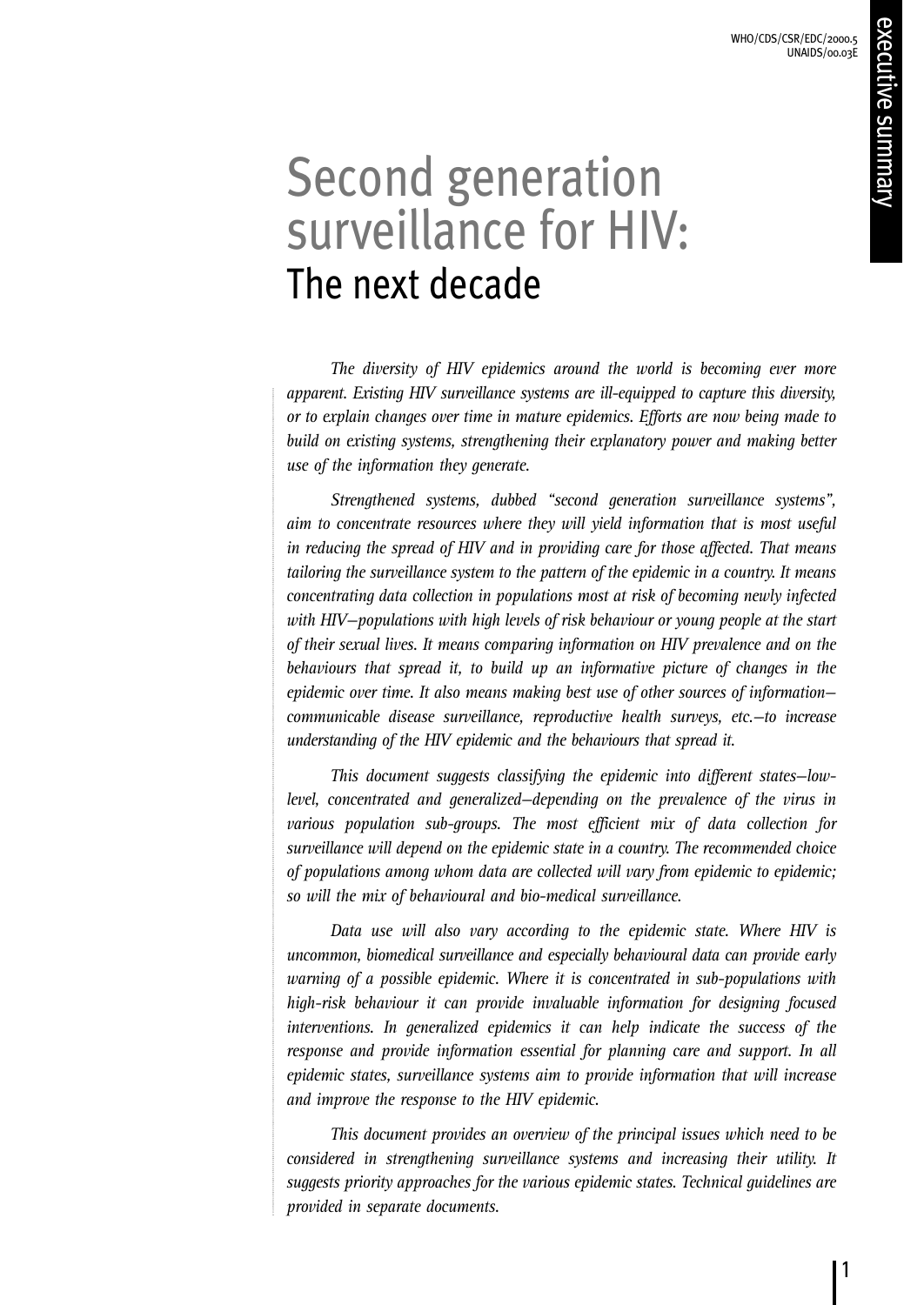# Introduction

Second generation surveillance for HIV:

The next decade

### Goals of second generation surveillance systems

- Better understanding of trends over time
- Better understanding of the behaviours driving the epidemic in a country
- Surveillance more focused on sub-populations at highest risk of infection
- Flexible surveillance that moves with the needs and state of the epidemic
- Better use of surveillance data to increase understanding and to plan prevention and care

A decade has passed since the initial guidelines on HIV surveillance were drafted by WHO in 1989. As HIV continues to spread around the world, it has become increasingly apparent that the epidemic does not follow the same course in all societies. Rather it affects different geographical areas and population sub-groups in different ways at different times.

This complicates the task of monitoring its course, intervening to prevent the further spread of HIV, and planning to minimize its impact. It also makes a thorough understanding of the nature of each country's epidemic more vital than ever.

Such an understanding can only be achieved with more information about who is most at risk in a country, and which behaviours put them at risk. Solid behavioural data will identify sub-populations at risk and will help focus serosurveillance\* resources where they will yield maximum information about the epidemic. Behavioural data also help explain trends in prevalence in mature epidemics. Second generation surveillance systems aim at monitoring trends in behaviour as well as HIV infection. They build on the lessons learned in the first decade of surveillance, strengthening and expanding existing systems to achieve the goals of second generation surveillance.

a summary

a summary

This document reviews the achievements of the first decade of surveillance for HIV. It describes the strengths and weaknesses of existing systems and outlines the basic principles of second generation surveillance systems. It then goes on to make recommendations for meeting the surveillance needs of countries in different epidemic states.

This document is intended to guide policy on strengthened surveillance for HIV. Technical guidelines for the various elements of surveillance— HIV and AIDS case reporting, field guidelines for serosurveillance for HIV, sexually transmitted infection (STI) surveillance, and behavioural data collection are being published separately as part of this series. Existing technical guidelines are listed in the *References*. Many of these documents are currently under revision. Finalized versions are posted on the web sites of the organizations involved as they become available, and web sites are also listed in the *References*.

*<sup>\*</sup> In this document, serosurveillance refers to surveillance for HIV antibodies in all body fluids, not just blood.*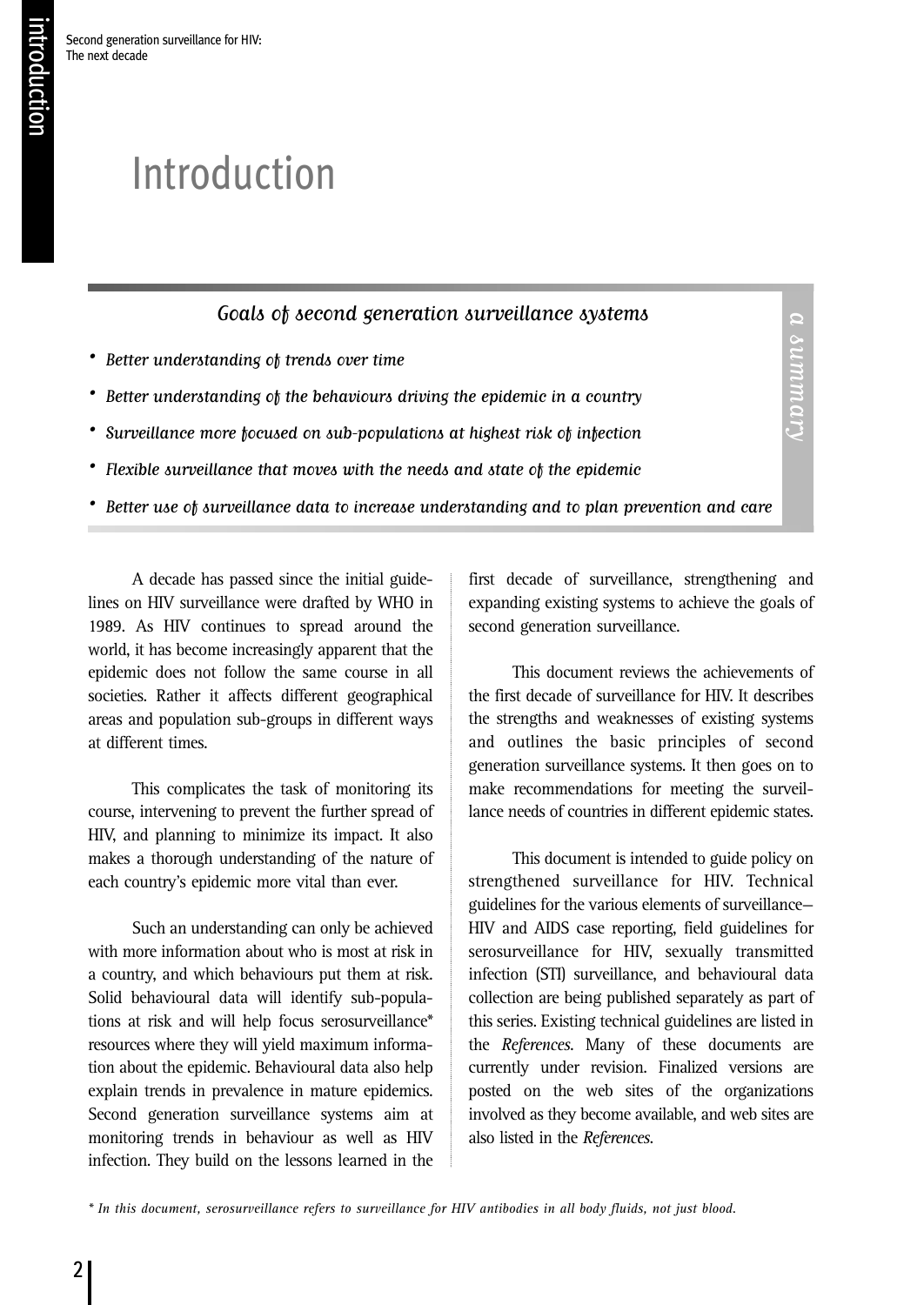# I. The first decade: Lessons learned

The approaches taken to HIV surveillance in the first decade have demonstrated many strengths upon which second generation systems should build as they try better to meet the needs of an epidemic that does not follow a single, inevitable path, but that unfolds in different ways in different countries. Past efforts at surveillance have also shown gaps in understanding the course of the epidemic and its relationship to changes in the behaviours that spread it. Second generation systems hope to fill some of these gaps.

### Strengths and weaknesses of existing systems

1.Strengths

a summary

 $a sum may$ 

- Surveillance helps generate a public response to HIV
- It helps target prevention activities and plan responses
- It monitors the success of the national response
	- 2. Weaknesses
- Current systems rarely track the risk behaviours that provide warning signs for the spread of HIV
- Useful information from other sources is often ignored
- Surveillance resources are often targeted in the general population where little infection exists, while at-risk sub-populations are neglected
- Systems have difficulty explaining changes in levels of HIV infection in mature epidemics or in countries where therapy exists

### **1. Strengths**

### **Surveillance can generate a public response to HIV**

Surveillance data have been crucial in many countries for generating a public response to HIV. This is especially important given the long years before large numbers of AIDS cases begin to appear, during which the epidemic remains invisible. In some countries the publication of credible information about levels of infection in various population sub-groups prompted political,

religious and community leaders to act to prevent further spread even before the HIV epidemic turned into a more visible AIDS epidemic.

Two very different countries, Switzerland and Senegal, illustrate this point. In both countries, national leaders seized the initiative and began prevention campaigns soon after HIV infection was first reported and risk behaviour was confirmed. This early intervention has helped promote safe behaviour before the virus could become well established, contributing to keeping the epidemic low in both countries.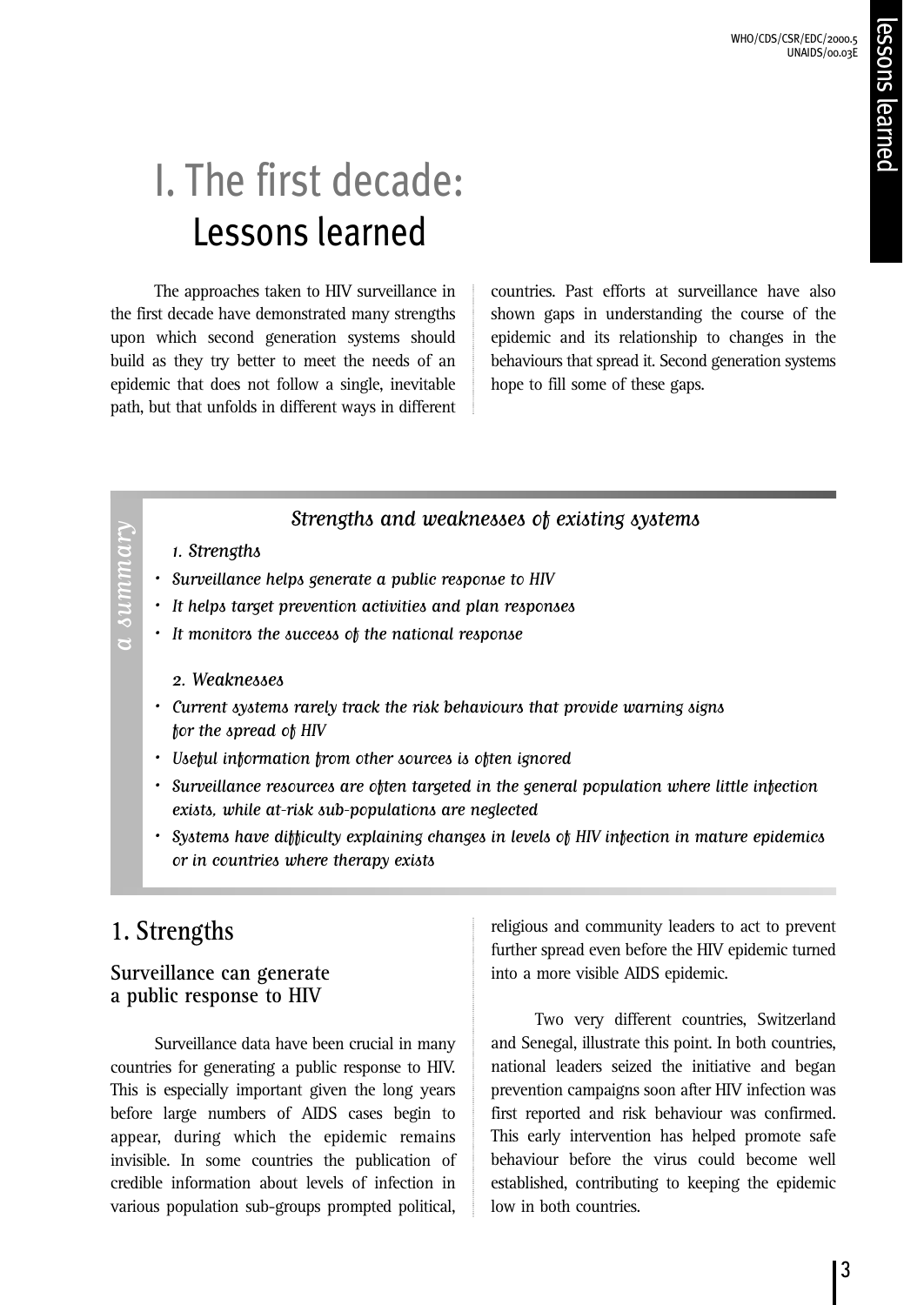Behavioural data that pinpoint risk behaviour in the general population can be a valuable complement to HIV prevalence data in motivating action, as the case of Thailand has shown (see below).

### **Surveillance data help target prevention activities**

One of the most important uses of surveillance data is to direct efforts to slow the spread of HIV. Surveillance data can demonstrate who is infected and who is at risk of infection, identifying sub-groups in need of active prevention programmes.

Perhaps the most useful data in targeting prevention activities are behavioural data. There are several examples of countries that have successfully used behavioural data to focus their prevention activities. In Thailand, for instance, the publication of behavioural surveys showing that a quarter of all men visited sex workers, coupled with the publication of information about high levels of HIV infection among sex workers, led to a successful national prevention campaign promoting 100 percent condom use with sex workers.

Despite such demonstrable successes, behavioural data collection has often not been integrated into regular surveillance systems.

### **Surveillance helps in planning to reduce the impact of HIV and AIDS**

Since HIV infection typically takes many years to develop into symptomatic illness, the impact of the epidemic is not seen for some time after HIV infection levels begin to rise.

Surveillance data provide the inputs for models from which national estimates of infection, and projections of the illness and death that inevitably follow, are derived. National estimates and projections have proven extremely useful in raising awareness about the epidemic. They are also extremely valuable for planning to mitigate the impact of the epidemic, for example by redirecting

resources to areas most affected, and strengthening social and orphan support systems.

### **Surveillance helps monitor the success of the national response**

Surveillance systems by definition monitor trends over time. Serosurveillance monitors trends in infection, while behavioural surveillance monitors trends in the behaviours that lead to infection.

Taken together, data generated by these two branches of surveillance have been able to give an indication of the impact of national efforts to reduce HIV infection and increase safe behaviour. In Uganda, for example, later age at first sex and rising condom use recorded in repeated behavioural studies were reflected in lower infection rates in young women. The publication of this information, demonstrating the success of prevention initiatives among adolescents, provided important public support for continued efforts in this sometimes controversial area.

### **2. Weaknesses**

### **Current systems provide poor early warning**

In the early years of HIV and AIDS surveillance, systems tracking the epidemic have focused largely on tracking the spread of the virus itself through sentinel surveillance, or have relied on AIDS case surveillance. While these aspects of surveillance remain essential, they record infections that have already taken place and so miss the opportunity to give early warning of potential for infection.

Early warning systems are based mainly on data which record risk, rather than actual HIV infection. Risk data such as recording unprotected sex with multiple partners or sharing of unclean injecting equipment may come from different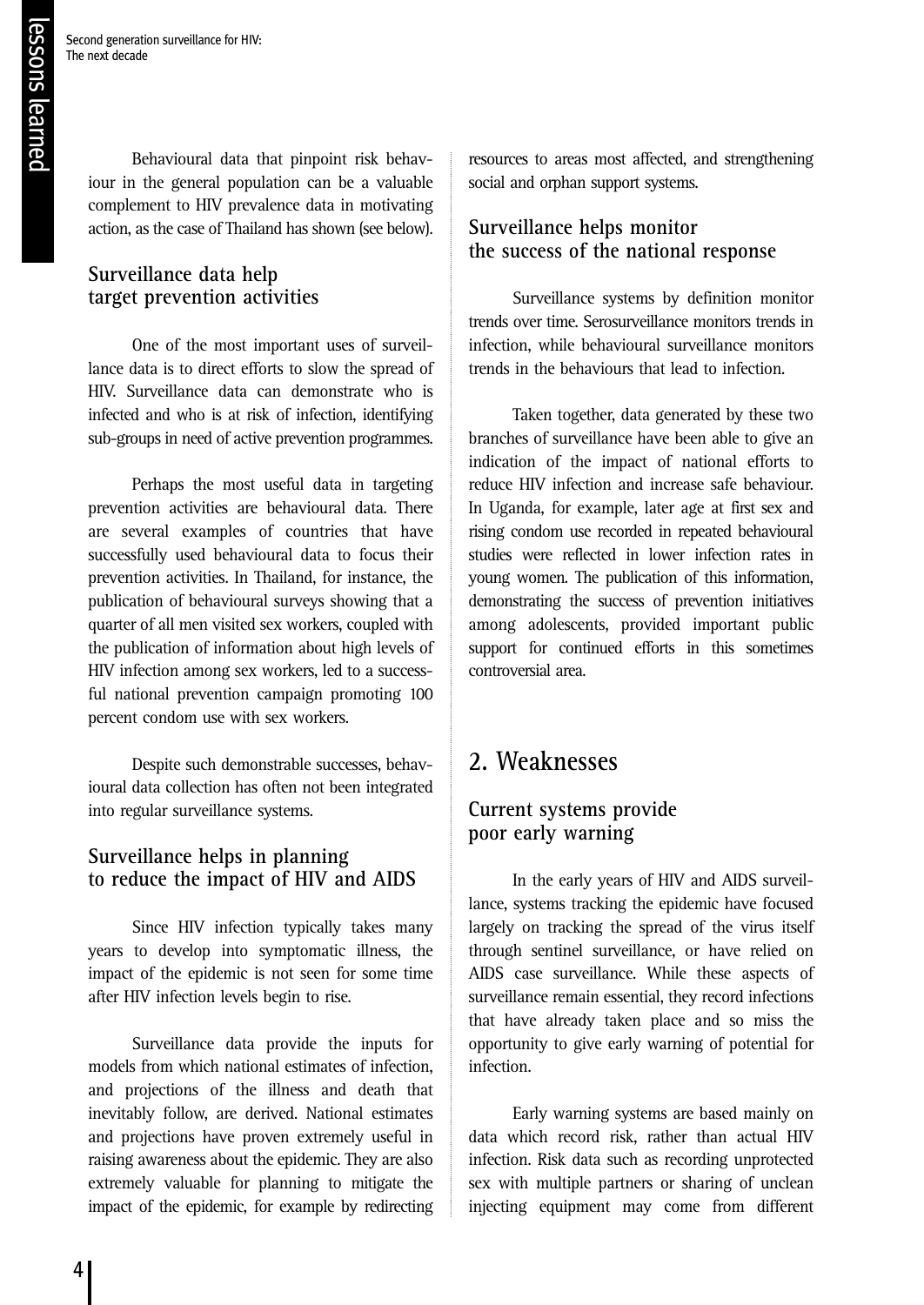sources: behavioural surveys or other biological markers (e.g., STI for unprotected sex). In the Russian Federation, for example, little behavioural data has yet been collected in the general population. However a dramatic rise in syphilis infection—from fewer than 10 cases per 100,000 people in 1988 to over 260 cases a decade later, has caused alarm about the potential for the spread of HIV.

### **Current systems do not make best use of available information from other sources**

Until recently, HIV sentinel surveillance and AIDS reporting have been the main sources of information about the epidemic. Data from other sources—including STI information, behavioural studies and mortality data—have not been systematically included in the HIV surveillance systems. The results of syphilis testing among pregnant women, for example, are rarely compiled and used as indicators of risk behaviour by HIV surveillance systems. Regular surveys of reproductive health such as the Demographic and Health Surveys (DHS) contain data that can be used to track changes in sexual behaviour and condom use. But again, these rich sources are rarely used systematically by AIDS programmes to complement their surveillance systems.

### **Current systems may ignore at-risk sub-populations**

In many countries, surveillance systems have centred on the general population. Blood taken from groups thought to be broadly representative of the general population, such as blood donors or pregnant women, has been tested, and where negligible levels of infection have been found it has been assumed that the epidemic is still at an early stage or that no epidemic exists.

In truth, however, HIV may already be at epidemic levels in sub-populations not reflected in the groups tested. Unless a specific effort is made to search out sub-populations at high risk of infection, (sex workers and their clients, drug injectors, STI patients, or men who have sex with men, for example) the epidemic may spread significantly before it is detected. One of the difficulties in reaching these sub-populations is that most are marginalized by society at large, and are poorly served by the institutions that could provide sentinel sites for HIV surveillance. In many developing countries, HIV epidemics remain concentrated in sub-populations at risk; trends in infection in these populations will not be captured by sentinel surveillance systems designed to track infection in the general population. In low-level epidemics, even sentinel systems in high-risk populations may show no clear trends in HIV infection.

### **Current systems cannot explain changes in mature epidemics**

In the early years of an HIV epidemic, rising prevalence is almost always driven by a rise in new infections. But as time goes on and the virus establishes itself more firmly in populations vulnerable to infection, the equation starts to change. In mature epidemics, HIV prevalence generally begins to level off or to fall. This is often presented as good news: prevalence is stabilizing, the worst is over. The truth, however, may be far more complex.

Stable prevalence implies that there is one new infection for every person who drops out of the group being tested for HIV. So stabilizing prevalence may reflect changes in the rate at which people drop out of tested groups, because they have died or because they are too sick to come to a testing site, for example. People may also drop out of testing because they are abstaining from sex or consistently using condoms and so are no longer at risk of pregnancy or STI that would bring them to a sentinel clinic. HIV may also have an impact on inclusion in sentinel populations. It is known, for example, that HIV-infected women are less likely to become pregnant than HIV-negative women, and that their relative infertility increases with the duration of their infection.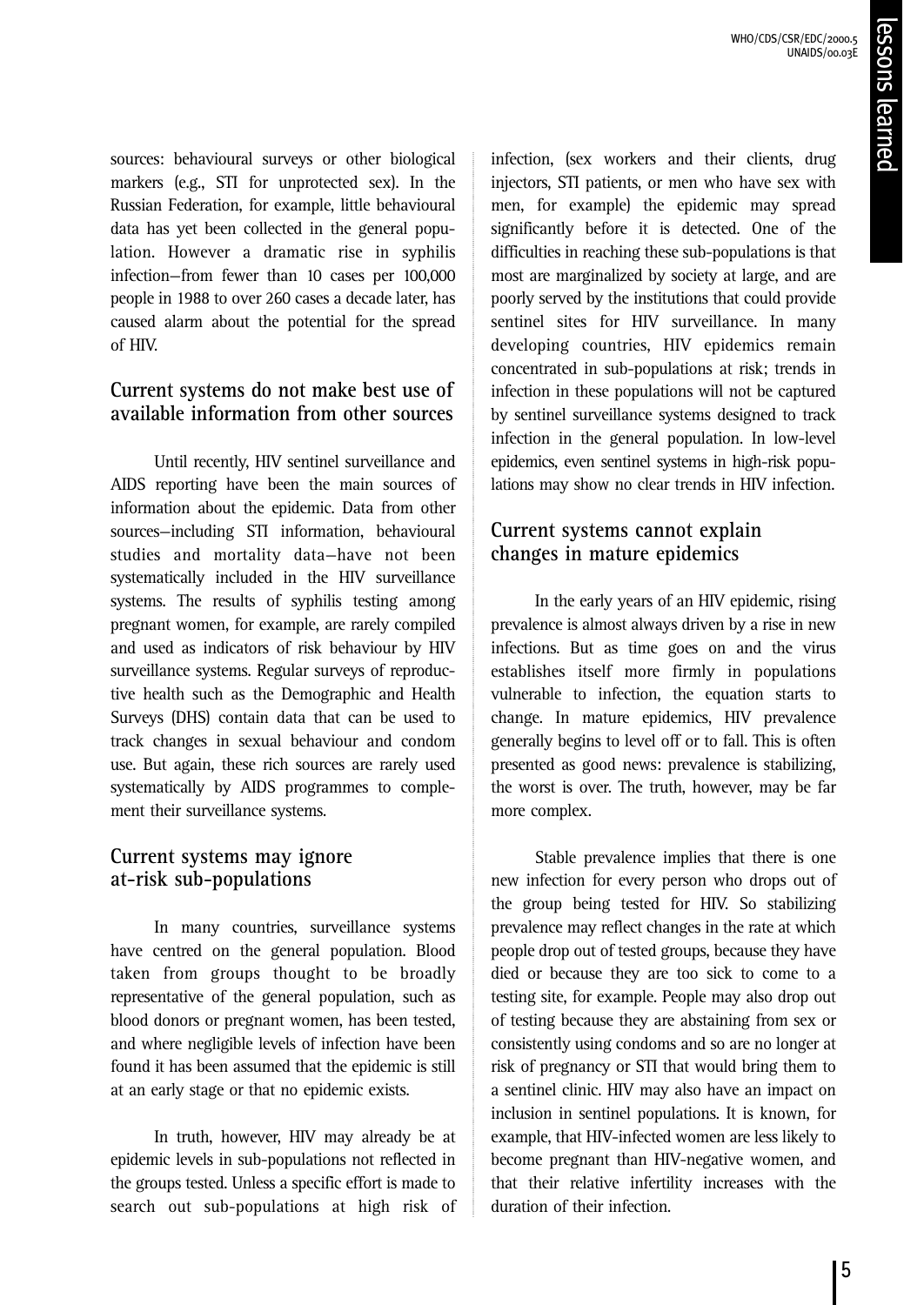Stabilizing HIV prevalence recorded in sentinel surveillance may result from:

- Stabilizing new infections;
- Rising death:
- Lower likelihood of being tested in a sentinel site through infertility or behavioural change;
- Changes in the age structure of infection, especially relative to the age structure of the sentinel population;
- Changes over time in the population being tested in sentinel sites;
- Changes over time in the survival time of people infected.

Simply recording changes in HIV prevalence does not contribute to an understanding of which of these factors may be responsible for the change. Well-designed behavioural surveillance is needed to help explain changing trends in prevalence. Where possible, surveillance systems may need to focus their attention on new infections, where many of the factors listed above do not come into play.

### **Current systems are confused by therapy, where it exists**

In industrialized countries, surveillance systems have concentrated more on AIDS case surveillance than on HIV sentinel surveillance. When HIV infection led inevitably to AIDS in a relatively predictable time frame, this system gave a reliable, if belated, profile of infection. In addition, since most people with an AIDS-defining illness in industrialized countries come into contact with the health systems at some point, this system captured a high proportion of overall cases. However, with the advent of therapies that slow the progression from HIV to AIDS, the interpretation of AIDS prevalence data and its relationship to trends in HIV infection has changed. It is not yet known whether, in an age of therapy, there will be any predictable pattern in progression to AIDS or in survival with AIDS that would help in interpreting AIDS prevalence data.

In these situations, countries are increasingly introducing HIV surveillance and HIV case reporting. HIV case reports are even harder to interpret than AIDS case reports, since it is not possible to know how representative those who are tested are of the whole population. Even trends over time are hard to interpret, since changes in access to testing, access to therapy, perceived effectiveness of therapy, reporting regulations and other factors may affect people's willingness to be tested for HIV.

### **Current systems rarely change with the epidemic**

When it first became clear that HIV was a global phenomenon, it was assumed that the epidemic would follow roughly the same course in all countries. Later, epidemics were described in two general types: *Pattern One,* driven by homosexual men and/or injecting drug users, and *Pattern Two,* largely heterosexual epidemics.

But HIV is too complex to fit into these neat categories. In some countries, the virus has remained contained in small, well-defined subpopulations. In others, it has spread from those sub-populations to a larger population of sexually active adults who would not consider themselves at high risk of infection. In still others, there are several simultaneous but relatively discrete epidemics in different sub-populations, as well as in the wider population with less obvious risk behaviour.

A country's surveillance needs will vary according to its epidemic state. Although it is by no means inevitable, an epidemic can shift rapidly between one state and another, and the surveillance system should be flexible enough to shift with it. For example, if an epidemic is thought to be concentrated in men who have sex with men but a growing number of reported HIV and AIDS cases are in women, surveillance systems should begin to track risk behaviour and identify sources of infection in the heterosexual population. If a heterosexual epidemic consistently records infection rates of over one percent in antenatal clinics in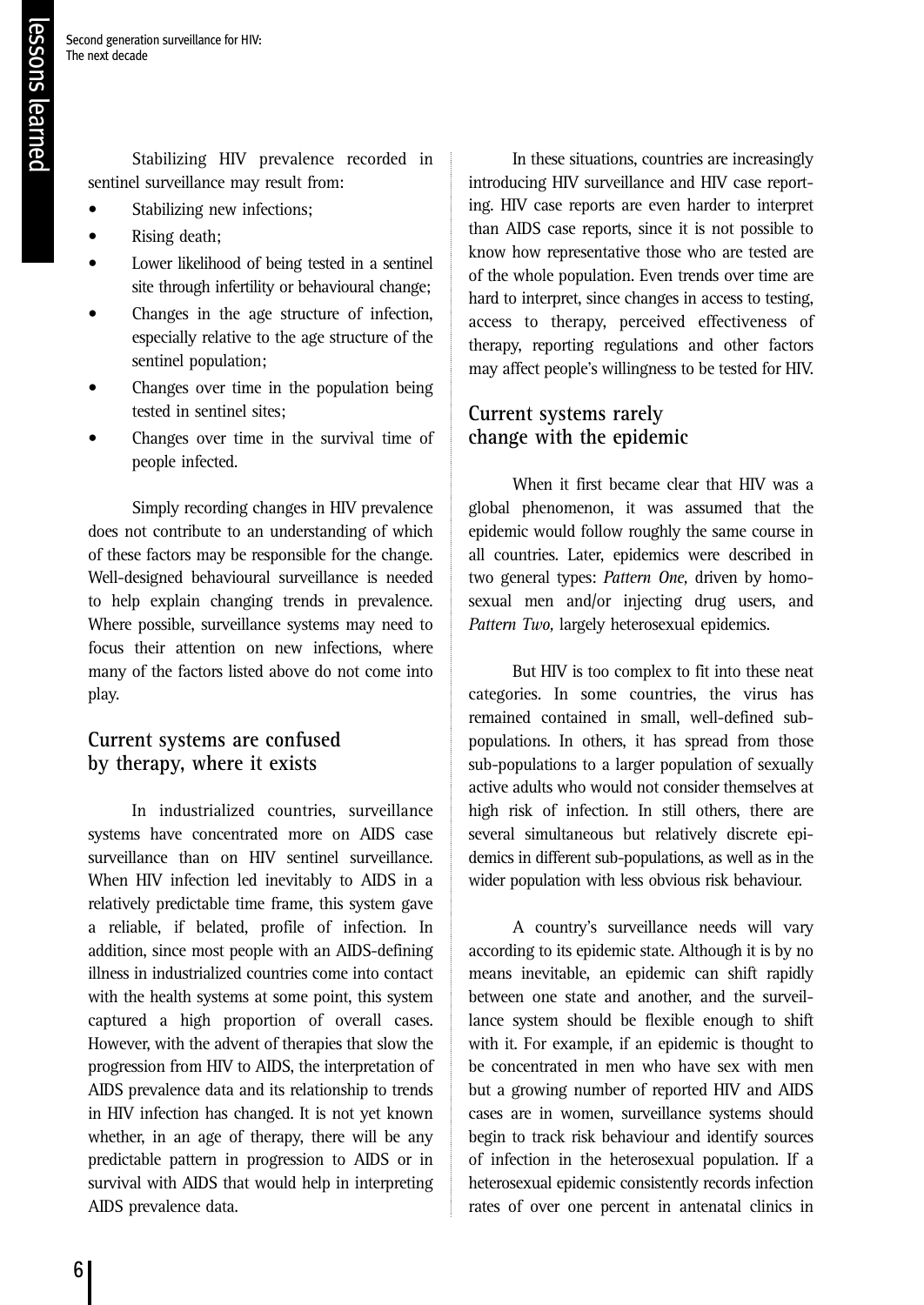urban areas, sentinel surveillance sites should be added in rural areas.

This document proposes modular surveillance systems, elements of which can be added or dropped according to the shifting needs of the epidemic.

### **Current systems do not always make best use of surveillance data**

Data collection is not an end in itself. The main purpose of tracking an epidemic is to provide the information needed to change its course. Second generation surveillance systems provide information that helps identify who is at risk of infection and what behaviours put them at risk. But unless that information is used to design prevention programmes focused on those most at risk or most likely to benefit, and to plan for care and support needs brought about by the epidemic, the effort is wasted.

Often, in the past, data generated by surveillance systems have not been used as well as they might have been. Sometimes this has been because information about risky sex and drugtaking and the infection they lead to is considered too sensitive for public discussion. Data are not published until the epidemic is too serious or widespread to escape public notice. Often, however, data have simply not been presented in a way that end-users might understand or act on.

Different users have different needs, and these should be anticipated in packaging data for policy-makers and the public. An education ministry planning a reproductive health curriculum might be interested in behavioural data for young people, for example, while private sector corporations planning their training needs and insurance liabilities might want to see prevalence data broken down by economic region—mining areas, the industrial belt, agricultural provinces—rather than by more familiar provincial or rural/urban criteria.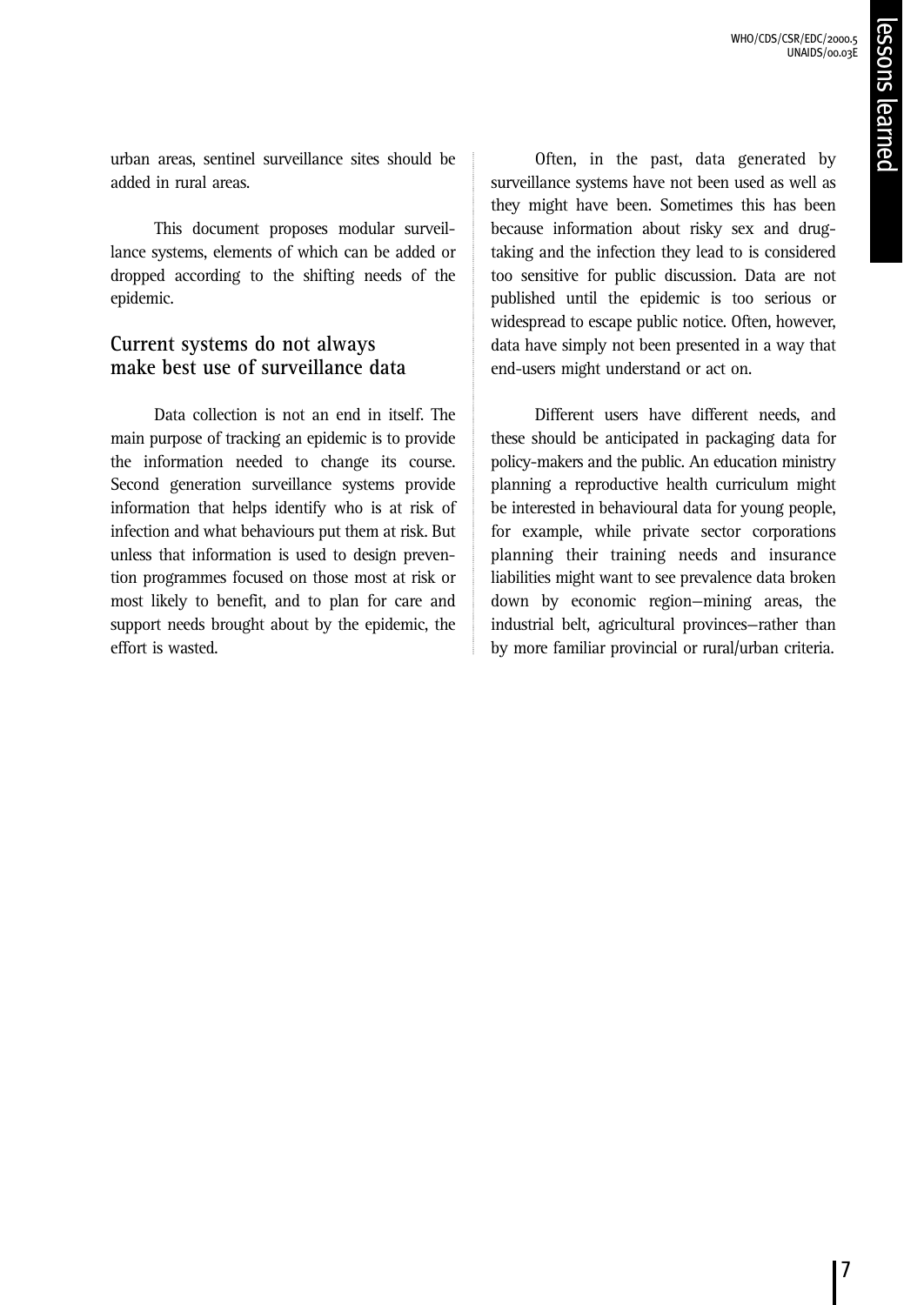# II. An overview of data collection methods for HIV surveillance

Second generation surveillance systems do not propose any radically new methods of data collection. Rather, they focus existing methods on appropriate populations and sub-populations, and combine them in ways that have the greatest explanatory power.

This section describes the main data collection methods used in surveillance. All of these methods have been in use over the past decade, although some are more widely used than others.

Second generation systems aim to expand the use of some of the more rarely used methods, particularly behavioural data collection. Recommendations for the appropriate method mix for each epidemic state are made later in this document.

### Data collection methods for HIV surveillance

- 1.Biological surveillance
- Sentinel serosurveillance in defined sub-populations
- Regular HIV screening of donated blood
- Regular HIV screening of occupational cohorts or other sub-populations
- HIV screening of specimens taken in general population surveys
- HIV screening of specimens taken in special population surveys
- 2. Behavioural surveillance
- Repeat cross-sectional surveys in the general population
- Repeat cross-sectional surveys in defined sub-populations
- 3. Other sources of information
- HIV and AIDS case surveillance
- Death registration
- STI surveillance, TB surveillance

a summary a summary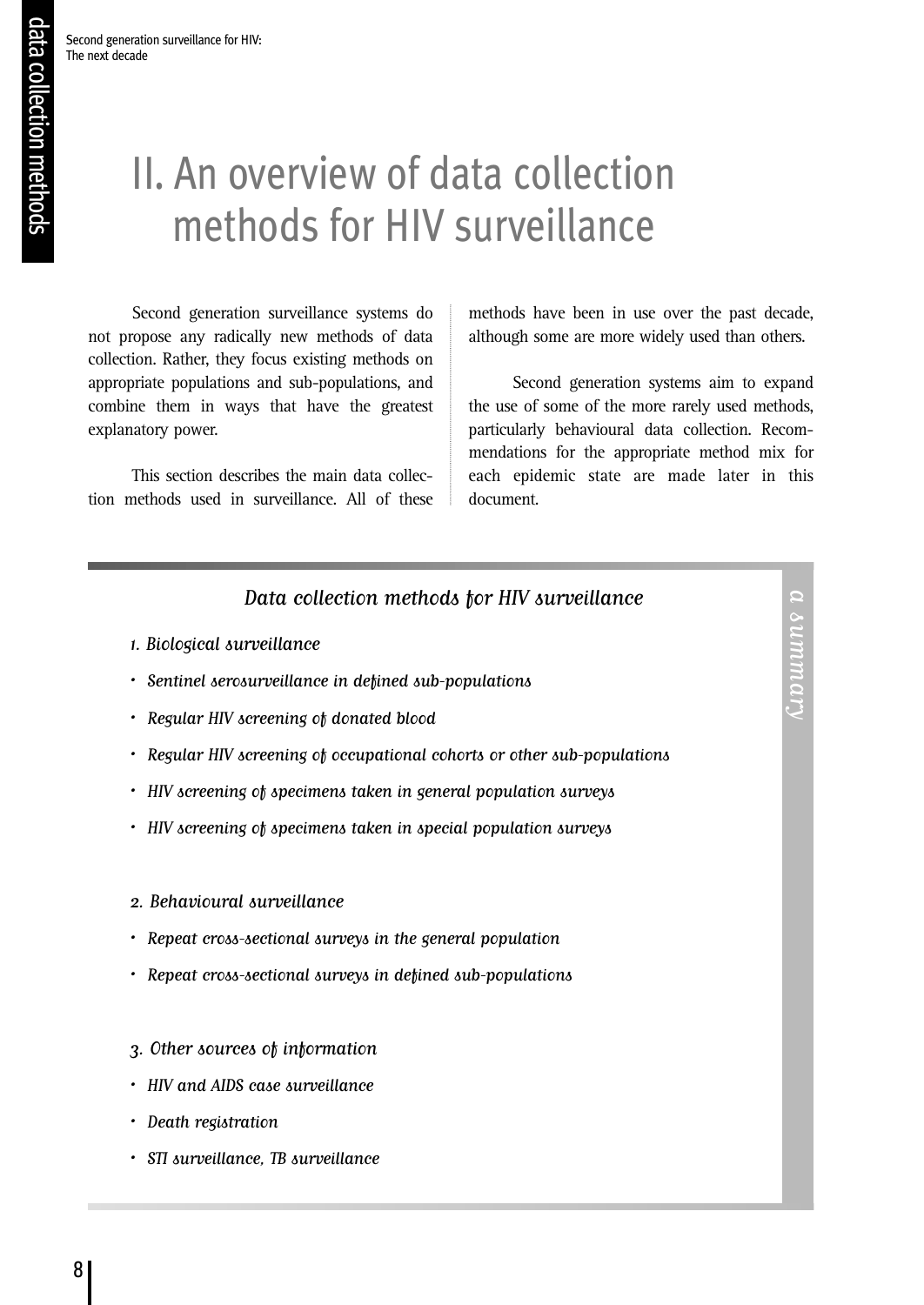### **1. Biological surveillance**

### **Sentinel serosurveillance**

The purpose of sentinel HIV serosurveillance is to track HIV infection levels in populations accessed through "watchpost" institutions. These institutions are generally selected because they provide access to populations that are either of particular interest in the epidemic, or representative of a larger population.

In general, sentinel institutions are already drawing blood for another purpose. STI patients, drug users and pregnant women are all likely to give blood for diagnostic reasons. Some groups such as military personnel or workers in chemical industries may have blood taken as part of a routine health check-up. Blood given to transfusion services has also been used to check levels of infection among donors. These are not strictly speaking sentinel populations, but data generated by such regular screening can be used in much the same way as sentinel surveillance data.

Where blood is taken for other purposes, leftover sera can be stripped of all identifying markers and tested for HIV infection without the consent of the individual concerned. This is known as unlinked, anonymous testing. Because the individual's consent is not required, biases introduced when people refuse to allow their blood to be tested are minimized.

Where blood or other specimens such as saliva or urine are being taken specifically for HIV testing, individuals providing the specimens should be informed of the purpose of sentinel surveillance, and must give their consent before their specimen is tested. Even where consent is sought, sentinel surveillance samples are generally stripped of identifiers so that the result can never be traced back to an individual, so protecting privacy. Voluntary anonymous testing is increasingly used in conjunction with a simultaneous offer of voluntary counselling and free testing for those

who choose to know their results. Every effort must be made to ensure that populations among whom surveillance is conducted—and indeed all populations—have easy access to voluntary counselling and HIV testing.

Surveillance systems set up to track the course of the HIV epidemic test all samples taken in as short as possible a time frame, usually two to eight weeks. The short time period is intended to avoid the same individuals being included in the testing population more than once, and to provide an estimate of point prevalence—the prevalence of infection in a given population at a single point in time. Serosurveys in sentinel populations are usually repeated annually.

In populations where access is difficult and sample sizes are small (for example, among drug injectors newly admitted to treatment programmes) it may take a longer time to recruit large enough samples to give statistically meaningful results. In these cases, point prevalence figures might be replaced by period prevalence, measured over a stated time period. While this is less than ideal, it is sometimes a practical solution in difficult circumstances.

### **How representative are sentinel populations?**

One of the biggest difficulties encountered in tracking the spread of HIV is determining the extent to which the population tested is representative of any larger population. In interpreting results of sentinel surveillance, programme managers and others need to estimate firstly the extent to which the people tested are representative of the sentinel population from which they are drawn, and secondly the extent to which the sentinel population is representative of any broader population, or indeed of the general population as a whole.

These issues are discussed for individual sentinel populations below. But using women tested at antenatal clinics as a general example, the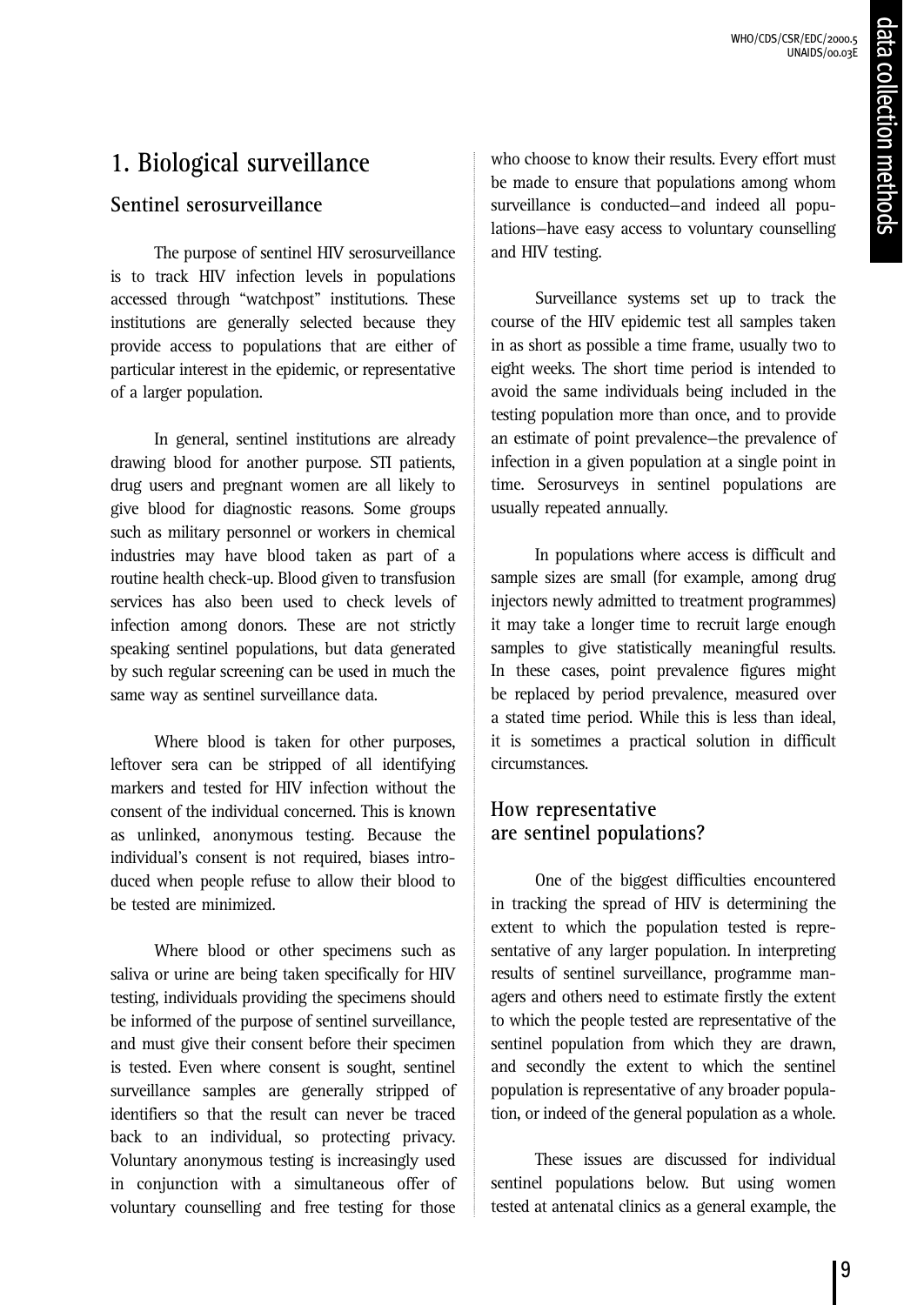Second generation surveillance for HIV: The next decade

> first task is to determine whether women tested during surveillance activities at such a clinic are representative of all pregnant women in the area served by the clinic. They may well not be, because the sentinel clinic is at a public hospital and wealthier women all go to private doctors, for example, or because since the introduction of user fees poor women have chosen to forgo antenatal care completely.

> The next task is to determine the extent to which pregnant women represent all women in the population. Obviously women who are pregnant have recently had unprotected sex, so they are in fact not likely to be representative of the whole population of women including virgins, those who are abstaining from sex, and those who consistently use condoms or other methods of contraception. In many societies, pregnant women may be more likely to be in stable partnerships than those using contraception. The difficulties of extrapolating data from this sentinel population to the wider population is discussed at greater length below.

> Besides the selection bias described, the representativeness of sentinel populations can be limited by participation bias. Participation bias arises when people who refuse to participate in sentinel surveillance differ from those who agree to participate. This bias is eliminated in populations whose blood is taken for other purposes and from whom consent for unlinked anonymous testing is not sought.

### *Sentinel populations used for HIV surveillance*

### • **STI patients**

Patients seeking treatment for STIs are a very useful sentinel population in assessing HIV infection levels among people who have unprotected sex with high-risk partners. Data from this group can act as an early warning system, since STI patients are among those at highest risk of acquiring or passing on HIV sexually.

Trends in infection among STI clinic clients must be treated with caution, however. They are not a reliable indicator of programme impact, since successful prevention programmes should reduce risky sex and lead to fewer STIs. People who do alter their behaviour may significantly reduce their exposure to HIV infection, but they are also likely to fall out of the denominator because they will not get STIs and therefore not seek treatment at clinics.

In addition, prevention programmes and other factors may change the profile of those attending clinics. In many countries, people overwhelmingly favour private clinics or self-medication for STIs, so government clinics which make up the bulk of sentinel sites capture only a small and possibly unrepresentative sample of men and women with STIs.

### **• Intravenous drug users (IDU)**

Sentinel surveillance in IDU is generally linked to treatment clinics. Some countries test injecting drug users who have been arrested and imprisoned for their habit. Neither of these populations is likely to typify the bulk of injecting drug users who neither seek treatment nor are arrested. There are not many institutions offering services to drug injectors, so the scope for sentinel sites is limited.

Several countries have, however, successfully used outreach programmes for drug injectors to conduct voluntary anonymous surveillance using saliva specimens. Refusal rates have been low, and results appear robust. For more information on the methods used, see WHO's *Guide on Rapid Assessment Methods for Drug Injecting*, 1998.

### **• Sex workers**

For sex workers, too, the major problem is access. Health clinics set up in red light districts especially to meet the needs of sex workers provide an excellent sentinel site for this population, but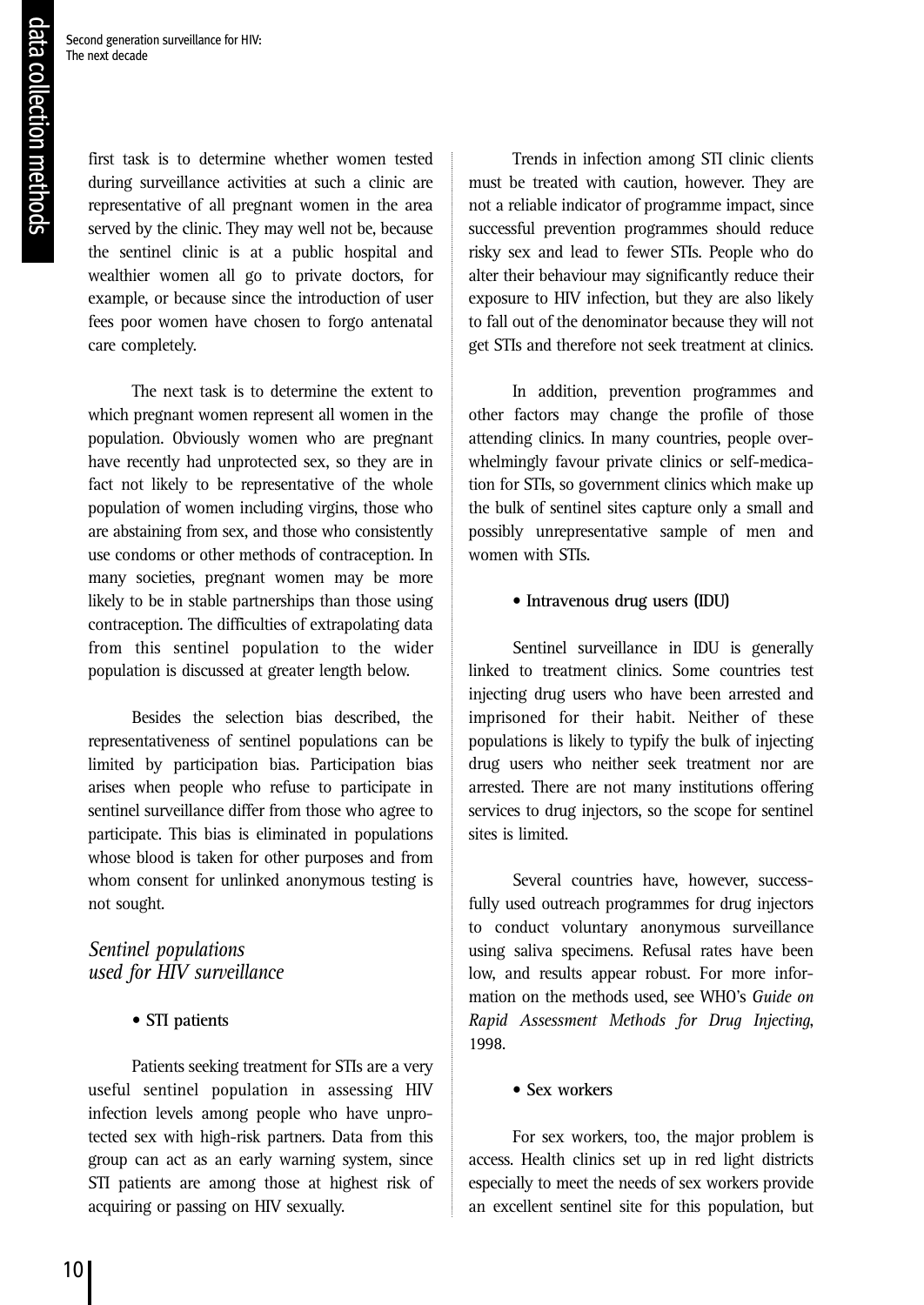they are rare. Some countries use data from women attending STI clinics in or near "red-light" districts as a close proxy for HIV prevalence among sex workers.

In a few countries sex workers must register with the authorities in order to work, and are required to undergo regular screening for STIs. Regular screening is also provided in a number of countries with controlled brothel districts. In such cases, leftover specimens taken for screening of STIs may be used for sentinel surveillance for HIV.

It should be noted, however, that illegal and unregistered sex workers exist even where sex work is regulated. Sex workers are often illegal immigrants, non-native speakers of the local language or otherwise marginalized compared with registered sex workers. They may also be at higher risk for HIV infection.

### **• Men who have sex with other men**

In some countries, male-male sex happens within well-defined gay communities. These communities are generally served by health clinics and other institutions that can be used as sentinel sites. Elsewhere, however, men who have sex with other men do not necessarily think of themselves as gay, male-male sex is clandestine, and there are no easily accessed clinics or other sentinel sites for communities of men who have sex with men. In these situations, surveillance among men who have sex with other men is more difficult. Possible approaches include peer outreach services recruiting men for voluntary unlinked anonymous testing, or the establishment of health clinics designed to serve the needs of these populations.

### **• Women at antenatal clinics**

Antenatal clinics provide the most accessible cross section of healthy, sexually active women in the general population, and have therefore become the most common sites for sentinel surveillance in most developing countries. Blood is usually (but not always) already being taken for syphilis

screening, so the additional procedure of unlinked anonymous testing for HIV on samples taken over a specified period once a year is an efficient, lowcost method for serosurveillance.

There are a number of major sources of selection bias associated with women attending antenatal clinics.

**Clinic attendance**—As mentioned previously, women who attend the public antenatal clinics where sentinel surveillance is generally carried out may differ from those who attend private clinics or who do not attend clinics. The proportion of women in developing countries who attend antenatal clinics ranges from over 80 percent in parts of Africa to under 30 percent in some areas of Asia.

**Fertility**—Women who become pregnant may differ from women who do not become pregnant in ways significantly related to HIV infection. HIV infection itself reduces fertility progressively over time. HIV is often associated with other STIs known to cause infertility. The use of condoms will reduce both fertility and exposure to HIV. The use of nonbarrier contraceptives will reduce fertility, but may be associated with sex with multiple partners that increases exposure to HIV.

It should be stressed, however, that studies comparing HIV prevalence levels at antenatal sentinel surveillance sites with levels recorded in population-based studies find that antenatal data are remarkably robust. In general, in mature epidemics, antenatal data tend to overestimate infection in the younger age groups, while underestimating it at older ages. Overall, studies in sub-Saharan Africa have shown that antenatal data and population-based data are generally very similar.

### *Populations regularly screened for HIV infection*

### **• Donated blood units or blood donors**

In the early days of HIV surveillance, voluntary unpaid blood donors could also provide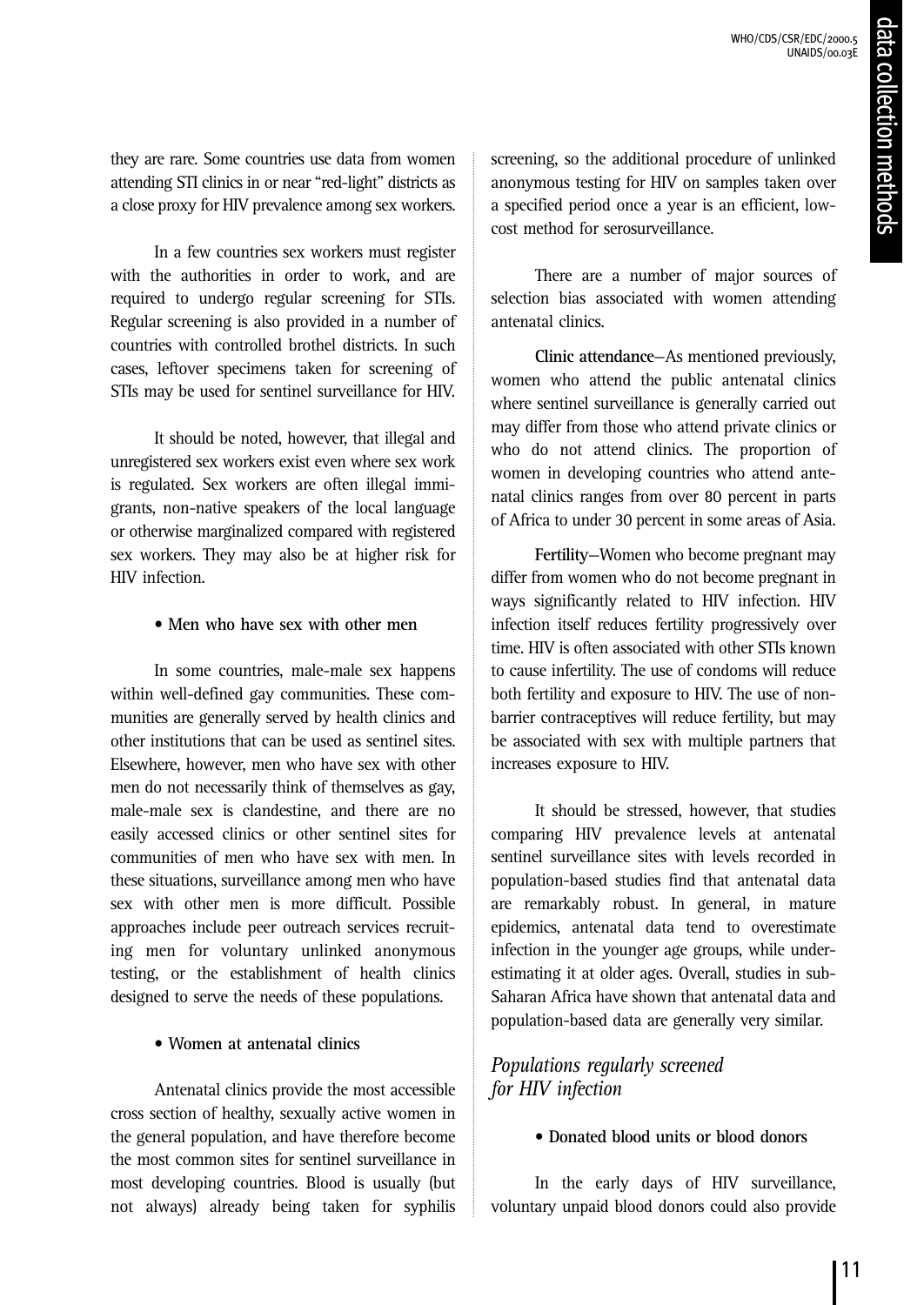a fair picture of infection levels in the general population, and at no additional cost, since blood was in any case being screened for HIV under blood safety programmes. Donated blood is, however, becoming less useful for HIV surveillance because most countries now screen out blood donors with behaviours that put them at higher risk of HIV infection, and because in some countries those with risk behaviours increasingly choose not to donate blood as time goes on.

One of the principal advantages of using data from donated blood still remains, however. Since the blood is already being screened anyway, it is a "free" source of data on HIV prevalence in low-risk populations. Recording the percentage of blood units screening positive over a particular time period represents almost no extra cost to the country. Especially in low-level or concentrated epidemics where HIV prevalence among pregnant women may not be cost effective, it may be the only source of information on infection rates in populations not exposed to any particularly elevated risk of HIV. While the limitations of the data should be kept in mind, changes in prevalence in blood donors or donated blood units can provide useful material for advocacy.

Voluntary blood donors often donate repeatedly. Where there is no coding system that would allow for exclusion of samples given by repeat donors, it is suggested that the period for which HIV prevalence in screened blood units is reported for surveillance purposes be limited to a maximum of three months. Repeat donations in this time frame are unusual, so double-counting should be minimized.

### **• Occupational cohorts**

Surveillance is sometimes carried out among occupational cohorts such as factory workers, migrant workers or the military, and is often linked to regular health checks or to work-based clinics. These people may differ from the general population in significant ways—they may be

healthier, better off, or more likely to work away from home than men and women in the wider population, for example. And their health, economic or travel status may be related to their exposure to HIV infection.

In some countries, the majority of young men of a given age are required to perform military service. Elsewhere, new recruits to the military are chosen by random ballot from the general population of young men in a given age range. In these cases, new recruits provide a relatively unbiased population for unlinked anonymous HIV testing. It should be stressed that the same is not true for cohorts of soldiers; once they have been in the military for some time, young men may be exposed to risks or may adopt risk behaviours which are far from typical of the general population.

### **Changes in bias over time**

If selection and participation bias remain similar over time, then trends in infection recorded in sentinel sites will reflect trends in the population represented by those sites. However, bias may change over time. In that case, trends recorded over time may reflect changes in the sentinel population rather than real changes in HIV infection levels. Sources of changing bias over time may include changes in the fees charged for services, changing in reporting requirements such as the introduction of mandatory named reporting of HIV cases, or the introduction of user-friendly services that attract higher numbers of people at risk of HIV infection.

### **Cross-sectional serosurveys in sub-populations at risk**

Sentinel sites as described above exist for many sub-populations at high risk of contracting or passing on HIV and are the recommended access points for serosurveillance in these groups. However, where they do not exist, experience has shown that repeated cross-sectional HIV surveys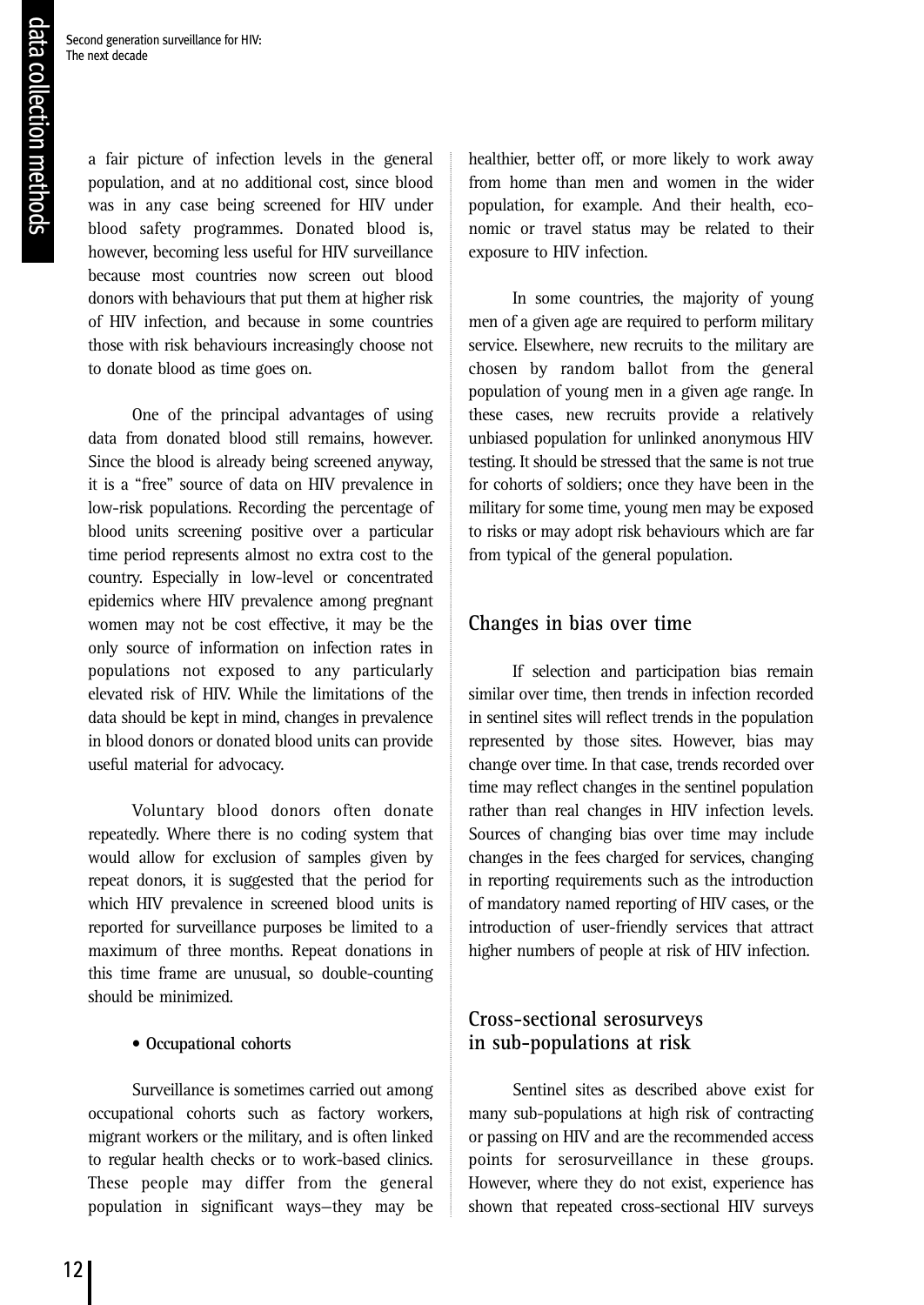among members of the sub-population can successfully be used in order to track HIV prevalence among people at high risk of infection. Instead of standard venous blood, these may use blood taken on filter paper, saliva or urine specimens.

Cross-sectional serosurveys require the informed consent of participants. Experience has shown that refusal rates are lowest when peer educators and other members of the sub-population at risk are actively involved in mapping, sampling and recruitment, and where they are linked to the provision of services that meet the specific needs of the sub-population. The point of access for crosssectional serosurveys is often a nongovernemental organization (NGO) or other institution working to prevent HIV transmission and provide educational, health or support services to at-risk sub-populations such as sex workers or drug injectors.

While testing may be usually voluntary and anonymous, the community contact essential to this type of surveillance provides an opportunity to offer counselling and confidential testing to those who want it.

Sampling is often convenience-based, and the methods by which sampling frames for a hidden population are established are often not clearly described, so care must be taken in extrapolating results to the wider sub-population. Whatever methods are used, building up the necessary community contacts and establishing a sampling frame is frequently time-consuming and expensive. While the cost is likely to diminish with successive rounds, it may not be practical to repeat cross-sectional surveys in high-risk populations with great frequency, and their use as part of routine surveillance systems may therefore be limited.

### **General population-based HIV serosurveys**

Population-based serosurveillance attempts to get around selection bias associated with sentinel surveillance sites by testing specimens taken after obtaining informed consent from people randomly selected from the general population. Sampling is usually household-based.

Population-based serosurveillance requires informed consent. Experience differs across countries and cultures, but refusal and therefore participation bias has been shown to vary substantially, even when specimens are taken by non-invasive procedures—saliva or urine as opposed to blood.

General population-based serosurveys can be very helpful in indicating possible sources of bias in sentinel populations. They are expensive and difficult to conduct, and are not recommended as a routine part of serosurveillance. However, where they have been carried out for research or other purposes, their results should definitely be used to calibrate the results of routine surveillance systems.

Some countries conduct regular populationbased studies for research or planning purposes in which blood is drawn (e.g. National Health Surveys, studies on Hepatitis B, malaria, etc. Demographic and Health Surveys drawing blood for anaemia testing). In such cases, the samples collected can be used for unlinked anonymous HIV testing. National AIDS programmes should, where feasible, make use of any population-based specimen samples for HIV testing. They will need to try to ensure that the population sampled can be correlated with existing sentinel sites, so that the two data sets can be compared reliably. This may require supporting oversampling of the population in the area of one or more sentinel sites.

### **2. Behavioural surveillance**

Just as HIV surveillance refers to repeated cross-sectional serosurveys in a representative population, behavioural surveillance refers to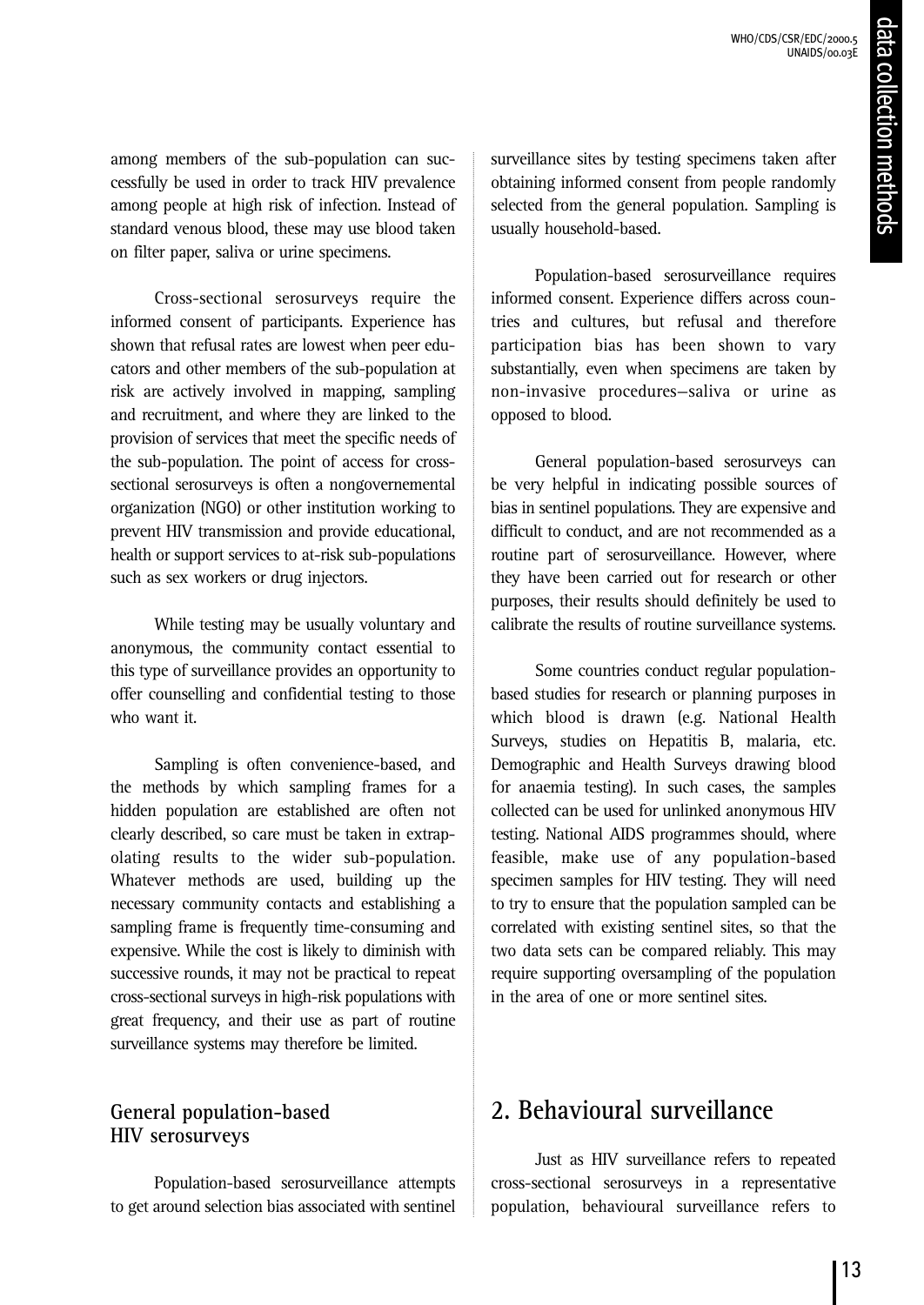repeat cross-sectional surveys of behaviour in a representative population.

There are two major types of behavioural survey for HIV: surveys in the general population, and surveys in specific sub-populations of interest.

### **General population-based behavioural surveys**

Behavioural surveys of HIV-related behaviour in the general population ask a sample of people about their sexual and sometimes their drug-injecting behaviours. The sample may be restricted to a certain age band and to men or women. Otherwise, however, general populationbased surveys usually try to capture the broadest possible cross-section of individuals.

The most cost-effective way of achieving this broad cross-section is generally to survey individuals in a random sample of households in a district, province or nation, depending on the scale of the study.

General population-based surveys are the most appropriate tool for tracking changes in exposure to risk of HIV infection in the general population over time. While they may be adapted somewhat for a particular country situation, they generally yield rather standardized data that are comparable over time and geographic areas. They are useful for investigating levels of risk behaviour and links between the populations with low and higher risk behaviours. However, their ability to track changes in rare behaviours such as drug injecting is limited.

General population-based surveys can also be very important in monitoring changes in behaviour following prevention campaigns. This helps in evaluating the combined impact of the various components of the national response to HIV: the impact of a single campaign or initiative cannot be determined with this methodology.

Many decades of experience with household surveys of contraceptive use and reproductive health have shown that refusal bias is usually low in general population-based surveys that do not involve taking physical specimens. General population-based surveys of sexual behaviour (also known as KABP studies, or studies of knowledge, attitudes, behaviour and practices) have been undertaken in a large number of developing countries since the late 1980s, and have proven useful for advocacy as well as for informing programme design and interpreting changing trends in HIV infection in the general population. Integrating HIV and sexual behaviour components into Demographic and Health Surveys (DHS), National Health Surveys or other regular survey rounds can significantly reduce the cost of periodic population-based surveys of HIV-related behaviour and attitudes. Indeed, after successfully adding AIDS modules to DHS in a number of countries, the international DHS survey programme intends to include AIDS modules in all future surveys in countries significantly affected by the epidemic.

Those countries that have repeated national level household surveys of sexual behaviour— Uganda and Thailand, for example—have found that establishing trends over time through repeat surveys has contributed significantly to understanding the dynamics of the epidemic. Data generated by repeat surveys have served as a powerful tool for advocacy, increasing national and international support for the response to HIV.

### **Sub-population-based behavioural surveys**

Certain sub-populations are more at risk of contracting and passing on HIV infection than others. Depending on the local circumstances, these may include injecting drug users, men who have sex with other men, and sex workers and their clients.

The behaviour of people in these groups may be critical in promoting or arresting the spread of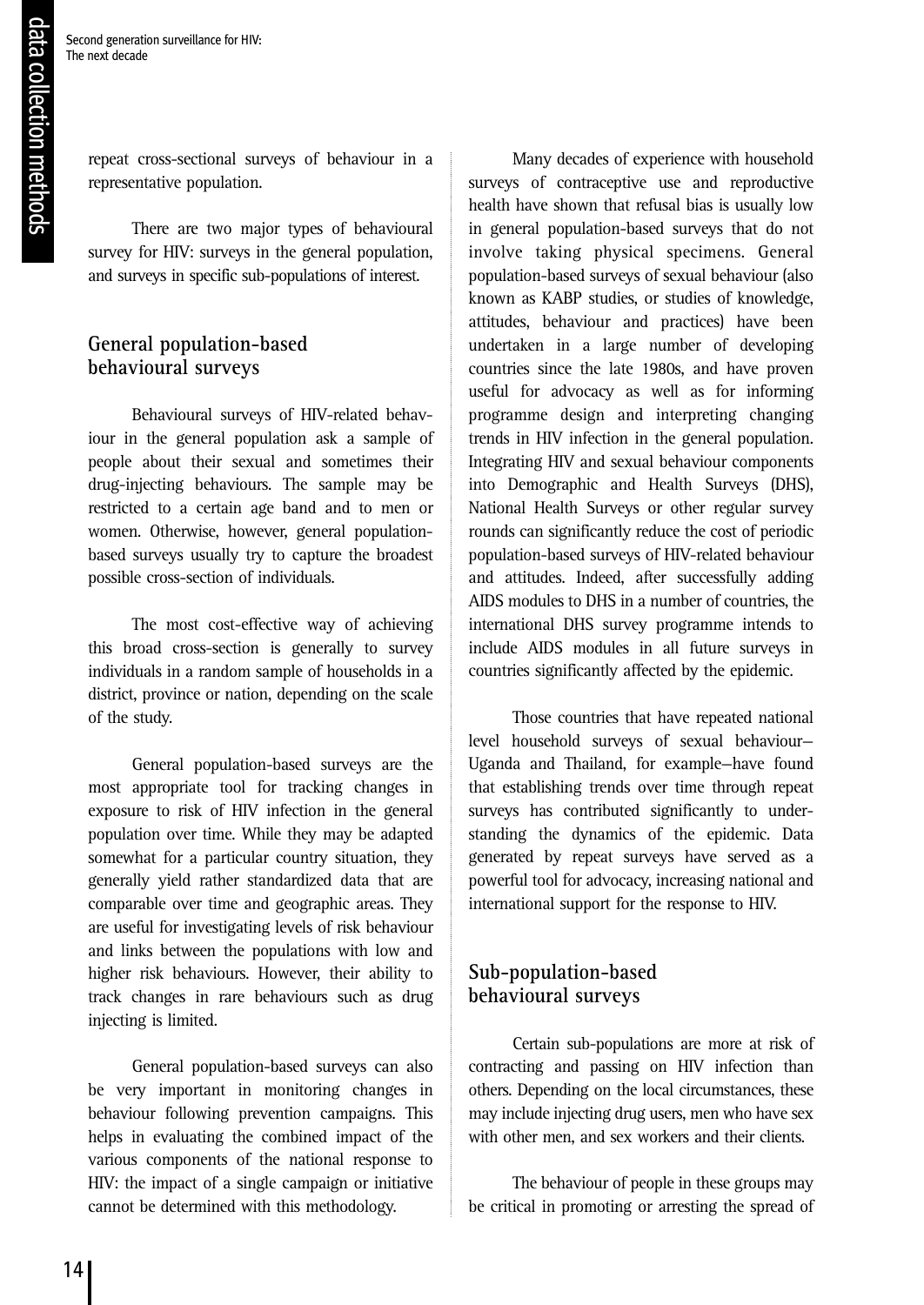HIV, especially when the epidemic remains concentrated among those whose behaviour carries a higher risk of infection. However, they are not easily captured in a general population-based survey.

In the past, behavioural surveys in subpopulations at risk have generally been linked to the design and/or evaluation of specific interventions, with no effort made to produce data that can be used to monitor trends over time. It is strongly recommended that sub-populations be sampled independently of the general population, but in ways that allow surveys to be repeated to track changes in risk behaviour over time.

Sub-population-based surveys generally attempt to define and map the sub-population of interest, and then reach a random sample of individuals in that community. This procedure is described in some detail in Family Health International's (FHI) *Survey Measurement and Sampling Guidelines for Repeated Behavioural Surveys,* Arlington, 1999.

Constructing a reliable sampling frame can be very challenging. In a few countries, sex workers are grouped into registered brothels that provide a ready sampling frame, but in others they operate from more hidden sites or operate free-lance. Where populations at high risk of HIV infection such as sex workers and drug injectors exist at the margins of society, random sampling is often not possible. Sampling frames are constructed following mapping of sites, but it is often difficult to ascertain what proportion of existing sites have been mapped, or how many individuals are associated with each site. In addition, even when there are clearly defined sites such as brothels, access to the sites for interviews is sometimes denied by the owners or managers.

Every effort should be made to ensure that the survey is as representative as possible of the sub-population as a whole. Frequently, however, for reasons of ethics or feasibility, non-random sampling techniques are inevitable. Sampling techniques in sub-populations must be carefully documented and conducted in a consistent fashion so that subsequent rounds yield results that can illustrate trends with some degree of confidence. The most likely sources of bias should be clearly presented along with the survey results. Sampling methods become more reliable if members of the communities at risk are actively involved in mapping, sampling and recruitment.

### **Bias in behavioural surveys**

Some continue to question whether behavioural surveys are useful, arguing that people generally lie about their sexual and drug-taking behaviours, especially when those behaviours expose them to both social sanction and HIV infection. Certainly, there is a tendency to downplay "undesirable" behaviour, especially among women. But several studies have shown that trends in reported risk behaviour are usually reflected in STI trends, that trends in reported condom use are matched by trends in condom distribution, and that there is remarkably high agreement between couples when questioned separately about their sexual behaviour. Where literacy is high, self-administered anonymous questionnaires may encourage greater honesty on the part of respondents than face-to-face interviews, where the desire to give "correct" or socially acceptable answers may be stronger.

Behavioural surveys cannot take place without the informed consent of the respondent. Experience has shown that, with some exceptions, respondents are more likely to refuse to participate if they are simultaneously asked to provide a specimen for HIV testing.

It may also be ill-advised to try to collect behavioural data from people in sites chosen as sentinel sites for HIV testing. For example, collecting information about recent sexual behaviour and condom use from women at antenatal clinics—that is, women in the later stages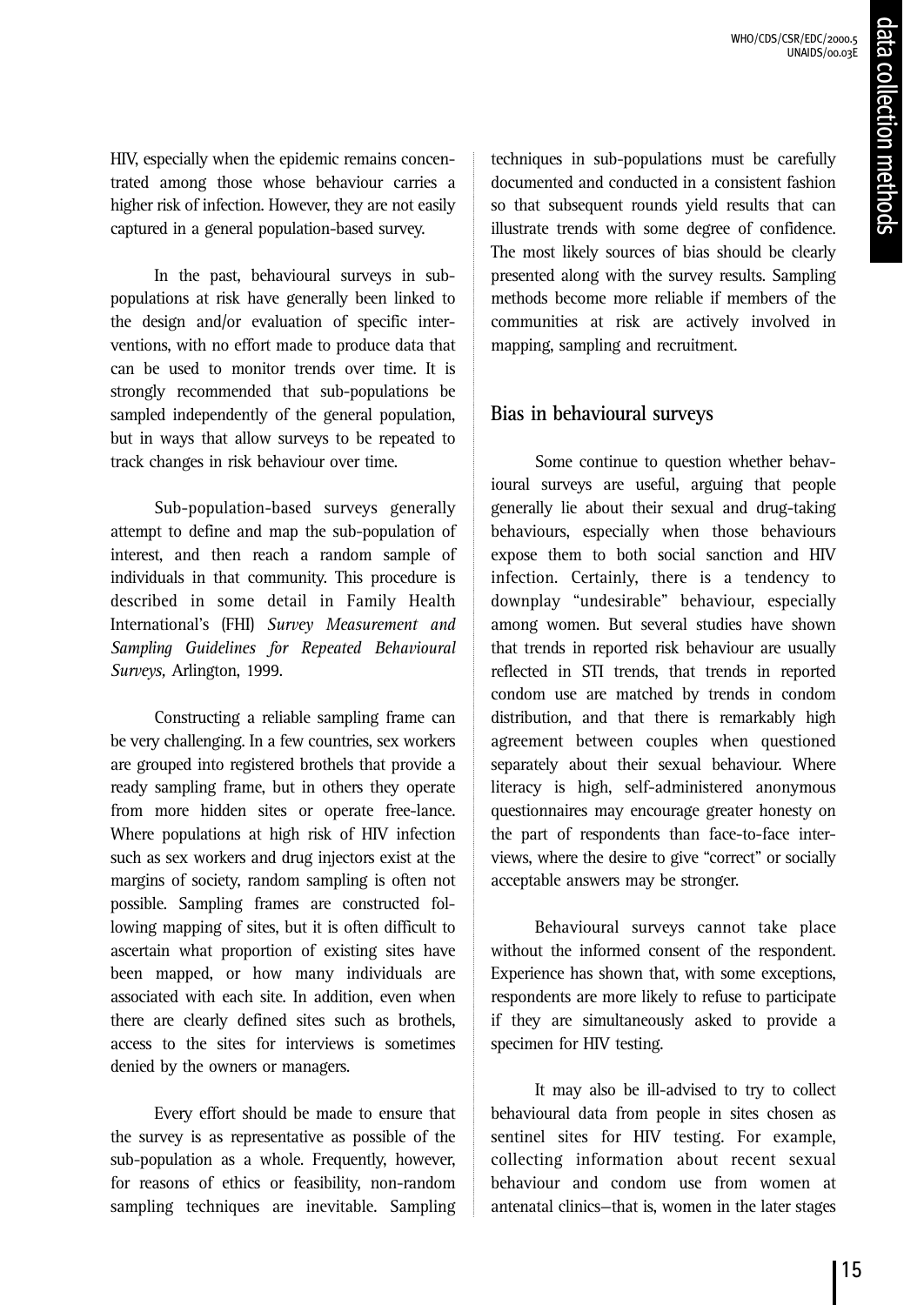of pregnancy—is likely to yield results that are far from typical of the general population.

It is therefore recommended that behavioural and seroprevalence data are drawn from different individuals broadly representative of the same source population. This has implications for the data collected. In order to ascertain the extent to which the two groups are similar, basic sociodemographic questions must be asked of each.

### **3. Other sources of information**

There are a number of other types of data collection that add to the explanatory power of behavioural and biological surveillance for HIV. Some of these are already in place in many countries. Countries may choose to strengthen existing systems or begin to add them to behavioural and biological surveillance as resources allow.

### **HIV and AIDS case reporting**

Many countries have set up case reporting systems for AIDS, and some have done so for HIV. In developing countries these systems generally involve regular passive reporting of AIDS cases and deaths. AIDS case reporting is based on a case definition that may or may not require an HIV positive test. For this purpose, several AIDS case definitions have been developed taking into account differences in capacities and resources in countries. In many cases, countries have initially reported both HIV and AIDS cases, usually abandoning HIV reporting when the number of HIV infected increased considerably.

Before effective treatment was available, many industrialized countries with relatively complete AIDS case reporting used AIDS case data together with predictable information about the natural history of infection to "back-calculate" the progression of the epidemic. This procedure was never common in developing countries, where AIDS case reporting is generally far from complete. Industrialized countries, too, are searching for alternatives because antiretroviral therapy is now altering the natural history of HIV infection and AIDS in unpredictable ways, making AIDS case data much more difficult to interpret. Increasingly, industrialized countries are turning their attention back to HIV case reporting.

HIV and AIDS reporting may be integrated into the communicable disease reporting system. However, data generated by this system are usually rather sparse, concentrating simply on gross numbers of cases. In the case of AIDS, particularly at the start of the epidemic when little is known about major patterns of risk or of the distribution of opportunistic infections, a greater breadth of information may be particularly helpful. Information on the age and sex distribution of cases, on major risk exposures, and on the distribution of AIDS defining conditions and opportunistic infections can be invaluable in helping to target prevention efforts and plan for appropriate treatment and care needs in a given country or population. Since this level of detail in data collection is rarely available in regular communicable disease reporting systems, many countries have set up special structures for HIV and AIDS case reporting.

Even dedicated HIV and AIDS reporting systems need to be strengthened if their utility is to be maximized. Many people living with HIV never come into contact with the health system at all until they develop symptomatic AIDS; so AIDS case reporting presents an opportunity for capturing levels of infection previously unnoticed. At the moment, however, poor diagnostic facilities and heavy underreporting, due to weaknesses in the system and unwillingness to record an HIV or AIDS diagnosis because of stigma or loss of benefits, all contribute to limit the completeness of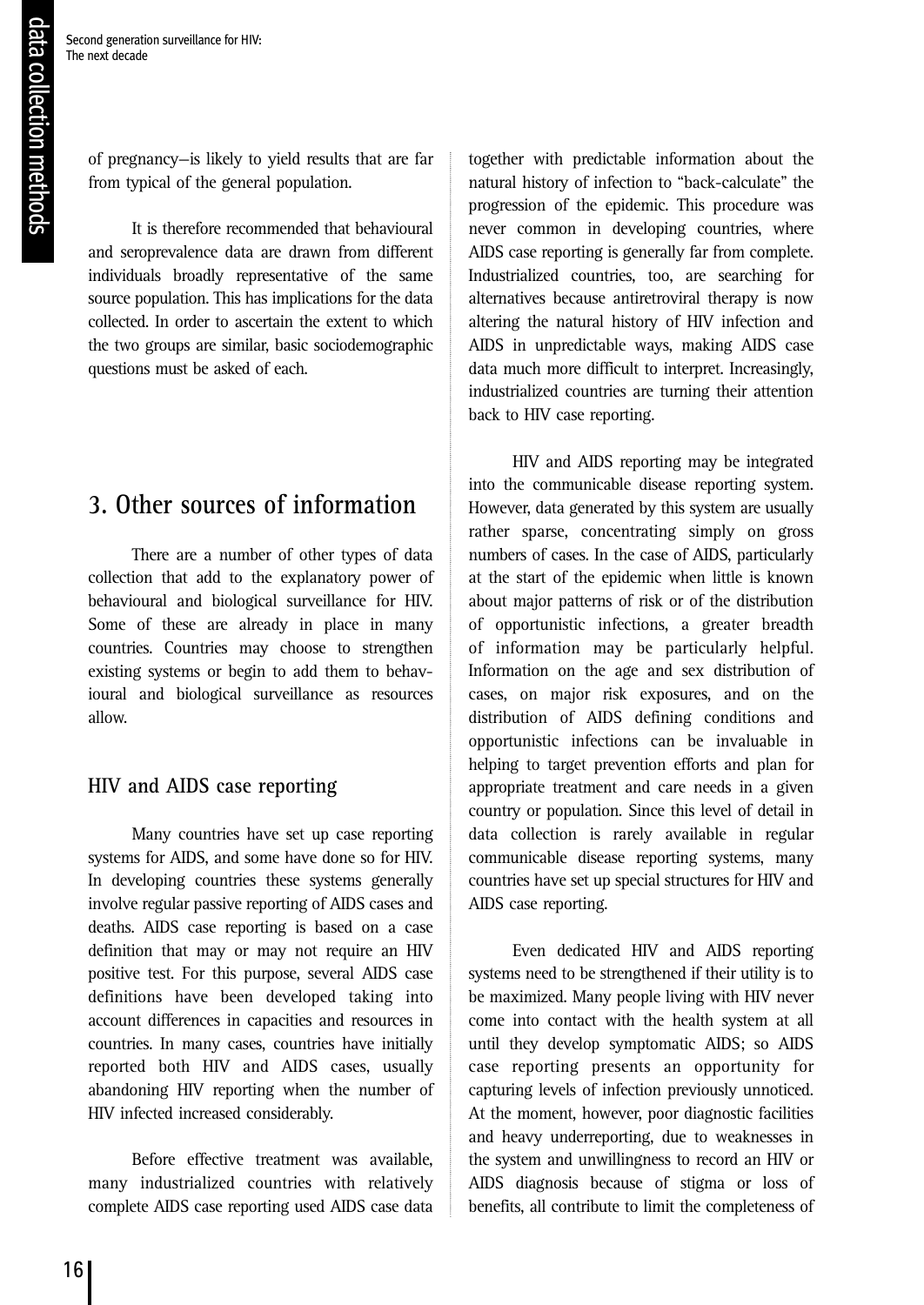case reporting. Some countries that have set up AIDS case reporting systems estimate that they actually capture fewer than 10 percent of actual cases, and others have no idea how complete the reporting system is likely to be, or whether reporting completeness has changed over time. This clearly limits the utility of case reporting as a tool designed to track the magnitude of the epidemic, or even trends over time.

Case reporting does, however, have a very important role in advocacy. The HIV epidemic is, in its early years, largely silent. HIV case reporting brings to the attention of policy-makers and health planners the existence of the virus in different geographic areas and among different communities, populations and sub-populations. AIDS case reporting does the same for an epidemic in its more developed stages. In many countries, experience has shown that the epidemic is not perceived as "real" until AIDS cases and deaths are recorded.

Case reporting may also contribute to the validation of data generated by sentinel surveillance. The age structure, sex ratios and reported modes of transmission of both AIDS and HIV cases can be compared with that of HIV prevalence to suggest changes over time. Case reporting can also provide information about the presence of the virus in sub-populations that may have been missed by existing HIV surveillance systems, suggesting a reappraisal of surveillance needs.

More information on HIV and AIDS reporting is available in the *WHO Recommended Surveillance Standards, Second Edition,*1999.

### **Paediatric AIDS case surveillance**

In the developing countries which are home to nine out of ten of the world's HIV positive children, there is no sentinel surveillance for the virus among children. HIV rates among children have always been derived from HIV rates among their mothers.

In the last few years, however, initiatives to reduce transmission rates from mother to child have been promoted. These range from short-course antiretroviral therapy during pregnancy to the avoidance of breastfeeding in HIV-positive mothers.

Unfortunately, the HIV antibody tests commonly used for HIV surveillance are of no use in children under around 18 months old, since they may inherit antibodies from their mothers. Tests for the virus itself are complex and extremely expensive, and are not practical for routine surveillance of children born to HIV-positive mothers in developing countries. At present, therefore, the only practical form of surveillance that might help evaluate the success of these interventions in reducing the rate of vertical transmission is AIDS case surveillance among children.

Surveillance of paediatric AIDS cases is even less complete than adult AIDS case surveillance, partly because children often fall ill and die without coming into contact with the health services. Because of the difficulty of establishing serostatus in young children, paediatric AIDS case definition is complex and many children die before they can be diagnosed. Special efforts should be made to strengthen AIDS surveillance among children and to promote fuller reporting of child mortality by cause of death.

### **Death registration**

In countries where vital registration systems are well established, death certificates may provide a source of information about AIDS deaths which can be used to validate data gathered from other branches of the HIV and AIDS surveillance system. Careful examination of the age structure of deaths can indicate the influence of HIV. Most HIV deaths occur among younger adults, a group in which mortality is generally low. In the absence of other catastrophic events such as war or famine, a dramatic rise in death rates among 15 to 45 year-olds can provide an indication of excess mortality due to HIV.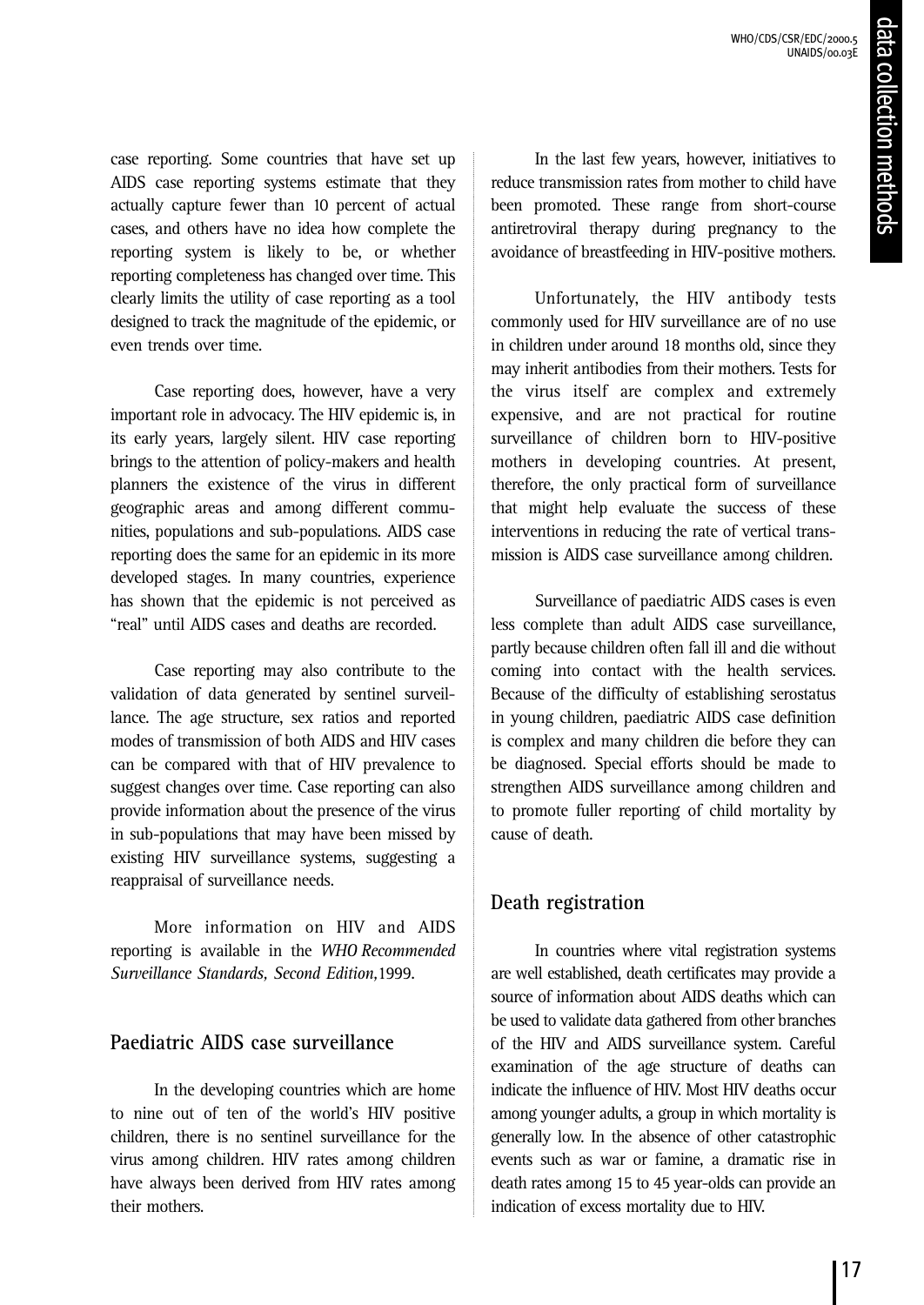Death registration suffers from many of the same difficulties as AIDS case reporting—AIDS as a cause of death is commonly underreported in most developing countries. However other cause of death data—e.g., data on tuberculosis (TB), pneumonia and non-Hodgkin Lymphoma—may be compiled to give an indication of changing patterns of mortality that may be attributable to HIV-related causes.

### **STI indicators and other biological markers of risk**

Curable sexually transmitted infections are an important indicator of potential exposure to HIV infection, both because they are co-factors for infection and because they indicate unprotected sex with non-monogamous partners. High levels of STIs can act as a warning system for HIV even in populations where the HIV virus itself is as yet uncommon.

Sexually transmitted infections generally reflect risk behaviour in the relatively recent past better than HIV prevalence data, because curable STI are usually of relatively short duration. HIV infection may indicate risk behaviour in the recent past, but it may equally capture the risk behaviours of several years previously. An increase in safe behaviour is therefore reflected much more quickly in lower STI rates than it is in lower HIV rates. It should be borne in mind, however, that lower STI rates may reflect improvements in the quality and coverage of treatment as well as changes in risk behaviour.

For these reasons, good STI incidence and prevalence data can contribute significantly to tracking trends in risky sex and potential exposure to HIV infection, and to monitoring the success of measures aimed at promoting safer sex. Many countries systematically test for STIs in order to diagnose and treat—for example pregnant women

are routinely tested and treated for syphilis in many countries. However data from these screening programmes are rarely systematically collected and used as a surveillance tool for HIV.

Countries with routine STI screening programmes in any population should work on strengthening reporting systems so that STI data can be integrated into HIV surveillance systems. Other countries with sufficient resources should consider setting up STI monitoring systems. The World Health Organization has developed a document, *Guidelines for Sexually Transmitted Infections Surveillance, 1999*, to help countries in this task.

A recent upsurge in TB infection around the world has been associated with the HIV epidemic. In some countries, over half of registered TB patients are HIV infected. Most TB programmes have surveillance systems of their own, or surveillance for TB is integrated into the communicable disease surveillance system.

In some countries, TB patients are systematically tested for HIV because dual infection may have implications for treatment. There is some evidence that the relationship between rising seropositivity rates among TB patients and rising HIV rates in the population as a whole is rather consistent. HIV prevalence among new TB patients can help validate trends observed in other sentinel populations. It should be noted that, as an opportunistic infection associated with HIV, TB is likely to develop only after a number of years of HIV infection. HIV rates in TB patients are therefore likely to be indicative of HIV incidence some years earlier.

Even when there is no HIV testing, TB data can be used as an additional source of information on HIV. In particular, shift in the age pattern of TB infection over time can act as persuasive evidence of a rise in HIV-associated TB.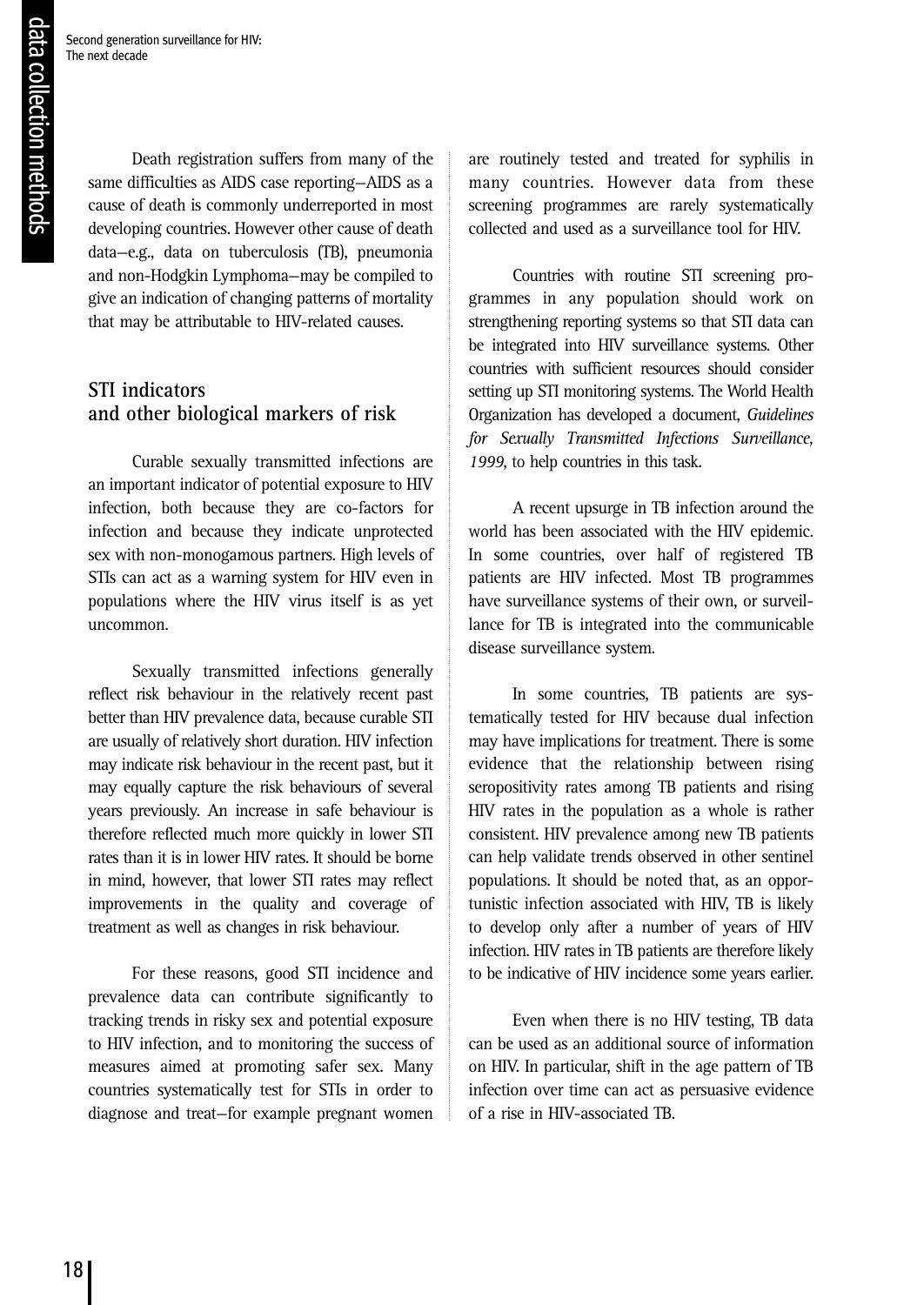# III. Major indicators used in HIV surveillance

The indicators used in HIV surveillance have developed over the first decade of surveillance into a relatively standardized set which allow for comparison across time and between geographic areas.

Most of these indicators should be presented by age and sex, and some will be presented by other variables such as risk category. They are described in much greater detail in the relevant technical guidelines.

### Major indicators used in HIV surveillance

- 1.Biological indicators
- HIV prevalence

a summary

 $a sum may$ 

- STI prevalence
- TB prevalence
- Number of adult AIDS cases
- Number of paediatric AIDS cases
- 2. Behavioural indicators
- Sex with a non-regular partner in the last 12 months
- Condom use at last sex with a non-regular partner
- Youth: age at first sex
- Drug injectors: Reported sharing of unclean injecting equipment
- Sex workers: Reported number of clients in the last week
- 3. Sociodemographic indicators
- Age
- Sex
- Socioeconomic and educational status
- An indicator of residency or migration status
- Parity (for antenatal sites)
- Marital status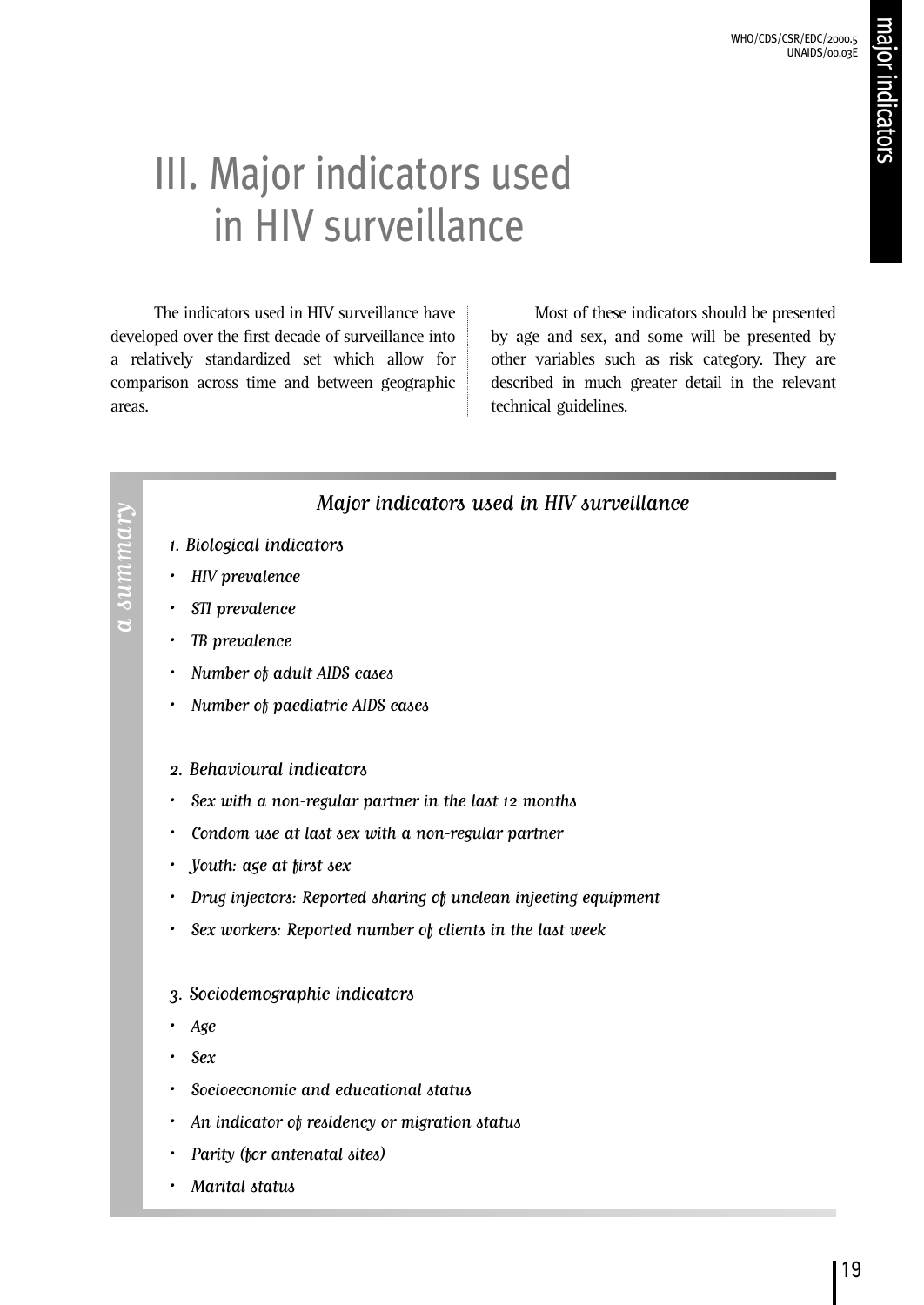### **1. Biological indicators**

In most cases, HIV and STI prevalence will be reported for the youngest sexually active age groups (15-24) as well as across the reproductively most active age range of 15-49. Reporting of HIV prevalence by five-year age group should also be standard. AIDS case reporting should include a number of variables such as age, sex, assumed mode of transmission, AIDS-defining illness, and month of diagnosis and reporting. These criteria are discussed more fully elsewhere. Hepatitis and TB prevalence may be collected by specialized programmes or in the regular communicable disease reporting system.

- HIV prevalence
- STI prevalence
- TB prevalence
- Number of adult AIDS cases
- Number of paediatric AIDS cases

### **2. Behavioural indicators**

The major behavioural indicators in sexually driven epidemics form part of a set of prevention indicators (PIs) described in WHO's *Evaluation of a National AIDS Programme: A Methods Package 1. Prevention of HIV infection, 1999*. Indicators and questionnaires focusing on risk behaviour among drug injectors are described in WHO's *The Guide on Rapid Assessment Methods for Drug Injecting, 1998.*

UNAIDS and WHO are currently working with MEASURE Evaluation and other partners to update the guide and methods package for monitoring and evaluating HIV and AIDS prevention and care programmes. The joint guide will include revised indicators and updated data collection instruments.

The choice of behavioural indicators may vary slightly according to the group surveyed, but they will generally include:

- Percentage of respondents who report at least one non-regular sex partner in the last 12 months;
- Percentage who say they used a condom the last time they had sex with a non-regular partner, of those who have had sex with a non-regular partner in the last 12 months.

In addition, the following indicators may be considered in specific populations:

- *Youth:* age at first sex;
- *Drug injectors:* reported sharing of unclean injecting equipment;
- *Sex workers:* reported number of clients in last week;
- *Sex workers:* reported condom use with last client.

### **3. Sociodemographic indicators**

As has been mentioned, it is recommended that behavioural and biological information should be collected from different individuals who represent the same source population. In order to compare the extent to which the tested population and the population questioned about behaviour are in fact similar—and to assess systematic differences between the groups—basic sociodemographic data should be collected from both groups.

At present, a minimum of sociodemographic data is collected at sentinel sites. The only variables attached to samples sent for HIV testing are generally age and, where relevant, sex. It is recommended that more extensive information be collected from both survey populations and at sentinel sites, although the constraints on the time of clients and facility personnel should be kept in mind. At sentinel sites, these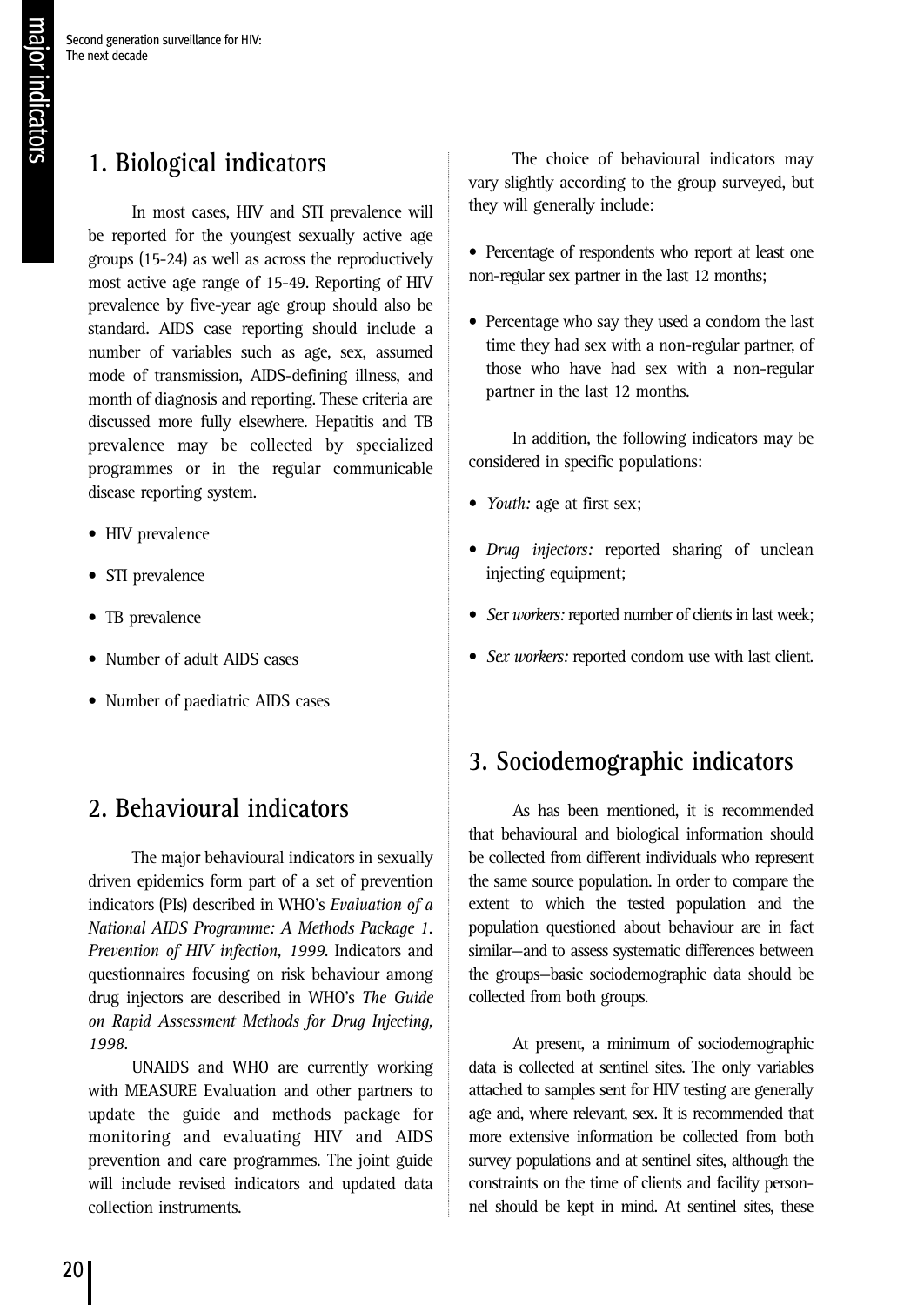data should be collected routinely from all clients, regardless of whether sentinel HIV testing is currently in progress.

Where samples are large and relatively homogeneous, basic sociodemographic variables may be attached to specimens for HIV testing. This allows for comparison of those tested with the clinic population as a whole, as well as for comparison with the population questioned in behavioural surveys. Questions of confidentiality should, however, be borne in mind. The more descriptive variables attached to a sample, the greater the likelihood of breaches of the anonymity that is a basic premise of unlinked anonymous sentinel surveillance. Even where sociodemographic data are not linked directly to a specimen, a simple comparison of the characteristics of the sentinel site population to the behavioural survey population will be possible. It will not, however, be possible to detect systematic differences between the group tested in the sentinel surveillance period with the wider clinic population.

The indicators to be collected will vary according to local circumstances that may dictate the most likely sources of bias. However, they are likely to include:

- Age;
- Sex;
- Socioeconomic and educational status:
- An indicator of residency or migration status;
- Parity (for antenatal sites);
- Marital status.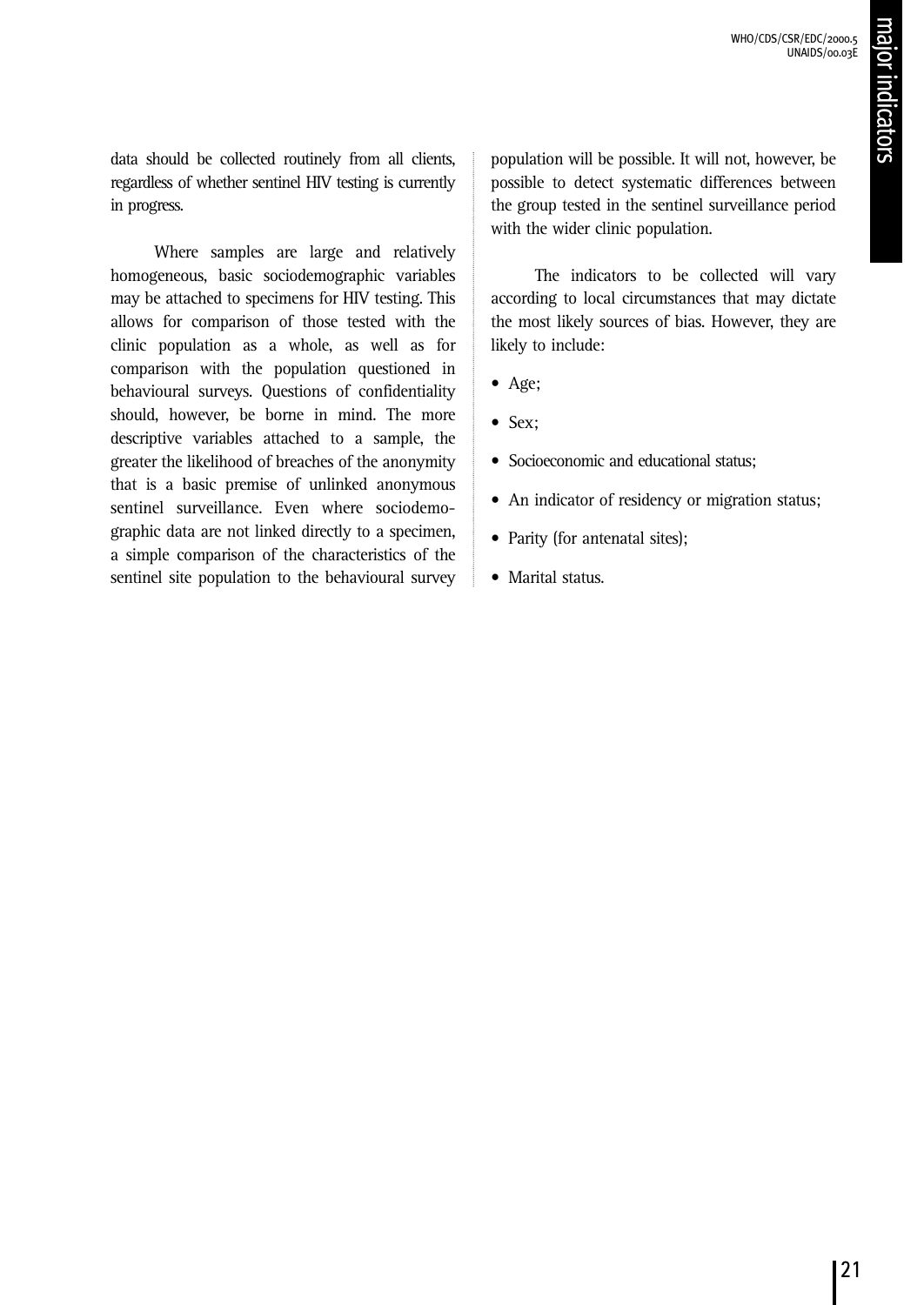# IV. Principles of second generation surveillance

This document has summarized the state of surveillance systems after more than a decade of experience and progress. Clearly, some gaps exist, and many of those gaps can be filled by building on and strengthening existing surveillance systems.

This section describes the fundamental principles around which second generation surveillance systems are based. Specific recommendations for different epidemic states are made in the section that follows.

> a summary a summary

### Principles of second generation surveillance

Second generation surveillance systems should:

- Be appropriate to the epidemic state
- Be dynamic, changing with the epidemic
- Use resources where they will generate most useful information
- Compare biological and behavioural data for maximum explanatory power
- Integrate information from other sources
- Use data produced to increase and improve the national response

### *Surveillance systems should be appropriate to the epidemic state*

Recognizing the heterogeneity of HIV epidemics around the world, second generation surveillance meets different surveillance needs in different epidemic states. Surveillance systems are designed to answer the needs of a particular country situation at a particular point in its epidemic evolution.

### *Surveillance systems should be dynamic, changing with the needs of the epidemic*

HIV epidemics evolve differently in different situations. Second generation surveillance systems

track this evolution. Where necessary, the surveillance system evolves, expanding its reach or changing its focus to meet changing information needs. In some cases, such as when the choice of sentinel sites is altered to better reflect the national epidemic, it will be difficult to produce data that are directly comparable with earlier years. In other cases, such as when sample sizes among younger women are increased to give a better idea of trends in incidence, a subset of data can still be analysed as before to give figures that are directly comparable over time.

This can be presented simultaneously with data from the strengthened system to give an idea of the extent to which any observed changes in prevalence might be an artifact of changes in the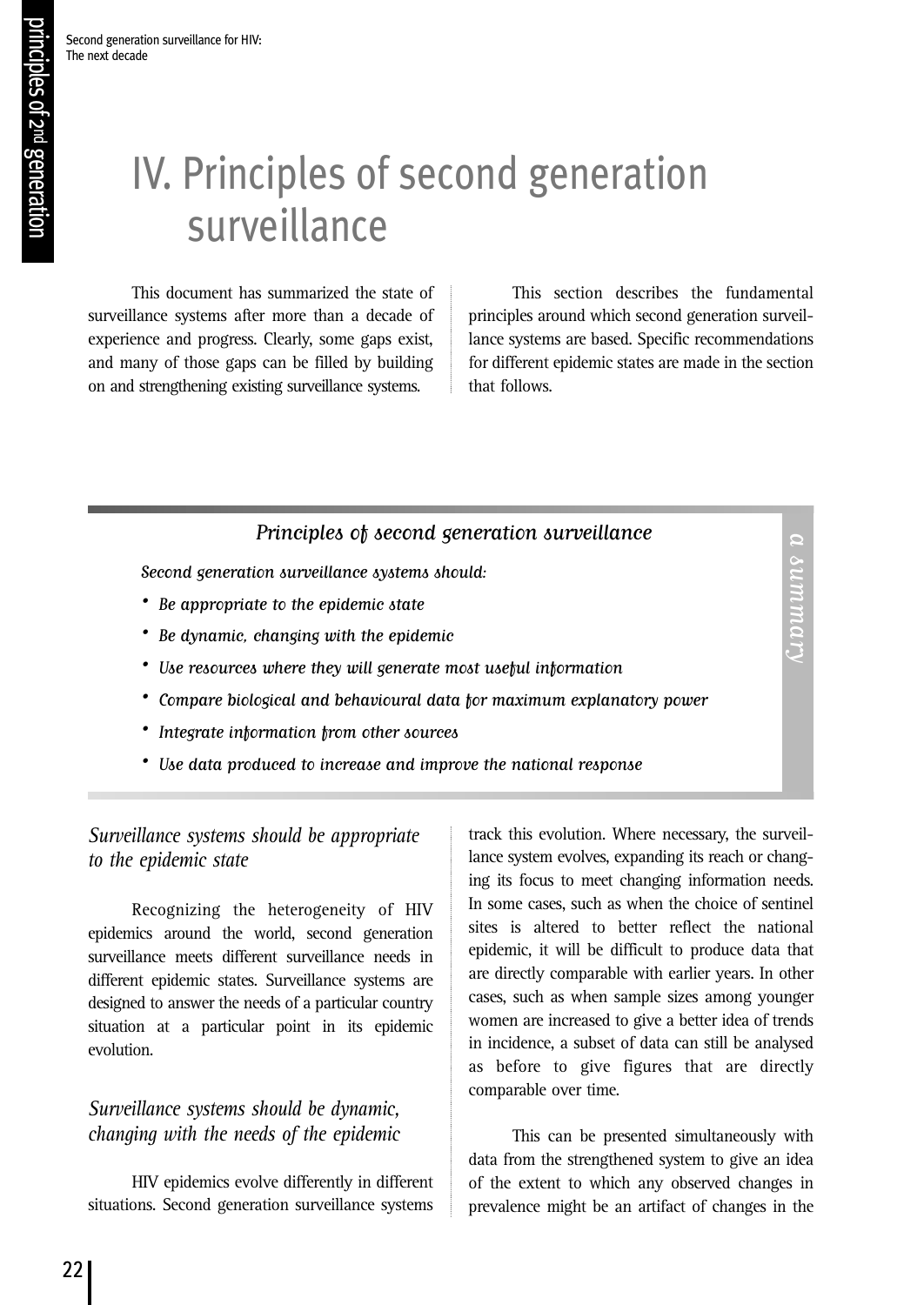surveillance system. In making changes to the system, countries should always consider the net gain of data quality in the new system against the cost of losing comparability with earlier data sets.

### *Surveillance systems should use resources efficiently, focusing on populations or sub-populations at particular risk*

Surveillance systems should focus resources where they can provide most useful information. This will often mean tracking behaviour and infection in sub-populations whose members are at high risk of contracting or passing on HIV infection. This focus will vary according to the epidemic state, and may shift over time.

### *Behavioural data should be used to guide biological data collection and explain trends in HIV infection*

Behavioural data collection is a central part of second generation surveillance systems for HIV. Behavioural data should be used to identify which populations or sub-populations are at risk of HIV infection, and to identify where HIV sentinel surveillance should be focused. Biological data derived from HIV surveillance as well as surveillance for other biological markers of risk may in turn indicate where more behavioural data collection is needed.

Behavioural data should help explain trends observed in biological surveillance. Sampling methods as well as questions asked in behavioural surveillance should be designed with this in mind.

### *Behavioural and biological data should be used to validate one another*

Biological and behavioural data should be used to validate one another. Two sets of data pointing in the same direction make a more convincing case than just behavioural data or HIV prevalence alone.

### *Information from other sources should be integrated into HIV surveillance systems*

Where other sources of information exist that might contribute information on sexual or drug-taking behaviour or exposure to HIV, this should be integrated into HIV surveillance systems wherever possible. These sources might include surveillance for STIs and TB, as well as death registration systems.

### *Information generated by surveillance must be used to design and promote preventative interventions, to plan for impact and to measure change*

There is no point at all strengthening surveillance systems unless the data generated are made available and acted upon. Data should be used to identify sub-populations at risk, to pinpoint behaviours which continue to expose people to infection, and to design interventions to reduce those risk behaviours. They should be used to plan for care and support needs. And they should be used to measure national progress over time in slowing the spread of the epidemic.

The needs of end users should be taken into account when building up second generation surveillance systems, and data should wherever possible be packaged to meet those needs.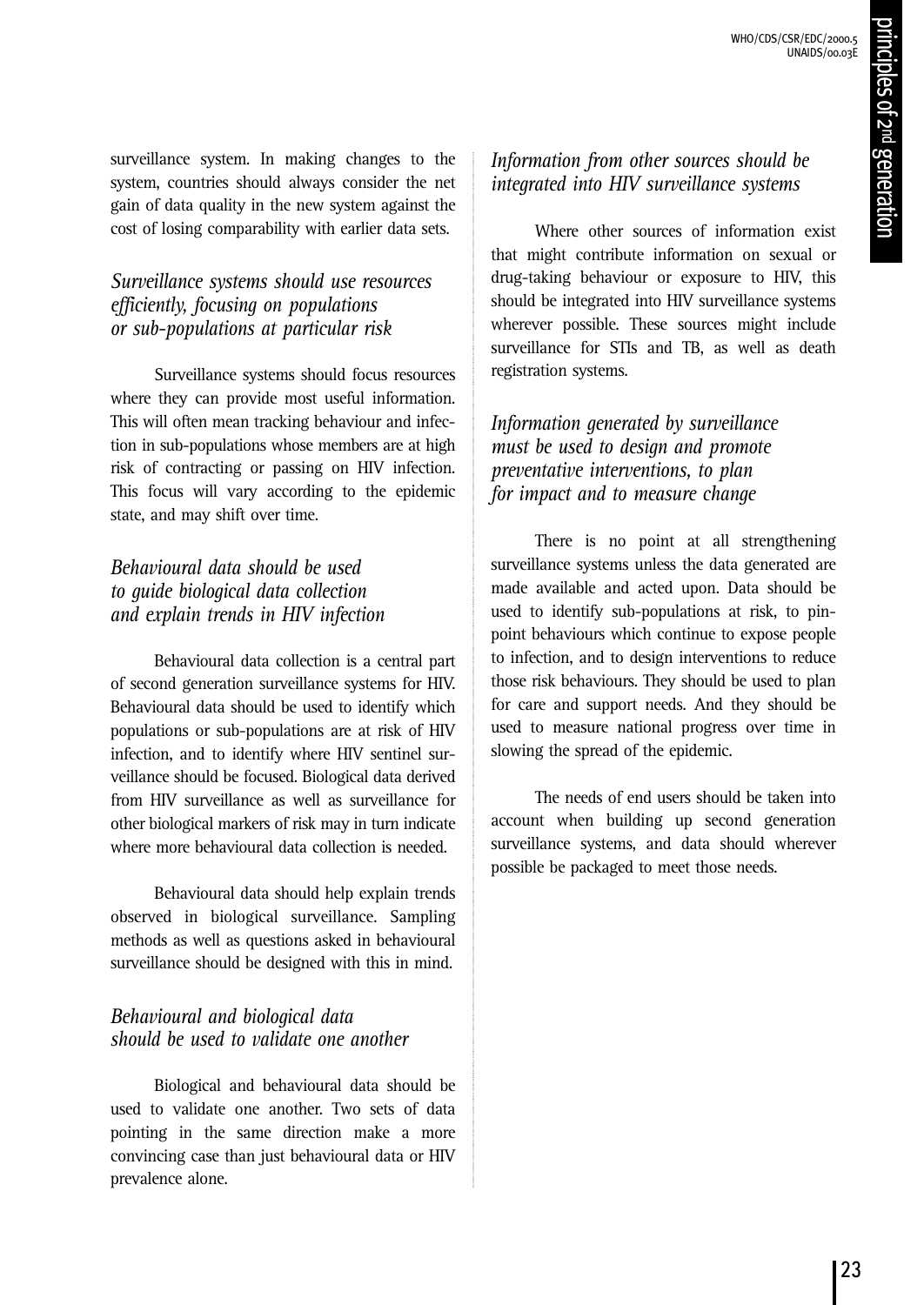# V. The different epidemic states

Classification of epidemic states has shifted as the world has learned more about the heterogeneity of HIV. For the purposes of surveillance, UNAIDS and WHO suggest a classification that describes the epidemic by its current state—lowlevel, concentrated, or generalized. This typology recognizes that a country may shift from one state to another over time. It is important to stress,

however, that such a shift is by no means an inevitable progression. The various epidemic states are described below. The rationale for categorization is given, followed by a classification based on prevalence in different populations. These numerical cut-off points are not rigid scientific classifications. They act, rather, as a convenient proxy for classification based on the dynamic of an epidemic.

### Three different epidemic states

### Low-level

• Principle: Although HIV infection may have existed for many years, it has never spread to significant levels in any sub-population.

Recorded infection is largely confined to individuals with higher risk behaviour: e.g. sex workers, drug injectors, men having sex with other men. This epidemic state suggests that networks of risk are rather diffuse (with low levels of partner exchange or sharing of drug injecting equipment), or that the virus has been introduced only very recently.

• Numerical proxy: HIV prevalence has not consistently exceeded five percent in any defined sub-population.

### Concentrated

- Principle: HIV has spread rapidly in a defined sub-population, but is not well-established in the general population. This epidemic state suggests active networks of risk within the sub-population. The future course of the epidemic is determined by the frequency and nature of links between highly infected sub-populations and the general population.
- Numerical proxy: HIV prevalence consistently over five percent in at least one defined subpopulation. HIV prevalence below one percent in pregnant women in urban areas.

### Generalized

- Principle: In generalized epidemics, HIV is firmly established in the general population. Although sub-populations at high risk may continue to contribute disproportionately to the spread of HIV, sexual networking in the general population is sufficient to sustain an epidemic independent of sub-populations at higher risk of infection.
- Numerical proxy: HIV prevalence consistently over one percent in pregnant women.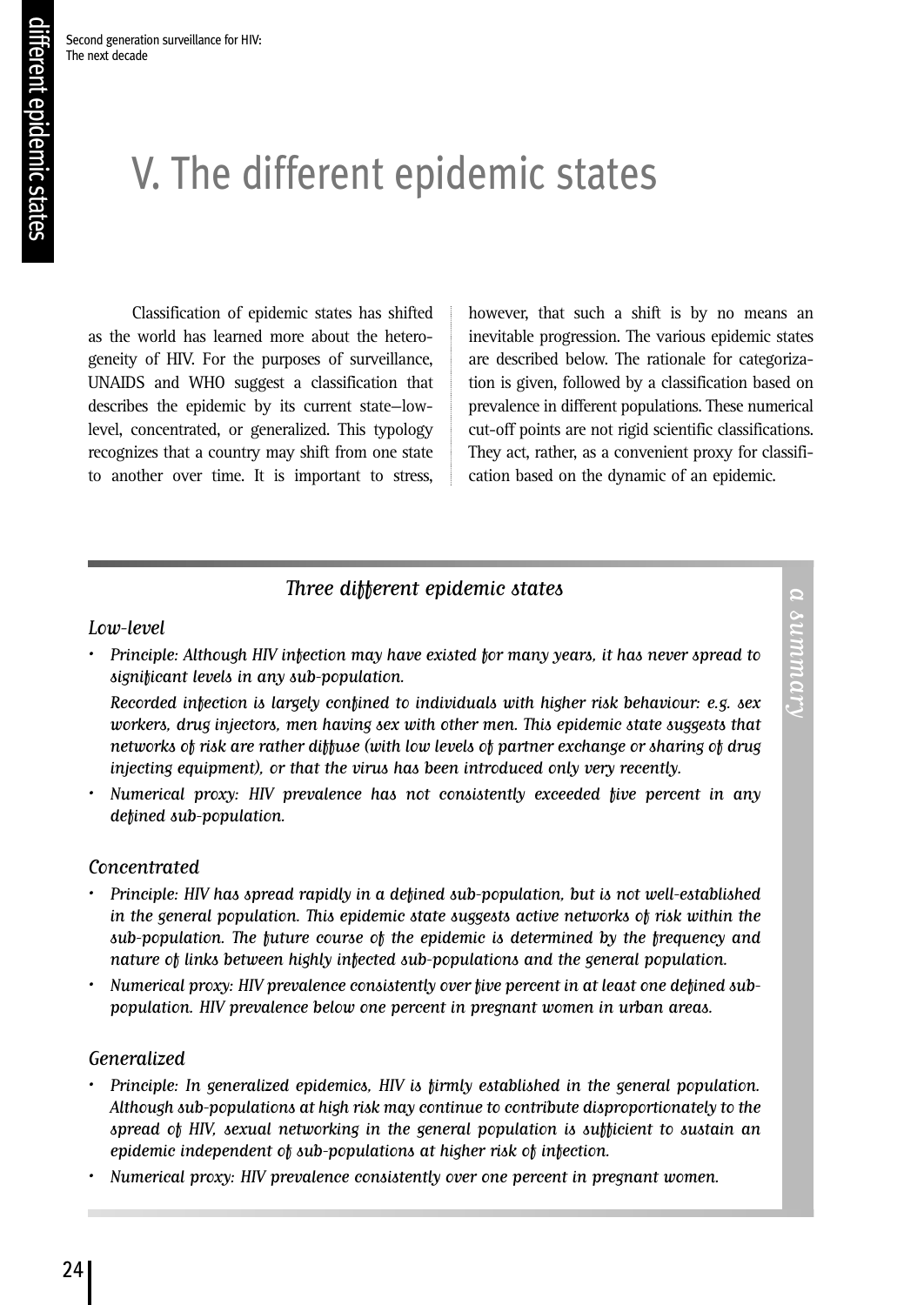The issues faced by countries tracking HIV and risk behaviour differ in different epidemic states. The remainder of this document is therefore organised around those different epidemic states. It is recommended that each HIV and STI prevention and care programme identify which epidemic state the country is in and focus surveillance on the needs of that state.

Although the surveillance needs for lowlevel and concentrated epidemics differ, the issues faced by planners aiming to strengthen systems in these epidemics are largely similar. Issues faced in low-level and concentrated epidemics are therefore discussed together, although separate recommendations are made for surveillance in the two epidemic states.

Obviously, there is a certain circularity implicit in designing surveillance systems according to

epidemic state. Without surveillance systems, how can a country determine the shape and magnitude of its epidemic and so know which state it is in?

In practice, most countries have some existing surveillance systems or at least know enough about their epidemic to identify into which broad category it falls. Again, large and diverse countries may tailor surveillance systems to needs at a provincial or lower level, using data generated to plan and evaluate responses locally within a national framework.

Where no data at all are available, countries should consider following recommendations for lowlevel epidemics. If these initial surveillance activities reveal that the epidemic has already progressed to a concentrated stage, they can then expand surveillance activities as needed.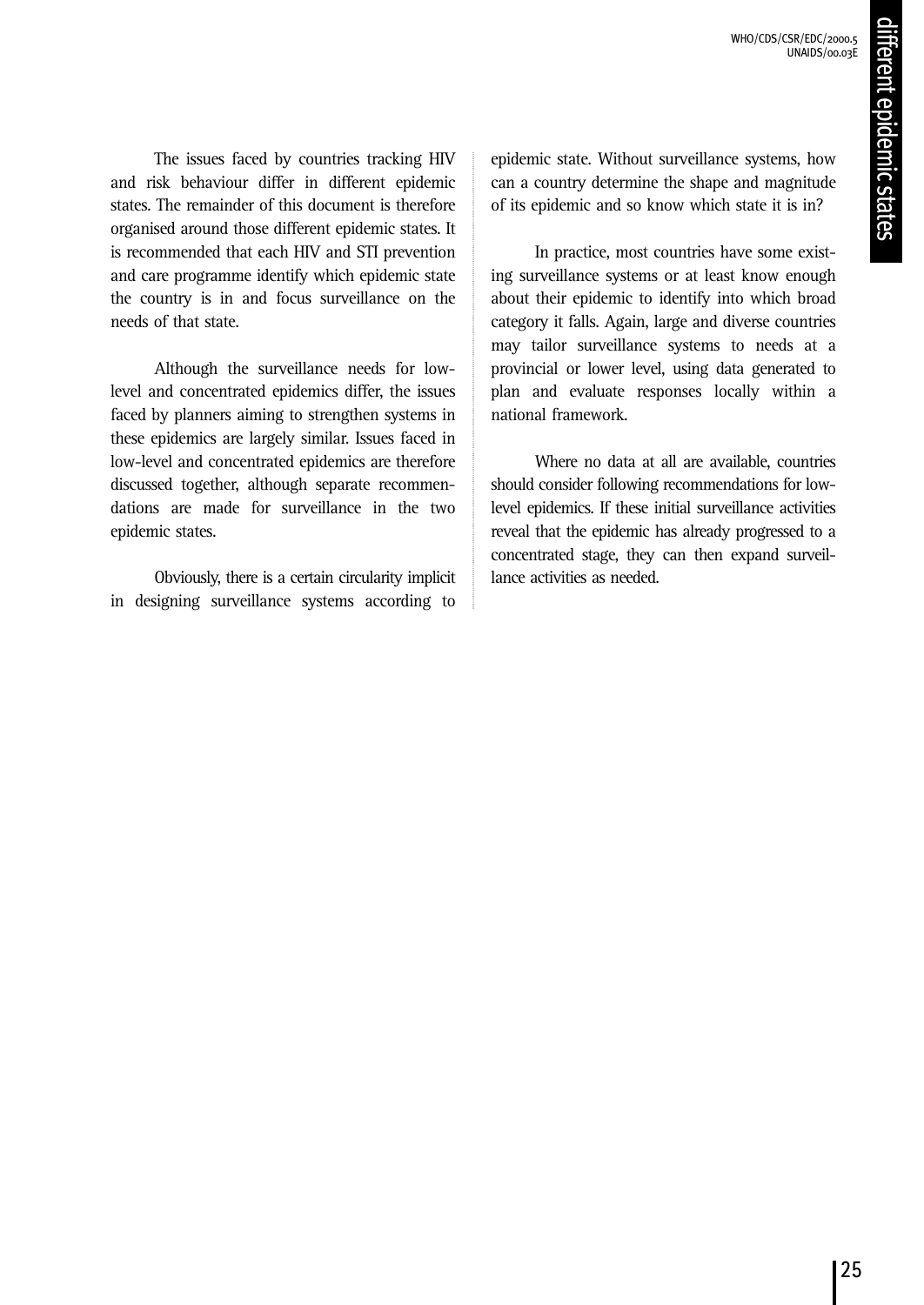Second generation surveillance for HIV:

The next decade

# VI. Surveillance in low-level and concentrated epidemics

Low-level epidemics are those in which HIV infection exists at low levels in sub-populations whose behaviour carries a high risk of contracting or passing on HIV. The virus is not, however, widespread in the general population. In these situations, HIV has often not been thought of as a priority. Even when HIV prevalence rises rapidly in defined sub-populations, countries may fail to recognize the danger because such populations are often overlooked or marginalized. Many countries

with low-level and even with concentrated epidemics have virtually no systematic surveillance.

But countries ignore the possibility that risk behaviour exists at their peril. Some countries have recently seen HIV explode from virtually nothing to substantial levels. With no surveillance in place it is not possible to identify changes in risk behaviour which may lay the groundwork for an emerging epidemic.

a summary

a summary

### Key questions for low-level and concentrated epidemics

- Is there any risk behaviour that might lead to an HIV epidemic?
- In which sub-populations is that behaviour concentrated?
- What is the size of those sub-populations?
- How much HIV is there in those sub-populations?
- Which behaviours expose people to HIV in those sub-populations and how common are they?
- What are the links between sub-populations at risk and the general population?

### **Principal goals of surveillance in low-level and concentrated epidemics**

In both low-level and concentrated epidemics surveillance systems can provide early warning of risk that might lead to the spread of HIV. By definition, little HIV is recorded at the lowlevel stage of the epidemic. So surveillance systems here rely greatly on behavioural data collection and on other markers of risk such as STIs.

Because HIV is usually competing for attention and action with many other development challenges, it is often difficult to generate political

commitment to staving off an epidemic while the virus is still virtually invisible, or when it is concentrated in marginalized populations such as sex workers, drug injectors or men who have sex with men who may not strike a chord with policymakers or the public. By looking at indicators of risk, surveillance systems should be able to warn of the potential for HIV spreading.

Behavioural surveillance data in low-level epidemics can be used to identify who is at high risk of infection and which behaviours commonly put them at risk. In concentrated epidemics, surveillance systems should investigate whether and how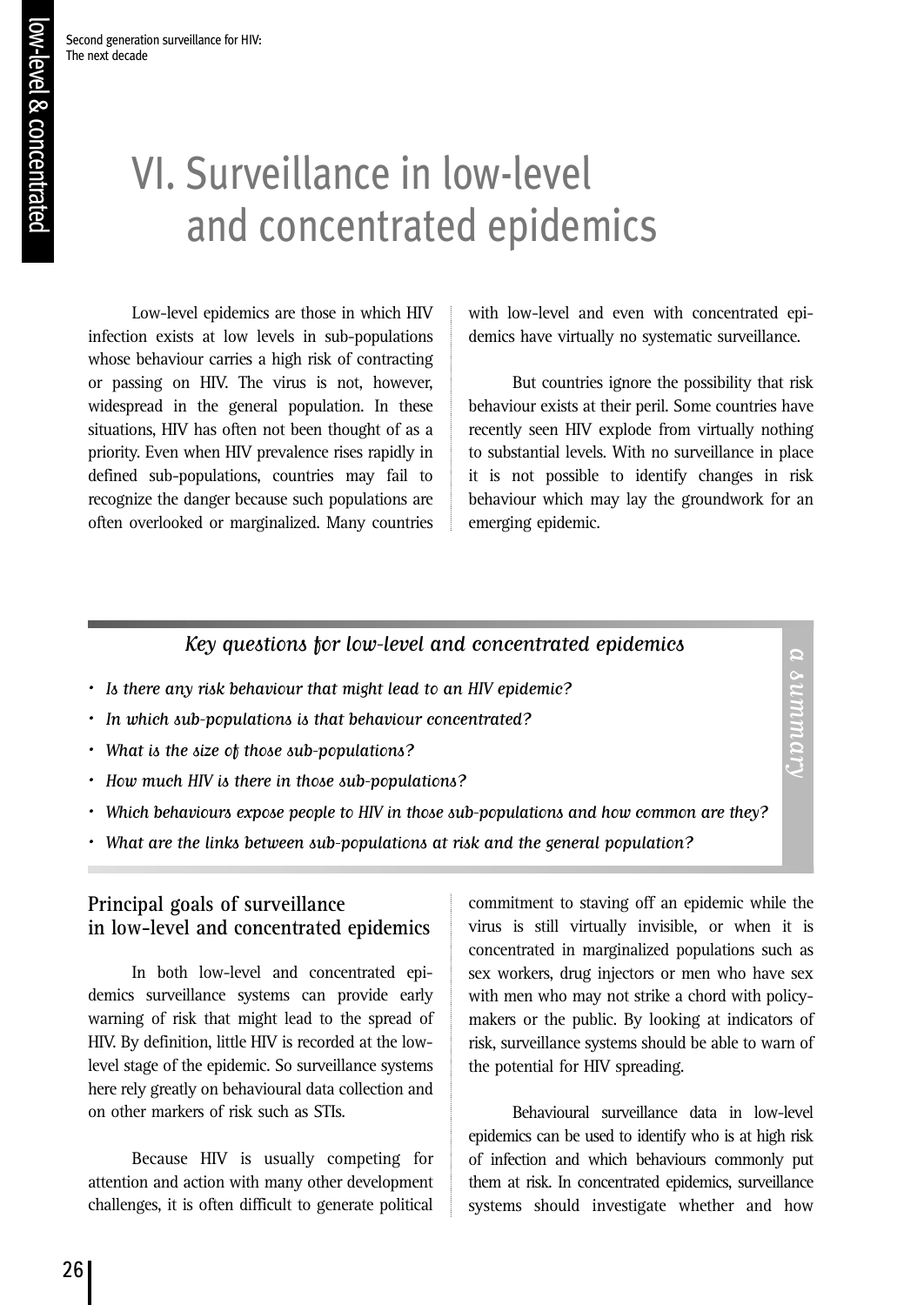frequently sub-populations at higher risk interact with people in the general population of lower risk. Do men who have sex with other men also have sex with women? Are the clients of sex workers married? How many regular and occasional clients do sex workers have? Do they use condoms with some partners but not with others?

Because people at high risk of HIV infection in low-level and concentrated epidemics are often members of marginalized communities, political commitment to providing services for them and supporting safer behaviour may be low. Surveillance data demonstrating that these individuals also interact with people with lower levels of risk behaviour can, however, help galvanize preventive measures. Active prevention at this stage can help minimize the spread and impact of infection in sub-populations at higher risk, keeping the critical mass of infection low and averting the spread of HIV into the wider community.

It is particularly difficult to interpret stabilization or downward trends in HIV prevalence as an indicator of programme impact in low-level or concentrated epidemics, since it is impossible to predict what the course of the epidemic would have been in the absence of interventions.

### **Focusing surveillance efforts in low-level and concentrated epidemics**

Surveillance efforts in low-level epidemics should focus on tracking behaviour and other markers of risk in sub-populations where risk of HIV infection is concentrated.

Identifying these sub-populations is the first task; a significant amount of formative research may have to be undertaken before an efficient surveillance system can even be set up. This research, which aims to identify sub-populations at risk, to develop appropriate behavioural questionnaires, and to construct sampling frames through which surveys might be administered, is described in greater detail in the rapid assessment and

behavioural survey guidelines published by WHO, UNAIDS and FHI listed in the *References*.

Research and surveillance in sub-populations at high risk of HIV infection should try to identify not only the behaviours and networks of risk within those populations, but the links between any defined grouping of higher risk and the general population. This becomes increasingly critical if the level of infection rises in sub-populations at higher risk and the epidemic shifts from a low level to a concentrated state.

### **The ethics of tracking HIV in marginalized sub-populations**

An effective surveillance system requires not just that sub-populations at high risk be identified, but that they be accessible for regular monitoring of behaviour, risk markers and HIV infection. Perhaps the greatest challenge for surveillance in low-level and concentrated epidemics is gaining access to these communities in order to track both behaviour and infection. Community members are very often marginalized, and sometimes their behaviour is illegal.

If community members fear information about their behaviour (or indeed their HIV status) may be used against them, they will either lie to investigators or refuse to participate in monitoring studies. Successful surveillance in marginalized communities depends on minimizing participation bias by ensuring fully informed consent and absolute confidentiality.

Many successful surveillance efforts in suppopulations at higher risk of contracting or passing on HIV have centred on clinics and educational programmes designed specifically to meet the needs of people most vulnerable to HIV and its impact. These clinics provide services to the community, and in doing so, provide a sentinel site at which serosurveillance can be conducted. Where sentinel sites do not exist, the advice and participation of community members in designing and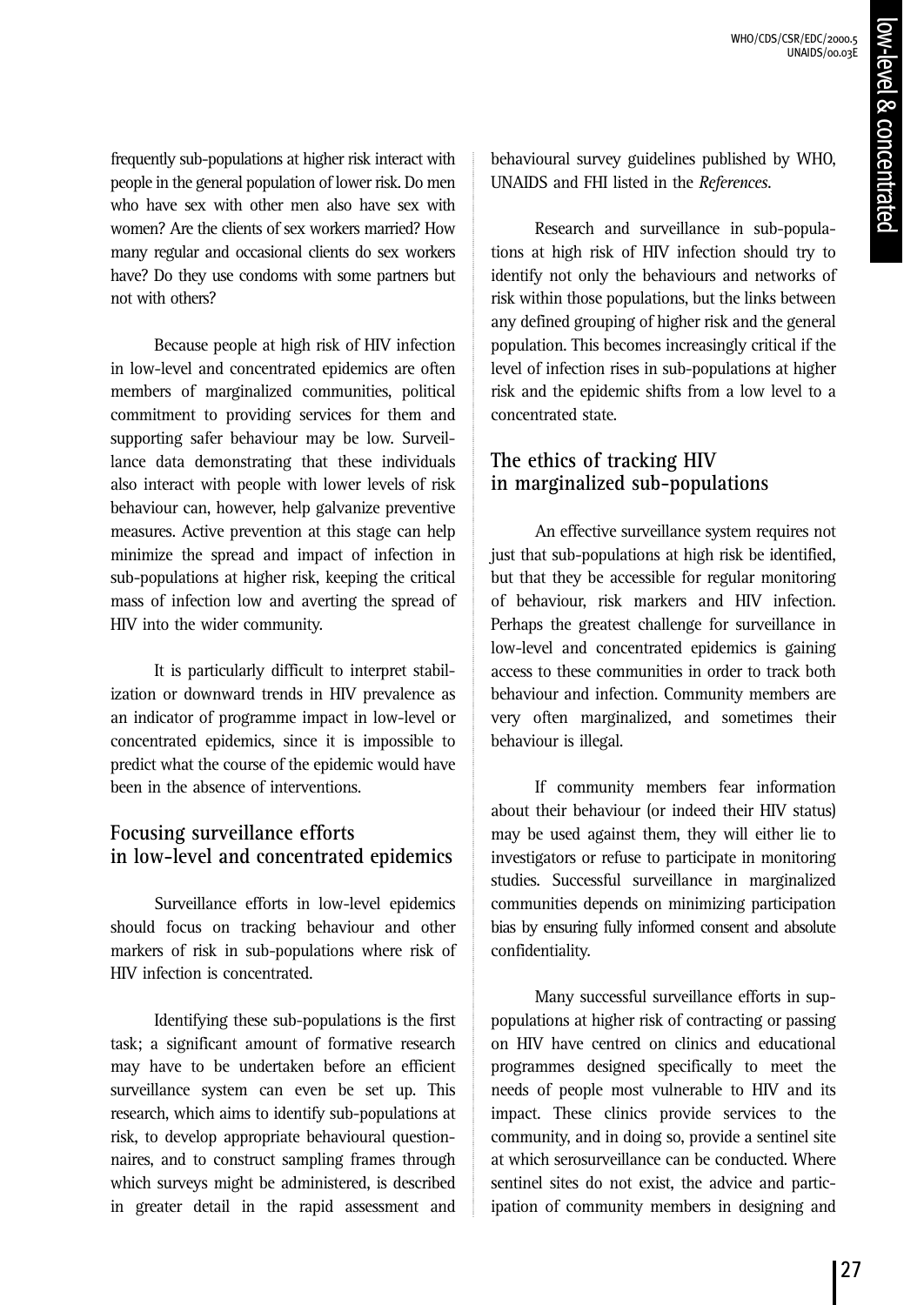helping carry out cross-sectional serosurveys have been invaluable to successful surveillance.

Certainly, information gathered for the purposes of surveillance must be shared with the communities in question to help them mobilize to act against the spread of HIV and cope with its consequences, and should inform future prevention efforts. However, in low-level epidemics, careful consideration should be given as to whether or not to publicize information about HIV infection and

related behaviour in marginalized groups to a wider audience. Experience has shown that in the early stages of an HIV epidemic, the general public's reaction to information about HIV infection in sub-populations with higher risk behaviour is sometimes to call for restrictive and prohibitive measures. Experience has equally shown that such measures simply drive risk behaviour further underground, making prevention and care programmes more difficult and ultimately encouraging the spread of the virus.

### **Recommendations for surveillance in a low-level epidemic**

- Cross-sectional surveys of behaviour in sub-populations with risk behaviour
- Surveillance of STIs and other biological markers of risk
- HIV surveillance in sub-populations at risk
- HIV and AIDS case reporting
- Tracking of HIV in donated blood

### **Cross-sectional surveys of behaviour in sub-populations at risk**

In a low-level epidemic, cross-sectional surveys of behaviour in sub-populations at high risk of HIV infection are recommended. The existence of these sub-populations—which commonly include sex workers and their clients, the STI patients who are often a proxy for those with high heterosexual risk behaviour, drug injectors, and men who have sex with other men—and their potential relevance to the local epidemic must be confirmed through formative research.

Since social circumstances change over time, countries need constantly to re-evaluate the existence and importance of different subpopulations. In Eastern Europe, for example, rapidly changing social circumstances had led by the mid-1990s to an epidemic of injecting drug use

unimaginable just a few years earlier. Similarly, in parts of China, economic growth is giving rise to increased internal migration, a rapid resurgence of the sex industry and an increase in STIs.

After a sub-population at risk has been identified, behavioural surveys should attempt to track changes in patterns of unprotected sex and risky drug injecting within the sub-population.

Behavioural surveys should collect indications of sexual links between sub-populations at high risk and the general population. Behavioural surveys can include direct questions about links with people outside the sub-population in question. Drug injectors might, for instance, be asked about sexual partners who are not drug injectors. Sex workers might indicate that their clients are concentrated in occupational groups such as transport workers, the military or migrant workers.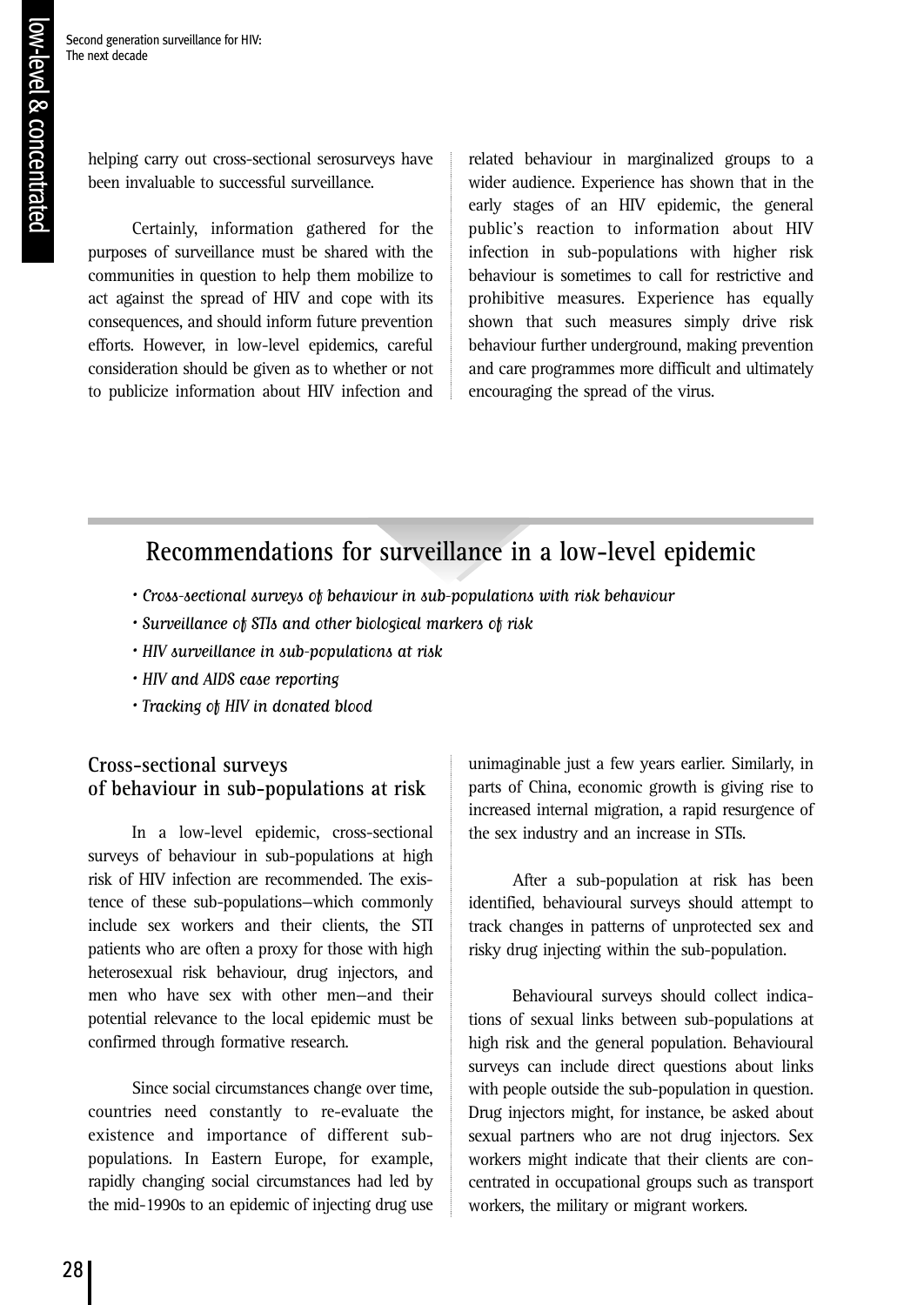It is also possible to explore links from the opposite side of the risk spectrum, by asking people in the general population about links with subpopulations at higher risk. For example, men might be asked in a household survey about contact and condom use with sex workers.

Since general population surveys are complex and expensive, it not considered cost-effective to set up such surveys simply to look for possible links between higher and lower risk populations in a low-level epidemic. However, if regular household surveys such as the Demographic and Health Surveys are being planned, it would be useful to add questions on HIV-related behaviour.

### **Surveillance of STIs and other biological markers of risk**

STI surveillance in individuals with higher risk sexual behaviour is recommended at this stage of an epidemic as a physical marker of unprotected sex with multiple partners. Surveillance of bloodborne infections such as Hepatitis B and C may be useful in tracking risk behaviour among drug injectors and men who have sex with other men.

### **HIV serosurveillance in sub-populations at risk**

Sentinel surveillance should be established among sub-populations at high risk of contracting or passing on HIV. Existing sentinel sites such as drug treatment centres or STI clinics should be used where possible. When no sentinel sites exist, interventions providing services for sub-populations at high risk may provide an entry point for the collection of samples for voluntary HIV testing. Cross-sectional serosurveys of consenting members of the subpopulation are also possible.

In low-level epidemics, the initial purpose of HIV surveillance is to detect if HIV is present or not in the sub-population being monitored. Unless HIV prevalence is above one percent or so, it may not be possible to accurately assess trends over time.

### **HIV and AIDS case reporting**

Like HIV surveillance, HIV and AIDS case reporting systems can signal the existence of the virus in a given area or population, and may point to previously unrecognized behaviours or population sub-groups that should be included in further surveillance efforts.

These systems tend to be extremely incomplete, however, and are therefore of limited value in describing the magnitude or trends of an epidemic.

### **Screening of donated blood**

In low-level epidemics, widespread routine sentinel surveillance of general population groups is not likely to be cost-effective. Where HIV infection rates in the general population are very low, huge sample sizes would be needed to detect any trends in sentinel surveillance data. The level of the epidemic at this stage does not justify the logistic and financial resources needed for such an exercise. Routine sentinel surveillance of low-risk populations such as pregnant women is therefore NOT recommended in low-level epidemics.

Since most countries are in any case screening their blood supply for HIV, data from HIV testing of blood donations can provide a general indication of the level of infection in the general population. However, the interpretation of data generated will depend very much on national blood safety policies.

Countries that turn away donors who admit to high-risk sexual or injecting behaviour, and that inform infected donors to avoid repeat donations, can expect to record very much lower levels of HIV in their donated blood samples than countries that use paid donors or take blood from relatives of sick people, have no deferral policies and do not inform donors of their serostatus. This difference will persist even where background levels of HIV infection in two populations with different screening policies are actually very similar.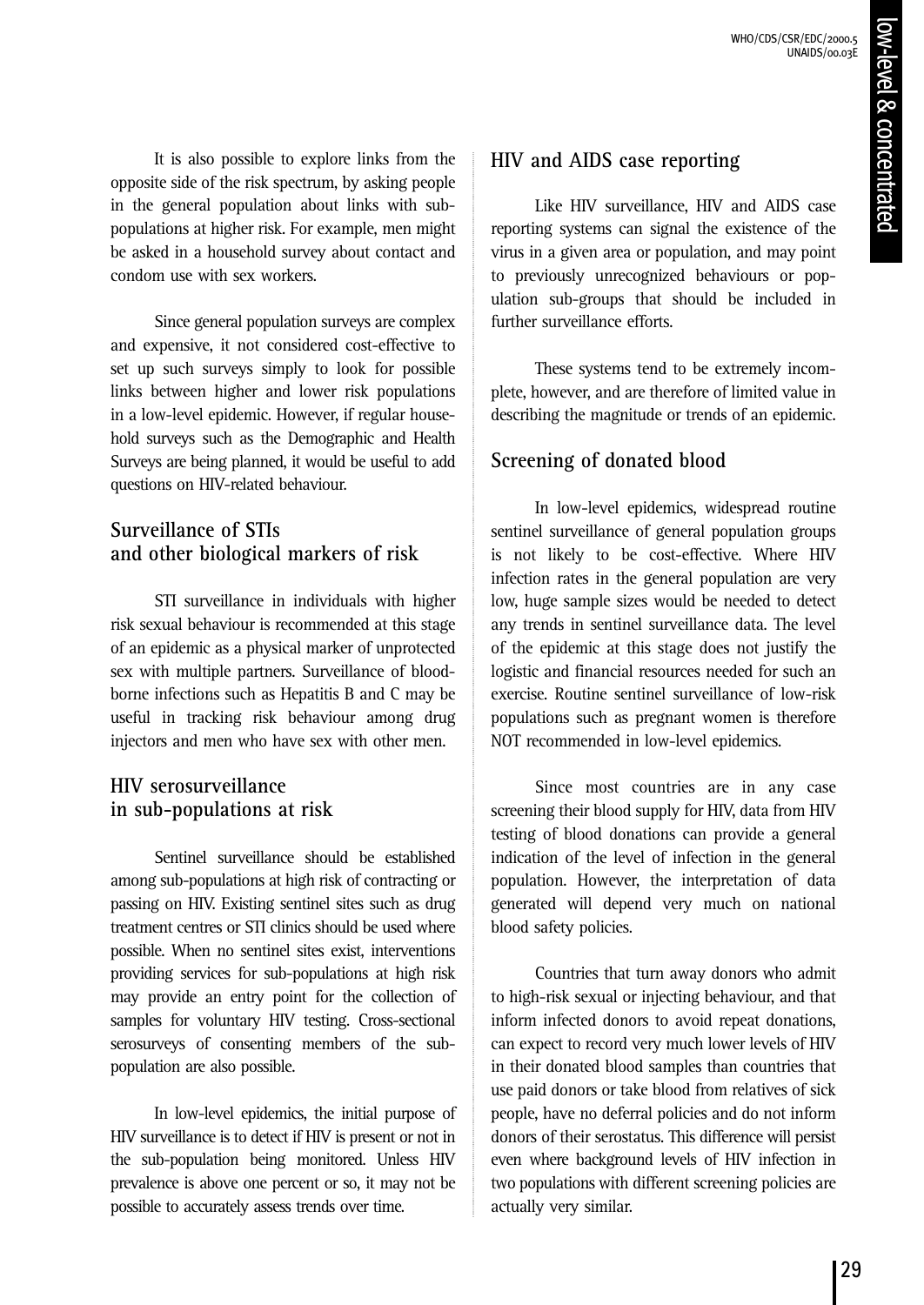Second generation surveillance for HIV: The next decade

> Data collected from blood screening constitute "free" information which can be useful as an advocacy tool in low-level epidemics.

However, data from blood donors screening need to be interpreted with caution.

### **Recommendations for surveillance in a concentrated epidemic**

HIV surveillance in a concentrated epidemic will contain all of the elements recommended for a low-level epidemic, but will add elements that focus more on the intersection between groups with different levels of risk.

- HIV and behavioural surveillance in sub-populations with risk behaviour
- HIV and behavioural surveillance in bridging groups
- Cross-sectional surveys of behaviour in the general population
- HIV sentinel surveillance in the general population, urban areas

### **HIV and behavioural surveillance in sub-populations at risk**

The classification of an epidemic state as concentrated presupposes that the major subpopulations at high risk of contracting or passing on HIV are known. In these groups, both repeat cross-sectional surveys and sentinel serosurveillance should be carried out as recommended for low-level epidemics.

### **HIV and behavioural surveillance in bridging groups**

Behavioural surveillance among sub-populations at higher risk may indicate substantial links with other sub-populations that may in turn provide a conduit (or bridge) for the virus into the general population. The most common of these bridging populations is probably the clients of sex workers. Men who visit sex workers often have wives or other regular partners who would not consider themselves to be at high risk for HIV. In addition, they may move between populations of sex workers, carrying HIV from one group of women to another across geographical areas.

Sometimes, these bridging populations are concentrated in a defined occupational or socioeconomic group that is relatively easily identified. Mine workers, labourers on commercial farms, truck drivers and other transport workers, soldiers and students are all examples of bridging groups that have been identified in different countries.

Behavioural surveys in sub-populations at high risk in a low-level epidemic state may already have identified defined groups of partners that may intersect with or act as a bridge to the general population with lower risk behaviour. In a concentrated epidemic, repeat cross-sectional behavioural surveys should also be carried out in these bridging populations. They should focus on identifying the relationships and behaviours that threaten to spread HIV to a wider population.

HIV serosurveys among such groups often provide warning for the impending epidemic in the low-risk population. In many settings, STI clinic clients represent the overlap between high- and low-risk populations. High seroprevalence among STI patients is often followed by increasing HIV rates among pregnant women. Wherever scope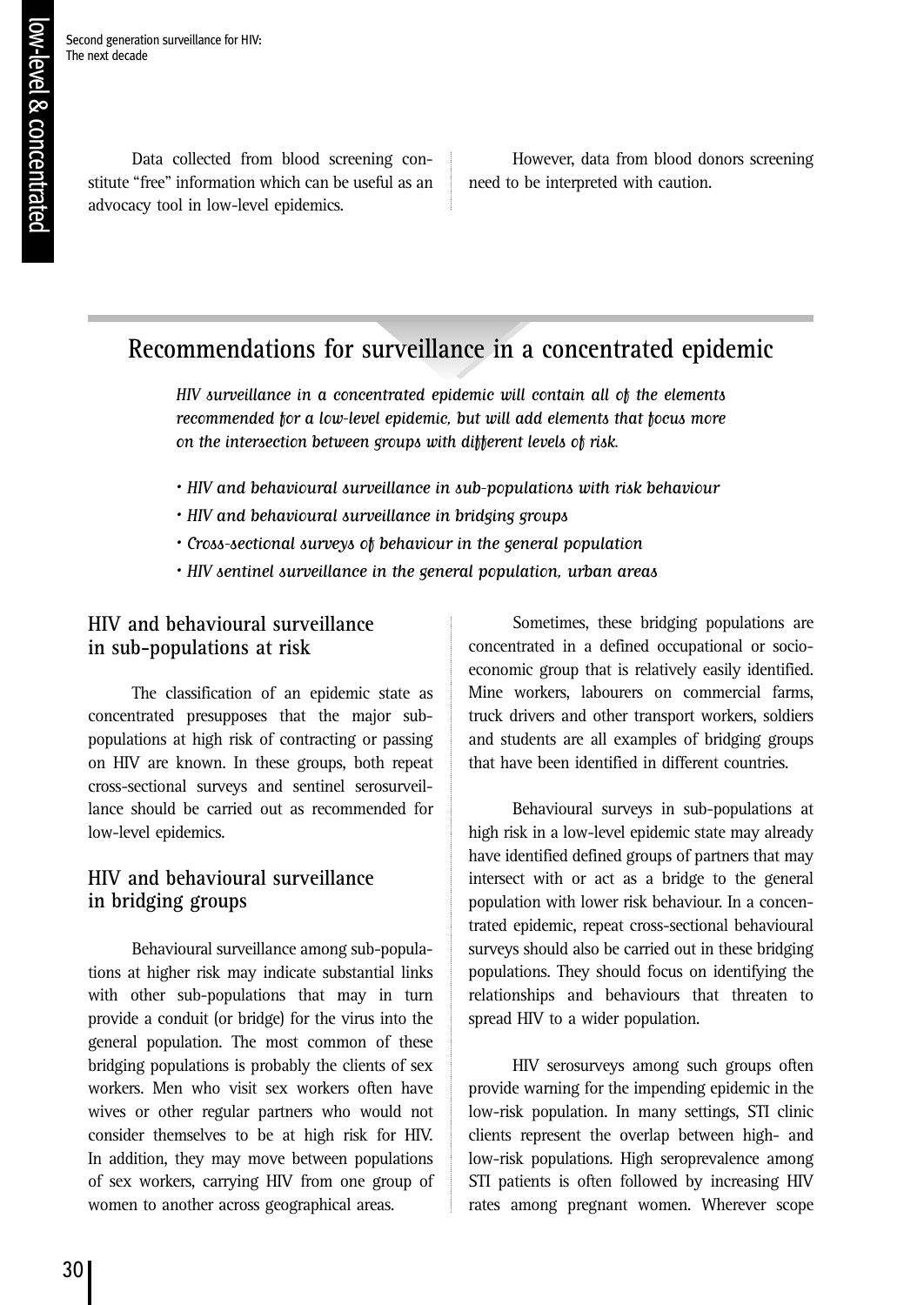exists, sentinel sites should be used for observing trends in HIV among bridging populations. In the absence of suitable sentinel sites, repeated serosurveys may be considered.

### **Cross-sectional household surveys of behaviour in the general population**

In addition, it is recommended that behavioural surveys be carried out in the general population, and particularly in young people. These surveys aim to investigate levels of risk behaviour in the general population, gauging the potential for generalized spread of HIV if it were introduced into the general population. They also provide a baseline for assessing future behavioural changes. Behavioural surveys in the general population should also try to assess links between people with low-risk behaviour and sub-populations in which HIV has been shown to be concentrated; in other words, to identify potential bridging populations.

Repeat cross-sectional household surveys of sexual behaviour are relatively costly. In addition, behaviour in populations where risk behaviour is

relatively low is unlikely to change rapidly. It is therefore recommended that such surveys be undertaken once every four or five years at most. Where possible, relevant questions on sexual behaviour should be added to existing DHS, reproductive health or national health survey rounds.

### **HIV sentinel surveillance in the general population**

In concentrated epidemics where HIV is well established in certain sub-populations with links to the general population, particularly sex workers, HIV sentinel surveillance among pregnant women should be initiated. The purpose of this surveillance is to verify whether HIV is indeed following links between sub-populations of higher risk and the general population and becoming established in the general population. At this stage, resources for sentinel surveillance should be concentrated in areas that reflect likely exposure to populations in which risk behaviour is concentrated. Urban centres, transport centres and locations surrounding areas of migrant labour such as mines or military camps may prove suitable.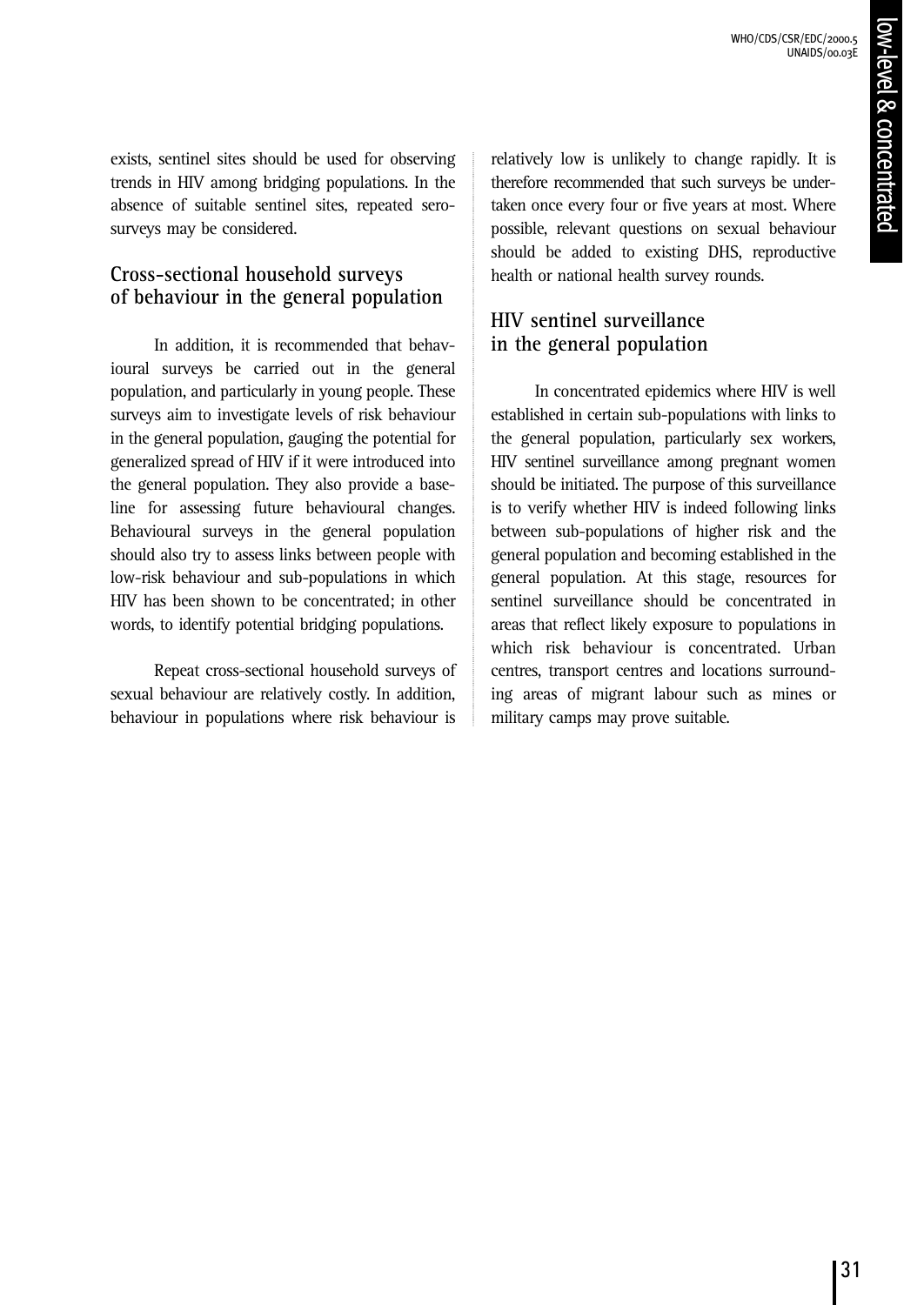Second generation surveillance for HIV:

The next decade

# VII. Surveillance in generalized epidemics

In generalized epidemics, HIV is clearly established in the general population of sexually active adults, with over one percent of pregnant women infected. Although heterosexual transmission is always the dominant mode for the spread of HIV in generalized epidemics, the virus may also be overrepresented in sub-populations with higher than average risk behaviour, including drug injectors and men who have sex with other men.

However, small changes in prevalence in the general population are likely to have a more significant effect on the overall impact of the epidemic than larger changes in prevalence in minority sub-populations, simply because the sheer numbers in the general population are so much larger. Small shifts in general population prevalence can translate into a massive burden for health services, especially in large countries.

### Key questions for surveillance in a generalized epidemic

- What are the trends in HIV infection?
- To what extent do trends in behaviour explain trends in prevalence?
- Which behaviours have changed following interventions and which continue to drive the epidemic?
- What impact is the epidemic likely to have on individual, family and national needs?

### **Principal goals of surveillance in a generalized epidemic**

The surveillance issues in generalized epidemics differ somewhat from those of low-level and concentrated epidemics. The time for early warning is passed. Surveillance systems should rather focus on strengthening their capacity not only to track but also increasingly to explain changing trends in HIV prevalence recorded by existing sentinel serosurveillance systems and to indicate the effectiveness of prevention programmes.

By definition, if HIV has become well established in the general population then prevention efforts have been less than completely effective, and need strengthening. Demonstrating which risk behaviours continue to drive the epidemic and pointing to possible areas of intervention to break the chain of transmission should be an important focus of surveillance work at this stage.

a summary

a summary

The impact of HIV and AIDS will be greatest in a generalized epidemic. Surveillance data should invest more resources at this stage in data collection that helps governments and communities plan for countering the impact of the epidemic.

### **Stabilizing prevalence**

Stabilizing prevalence has in recent years become a common feature of many of the longerestablished generalized epidemics. As has been mentioned, stabilizing prevalence brings difficulties in interpretation. Second generation surveillance systems attempt to address these difficulties in two ways: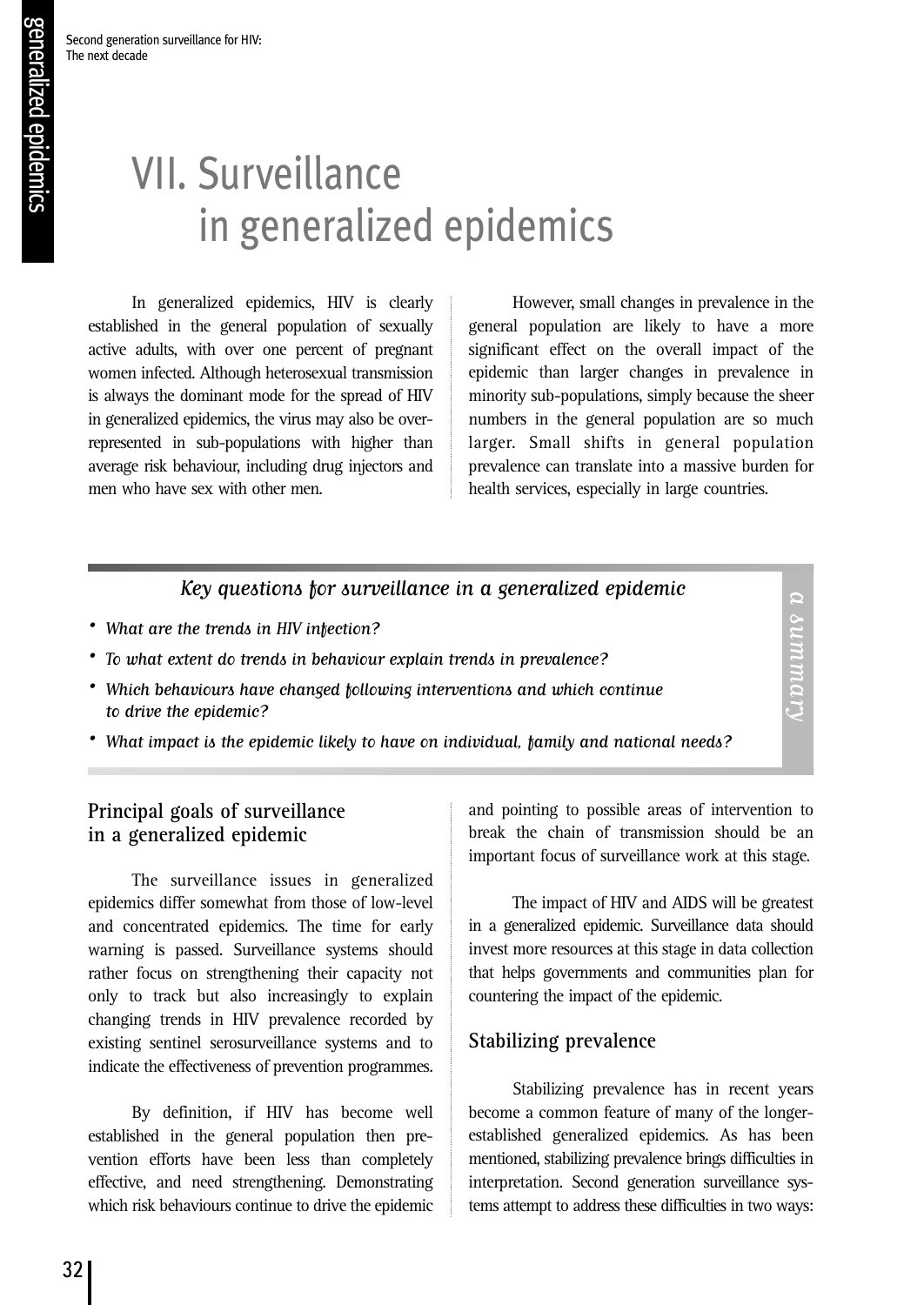• Repeated behavioural surveys examine the extent to which trends in behaviour might contribute to trends in prevalence;

• Sentinel surveillance systems among pregnant women focus on the youngest age groups, where HIV prevalence most closely reflects incidence, or new infections.

### **Age at infection**

In the early part of a heterosexually driven epidemic, sexually active people linked in a network of multiple partnerships are all simultaneously at risk of HIV infection. As the epidemic matures, however, most of the people whose behaviour puts them at risk of infection will already be infected. Increasingly, therefore, new infections will be concentrated in people who are close to the start of their sexual lives.

### **Verifying levels of infection and risk behaviour in men**

The relationship between male and female prevalence rates in a generalized epidemic is not a simple one. And yet, with the exception of some occupational-based clinics, sentinel surveillance sites are rarely available for men in the general population.

Most evidence in mature generalized epidemics points towards higher infection rates in young women than in young men. This is partly for physiological reasons, and partly because young women are more likely to have sex with older men, who may have had more exposure to infected partners in the past.

These effects are, however, hard to confirm empirically. Even in household-based studies, HIV infection in men is hard to track with any accuracy. Men are more often away from home than women, and those that are away (and therefore not captured in a household-based serosurvey) may be disproportionately more likely to have high-risk behaviour and to be seropositive than men who are found at home. Having said that, population-based serosurveys remain an important tool for estimating the relationship between HIV infection levels in men and women. Where they exist, the results of populationbased surveys should be used to guide assumptions about the relationship between male and female infections in the general population. AIDS case reporting can also give an indication of the sex ratio of infection levels, although AIDS cases will not provide information about recent trends in new infection. It should, however, be noted that men may be more likely to be hospitalized prior to death with AIDS than women, and are therefore more likely to be diagnosed with AIDS. Completeness of reporting may therefore be greater for men than for women, and the sex ratio of reported AIDS cases should be interpreted with caution.

### **The urban/rural divide**

Many sentinel surveillance systems have chosen or been logistically obliged to focus on major urban areas. But in most generalized epidemics, infection quickly spreads from urban areas along major transport routes into the rural population. Monitoring trends in rural as well as in urban areas is essential for planning appropriate preventative and supportive services.

Since a large proportion of the population in many developing countries lives in rural areas, an idea of prevalence rates in these areas is also essential for making robust national level estimates of HIV infection.

### **Monitoring morbidity and mortality**

It is more important in a generalized epidemic than in low-level and concentrated epidemics to collect quality data on morbidity and mortality associated with HIV. These data help plan for the provision of health and other services such as orphan support.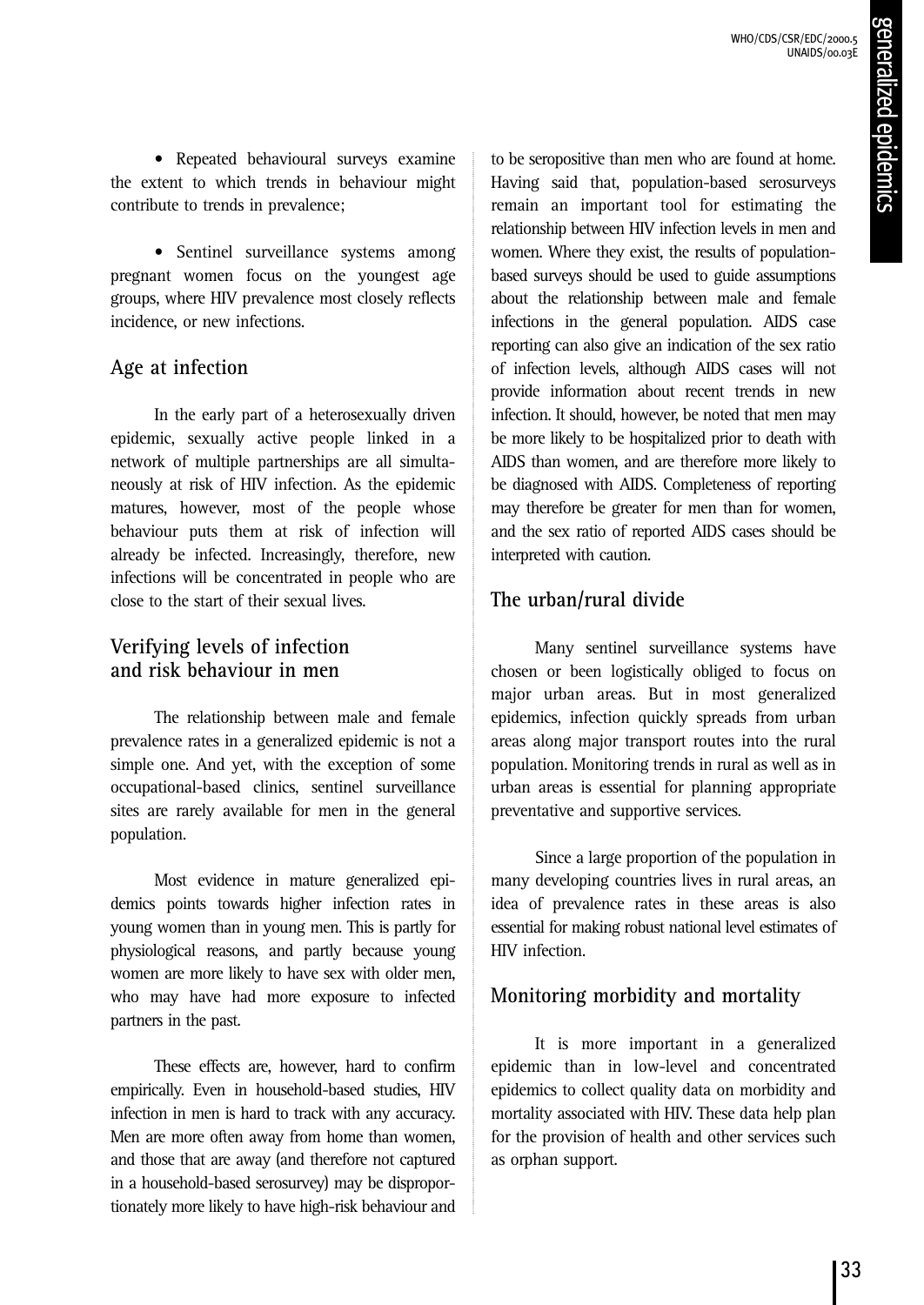### **Recommendations for surveillance in generalized epidemics**

- Sentinel HIV surveillance among pregnant women, urban and rural
- Cross-sectional surveys of behaviour in the general population
- Cross-sectional surveys of behaviour among young people
- HIV and behavioural surveillance in sub-populations with high-risk behaviour
- Data on morbidity and mortality

### **HIV and behavioural surveillance in sub-populations at risk**

Even where HIV epidemics are well established in the general population, sub-populations with higher risk behaviour may contribute disproportionately to the continued spread of the virus. In a generalized epidemic state, this is especially true of sex workers, who have extensive contact with clients who usually have other partners with lower risk. Behaviour change in these groups may also have a disproportionate effect on slowing the spread of the virus. Cross-sectional surveys of behaviour and HIV infection in these groups on an annual basis continue to play an important part in monitoring trends in the epidemic.

### **Sentinel surveillance among pregnant women**

Besides sub-populations at higher risk, sentinel serosurveillance systems in generalized epidemics should generally focus on pregnant women at antenatal clinics. However, several important steps are needed to increase the utility of the information gathered at these sites.

### *Site selection*

The selection of sites themselves should be reviewed so that they provide an optimum balance between efficiency, explanatory power and political imperative. In some countries, it may be necessary to opt for a wide range of locations (which may increase cost and complexity of data collection) in order to demonstrate the distribution of infection across different geographic or ethnic regions. In others, with homogenous populations differentiated principally by their level of urbanization, for example, it may be more efficient to concentrate urban sites in a single city in order to capture the variations between different socioeconomic groups in the urban environment, while rural sites may be distributed according to area of economic activity. In every case, sentinel sites should be selected for both urban and rural areas.

### *Focus on younger age groups*

Surveillance efforts in generalized epidemics should attempt as much as possible to focus on tracking relatively recent infections. Although it is not possible to measure incidence with a regular HIV surveillance system, it is possible to concentrate resources on younger cohorts whose infection is likely to be relatively recent and less likely to be biased by reduced fertility. It is recommended that keym high volume sentinel sites be identified, and sample sizes at those sites be increased considerably to ensure large enough sample sizes for the 15–24 year-olds.

This will allow improved tracking of spreading infections among the young, while allowing the whole sample to be weighted to ensure direct comparability with previous sentinel data. It will also be necessary to maintain sampling among older women in order to make accurate estimates of HIV infection nationwide.

Since sexual behaviour varies greatly at younger ages (and since one of the aims of preven-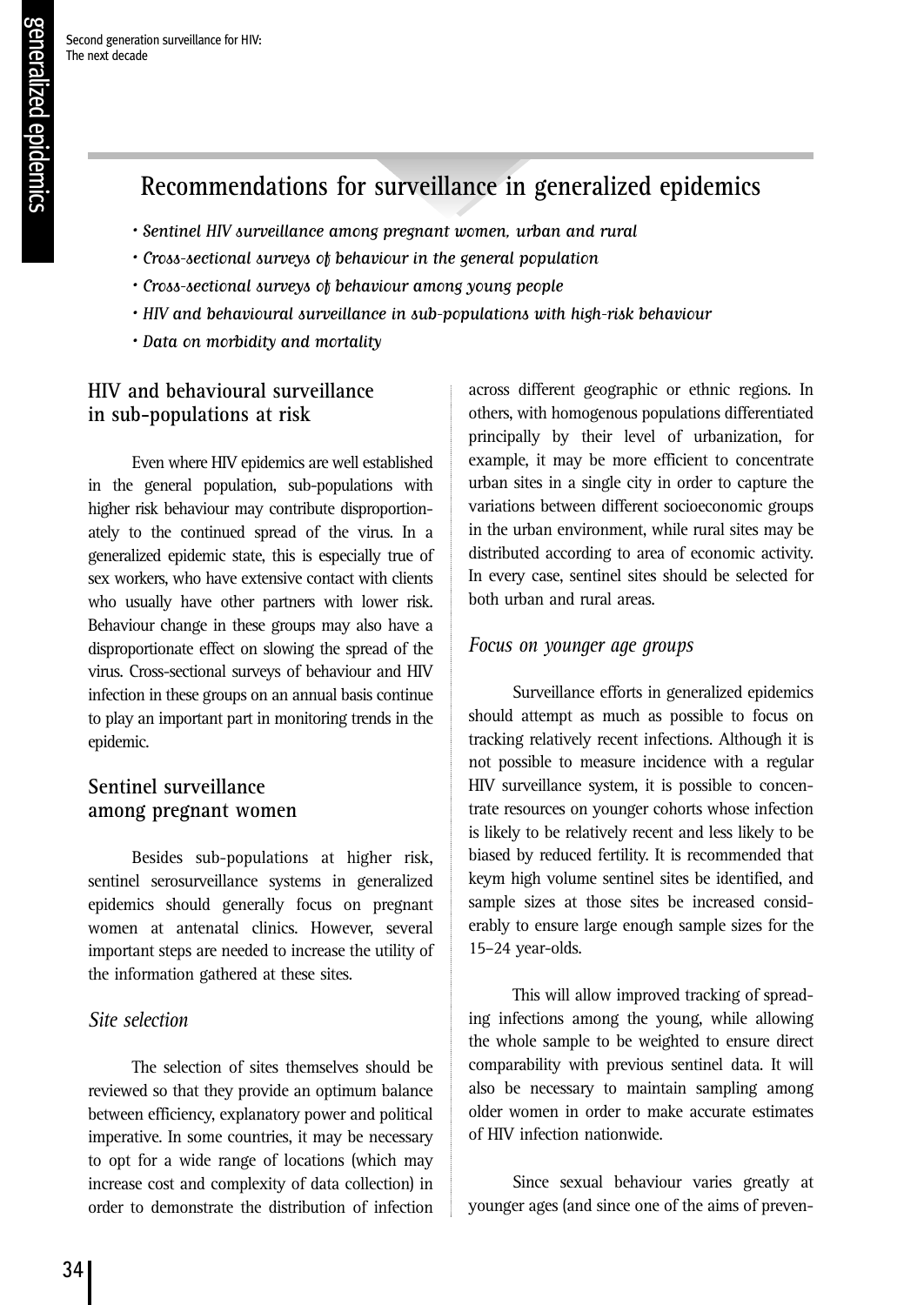WHO/CDS/CSR/EDC/2000.5 UNAIDS/00.03E

tion campaigns is to encourage a delay in early sexual activity) data for these age groups should be disaggregated wherever possible by single or twoyear age band. Such disaggregation is likely to be meaningful only in the highest volume sites. In some countries, especially those with lower fertility, it will not be possible at all. Indeed, meeting recommendations for larger sample sizes at younger ages may become more challenging as HIV prevention programmes grow more successful in reducing young women's exposure to unprotected sex with multiple partners, since there will be fewer pregnancies among young women. Technical guidelines intended to give more information on sample sizes and sampling methods are planned.

### *Collect data on site and population characteristics*

Second generation surveillance systems attempt to ensure that data are as comparable as possible, and to describe potential biases in biological or behavioural data collected. To that end, sentinel sites should collect data on basic population characteristics. In many antenatal clinics, these data are already collected. As a part of routine HIV surveillance, they should be used to compare the clinic populations with the general population, and with the population among whom behavioural surveys are carried out.

### **Behavioural surveillance in the general population**

In a generalized epidemic, repeat crosssectional household surveys are recommended for tracking changes in sexual behaviour. Such surveys should be conducted every three to five years. The exact mix of questions will depend on particular risk factors and vulnerabilities in a country, but indicators should be selected as far as possible from a standardized list so that results are comparable over time and place.

Household questionnaires should also record the same basic sociodemographic information as is recorded at antenatal clinics and other sentinel sites, to allow for the comparison of populations and the identification of possible bias.

### **Behavioural surveillance among young people**

In a mature, generalized epidemic, anyone who has unprotected sex with a partner whose HIV status is not known may be at high risk of infection. Saturation of older age groups means that new infection in such epidemics appears to be concentrated increasingly in younger age groups.

Establishing safer behaviour from the outset of young people's sexual lives may be far more effective in altering the course of the epidemic than changing behaviour in older groups. This is not least because young people are more open to new norms and attitudes than their elders. Many countries work hard to establish safer behaviour in young people, and some countries have been rewarded by significant falls in both reported risk behaviour and in HIV prevalence in this group. These successes have provided hope and strengthened the resolve of those contributing energy and resources to preventing the spread of HIV.

It is therefore very strongly recommended that surveillance systems in generalized epidemics include a component of behavioural surveillance among young people. The exact age groups covered will vary from country to country. In cultures where sex starts early—where HIV infection, STI or pregnancy are commonly recorded in adolescents—behavioural surveillance among young people may start in the early teens.

A rise in the age at first sex is an important response to HIV prevention campaigns, so behavioural surveillance among young people should continue through the early 20s. However since patterns of marriage, partnership and sexual behaviour may differ significantly over the early years of people's sexual lives, it is recommended that teenagers and the 20–24 year-old age group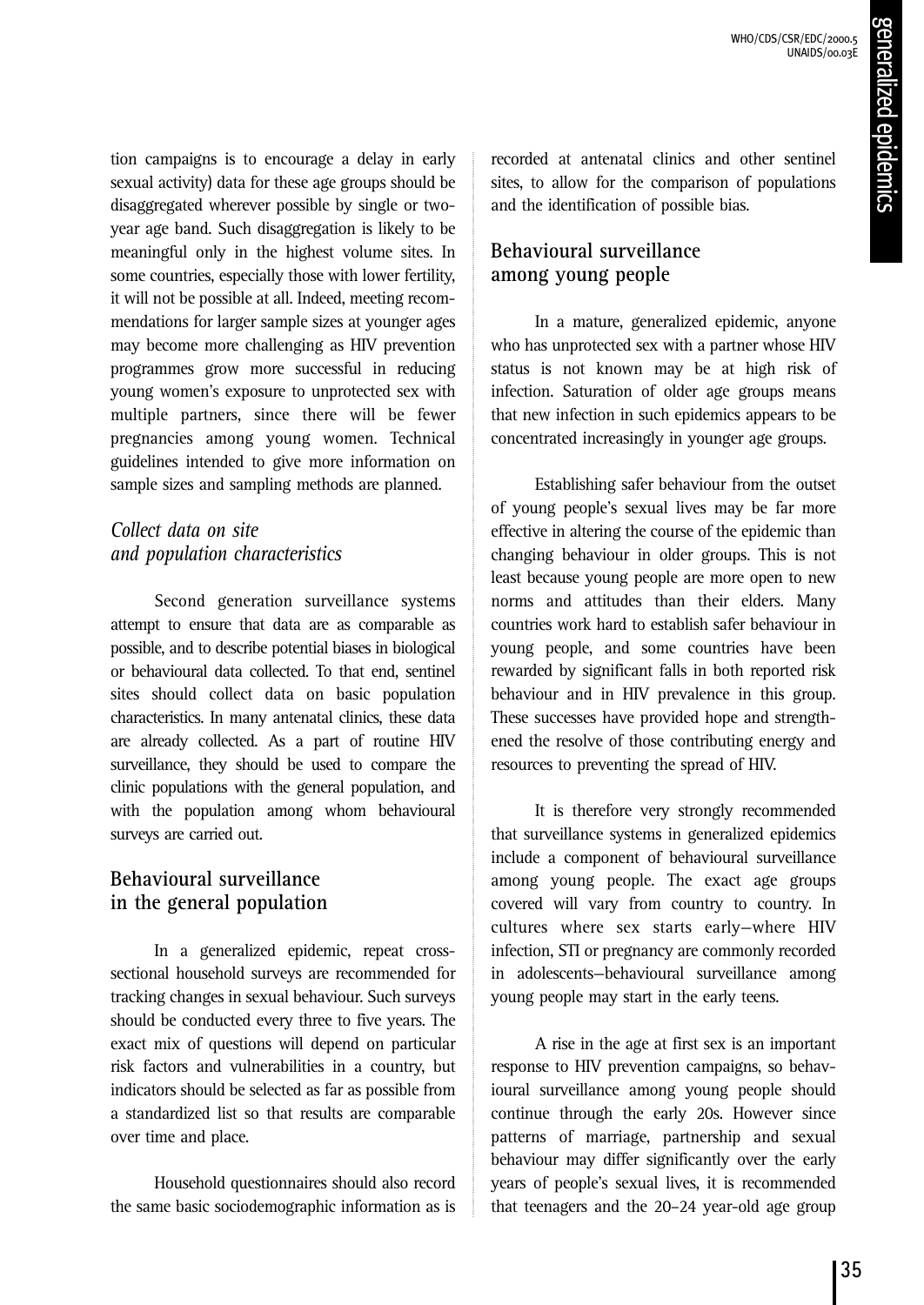be sampled separately. Household-based surveys will minimize bias in sampling for both groups.

Whereas in the 20-24 year-old age group the standard adult questionnaire on sexual behaviour may be appropriate, modifications are likely to be necessary for teenagers, especially in defining types of partnership. However as far as possible, indicators should overlap with those used in other types of surveys to allow for a comparison between groups.

Because behaviour changes more rapidly among young people than among older adults whose sexual habits are already well established, it is recommended that behavioural surveys among young people take place every two years.

### **Sampling for greater explanatory power**

A central tenet of second generation surveillance is that behavioural and biological surveillance data be used to inform and explain one another. The power of the two sets of information to illuminate real trends in the epidemic and the behaviours that spread it is greatly increased if they are designed from the start to be used together.

The collection of data that allow behavioural and biological surveillance populations to be compared has been discussed. But there is also room for increasing the explanatory power of surveillance systems through improved sampling.

It is important, firstly, that populations sampled for behavioural surveillance be chosen as much as possible to reflect the areas from which key sentinel surveillance sites draw their clients. In a national or regional household survey of behaviour, that may mean oversampling around sentinel sites.

It has been recommended that second generation surveillance systems attempt to focus on new infections by increasing sample sizes of younger women at key antenatal clinics. Surveillance systems ought to take the location of these sites into account when planning the householdbased behavioural surveys of young people that are recommended as an integral part of surveillance in a generalized HIV epidemic.

### **Indicators of morbidity and mortality**

Countries with generalized epidemics often face massive increases in incapacitating sickness and death in young adults which have implications for economic production and family structure, and generate increased needs in terms of social and medical services.

Data about real levels of sickness and death can help countries plan for these needs. At present, HIV and AIDS case reporting and records of AIDSrelated death are at best erratic. Efforts should be made to strengthen reporting systems to improve their utility to planners and policy-makers.

Better use can also be made of data generated by regular death registration systems in recording increases in both adult and child death from causes likely to be HIV-related.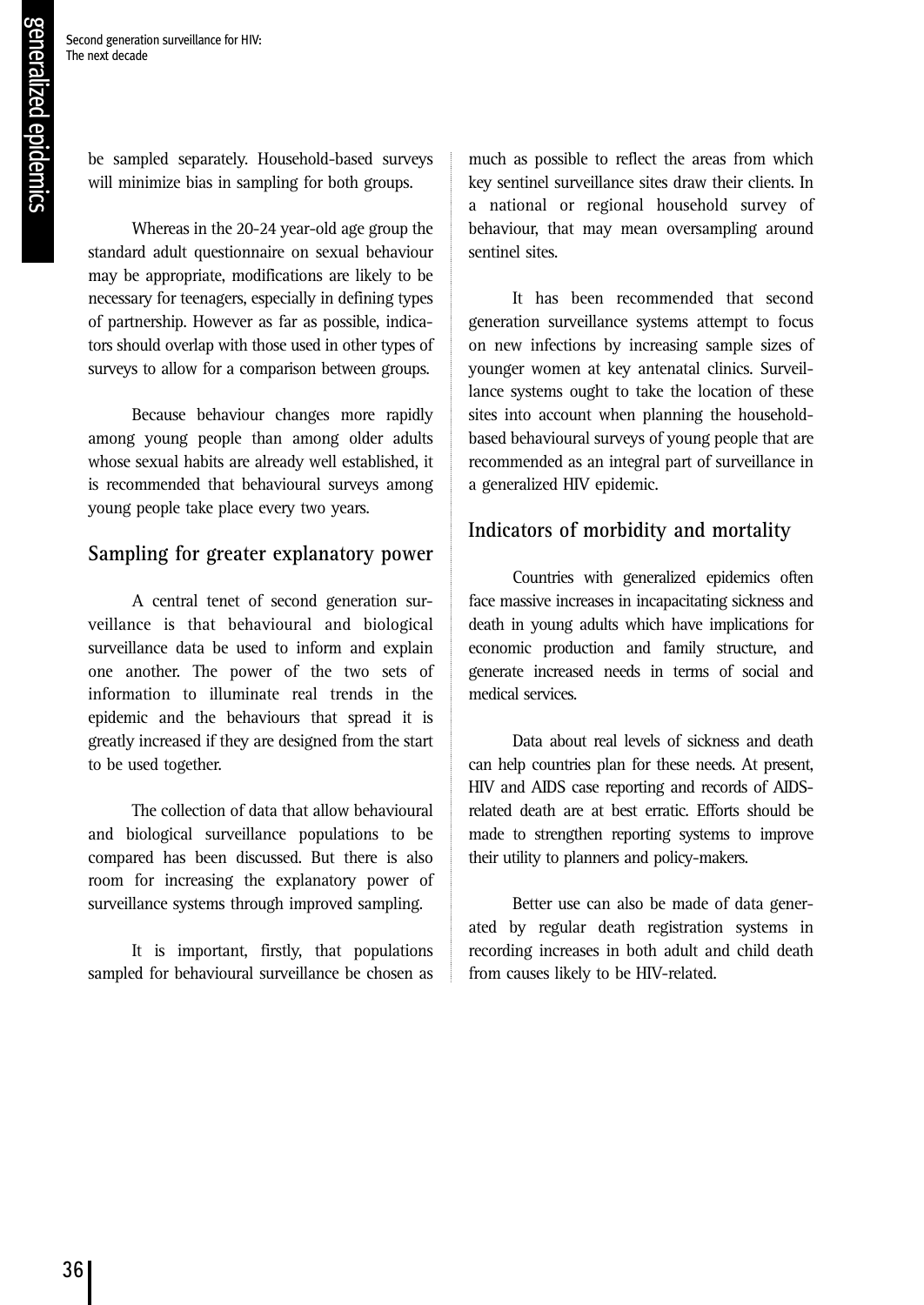# Surveillance for HIV: A step-by-step summary

## Low-level epidemics

| Main questions                                    | Core surveillance                                                                                                                  | Additional surveillance /<br><b>Studies</b>                                                                                                                                                     |
|---------------------------------------------------|------------------------------------------------------------------------------------------------------------------------------------|-------------------------------------------------------------------------------------------------------------------------------------------------------------------------------------------------|
| Are there groups<br>with risk behaviour?          | • Formative research<br>and mapping of groups<br>with potential risk behaviour<br>• Analysis of available<br>STI surveillance data | • Mapping to cover a larger<br>geographical area, and to be<br>conducted more frequently<br>• Estimate size of groups<br>with potential risk behaviour                                          |
| What are the main risk<br>behaviours?             | • Risk behaviour surveys<br>in groups considered<br>at high risk for HIV infection                                                 | · Increased geographical<br>coverage of risk behaviour<br>surveys<br>• STI prevalence and incidence<br>studies in groups with risk<br>behaviour                                                 |
| How much HIV infection<br>is there?               | • HIV serosurveillance<br>in identified groups<br>with risk behaviour<br>• Analysis of available blood<br>donor HIV screening data | • Larger coverage and increased<br>frequency of HIV sero-<br>surveillance in identified<br>groups with risk behaviour<br>• HIV sentinel serosurveillance<br>in pregnant women in urban<br>areas |
| Who else might be affected<br>and to what extent? | • AIDS case reporting<br>• HIV case reporting                                                                                      | · Risk behaviour surveys<br>focused on potential bridging<br>populations                                                                                                                        |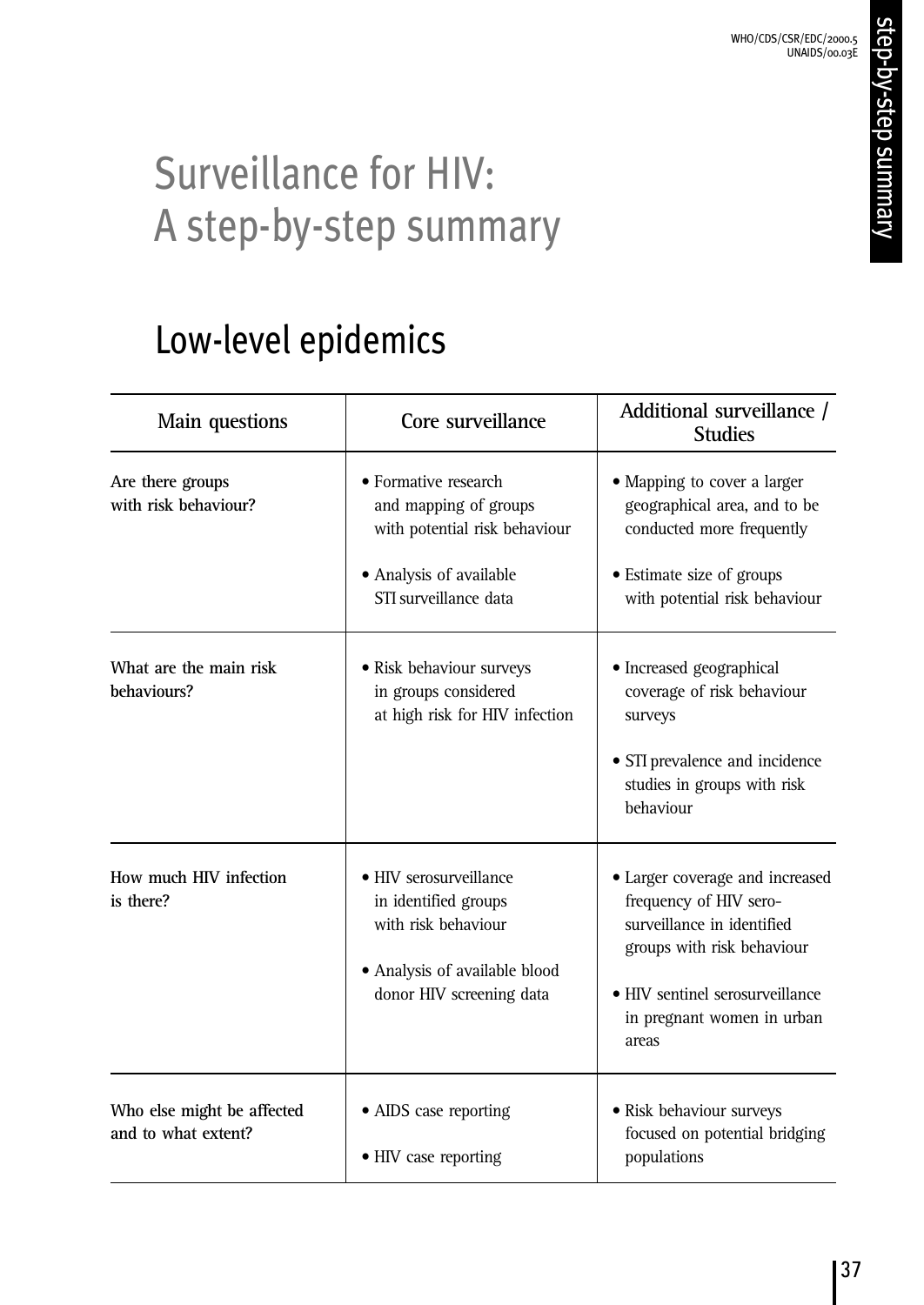# Concentrated epidemics

| Main questions                                                            | Core surveillance                                                                                                                                                                                                               | Additional surveillance /<br><b>Studies</b>                                                                                                                                                                   |
|---------------------------------------------------------------------------|---------------------------------------------------------------------------------------------------------------------------------------------------------------------------------------------------------------------------------|---------------------------------------------------------------------------------------------------------------------------------------------------------------------------------------------------------------|
| How much HIV infection<br>is there?                                       | • HIV serosurveillance in groups<br>with risk behaviour<br>• Annual HIV sentinel<br>serosurveillance in pregnant<br>women in urban/high exposure<br>areas<br>• Analysis of available blood<br>donor HIV screening data          | • Wider geographical coverage<br>and increased frequency<br>of HIV serosurveillance<br>in identified groups with risk<br>behaviour<br>• HIV serosurveillance in<br>bridging populations and<br>pregnant women |
| What are the main risk<br>behaviours and how<br>do they change over time? | • Repeated risk behaviour<br>surveys in groups with risk<br>behaviour<br>• Repeated risk behaviour<br>surveys in bridging<br>populations<br>• Analysis of STI data in groups<br>with risk behaviour and<br>bridging populations | • Wider geographical coverage<br>and increased frequency of<br>repeated behavioural surveys<br>in groups with risk behaviour<br>and bridging populations<br>• Surveys of health seeking<br>behaviour for STI  |
| Who else might be affected<br>and to what extent?                         | • Repeated risk behaviour<br>surveys in the general<br>population in urban/high<br>exposure areas<br>• AIDS case reporting                                                                                                      | • Repeated risk behaviour<br>surveys in the general<br>population in all areas<br>• HIV case reporting                                                                                                        |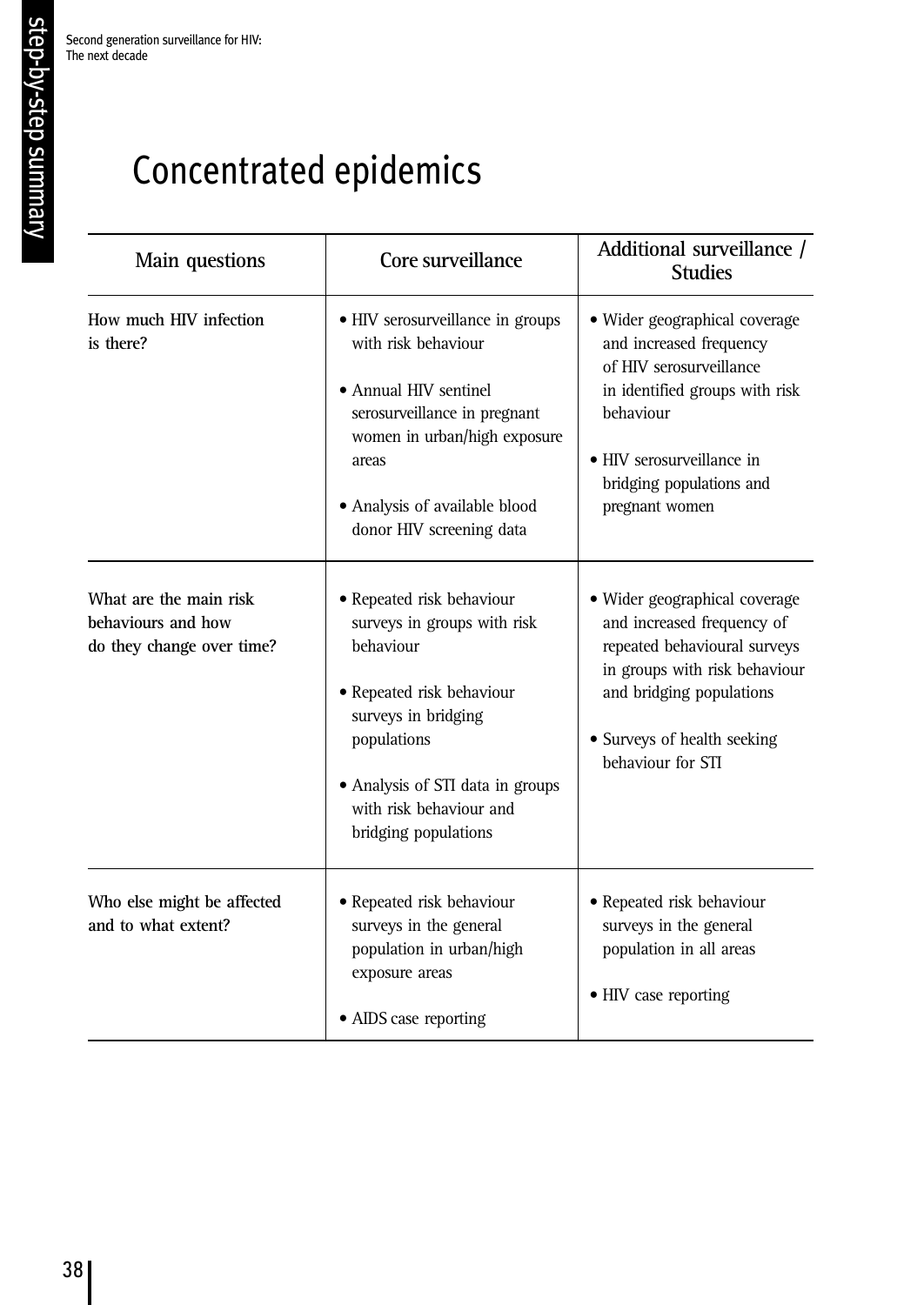# Generalized epidemics

| Main questions                                                                            | Core surveillance                                                                                                                                                                                                                                                                                                                                                | Additional surveillance /<br><b>Studies</b>                                                                                                                                                                                                                                           |
|-------------------------------------------------------------------------------------------|------------------------------------------------------------------------------------------------------------------------------------------------------------------------------------------------------------------------------------------------------------------------------------------------------------------------------------------------------------------|---------------------------------------------------------------------------------------------------------------------------------------------------------------------------------------------------------------------------------------------------------------------------------------|
| What are the trends<br>in HIV infection?                                                  | • Annual HIV sentinel<br>serosurveillance in pregnant<br>women in urban and rural<br>areas<br>• Increase sample size in high<br>volume sites to enable<br>analysis by age groups<br>• AIDS case reporting                                                                                                                                                        | • HIV sentinel serosurveillance<br>in pregnant women in a larger<br>number of sentinel sites<br>• HIV serosurveillance in groups<br>considered at high risk (e.g.,<br>sex workers and their clients)<br>• Population-based HIV<br>prevalence studies to validate<br>surveillance data |
| Is behaviour changing?<br>Do recorded changes help<br>explain trends in HIV<br>infection? | • Repeated behavioural surveys<br>in groups considered at high<br>risk of HIV infection<br>• Analysis of STI surveillance<br>data in groups considered at<br>high risk of HIV infection<br>• Repeated risk behaviour<br>surveys in the general<br>population with a focus<br>on young people<br>• Analysis of STI surveillance<br>data in the general population | • Larger coverage<br>of behaviour surveys                                                                                                                                                                                                                                             |
| What is the impact of HIV?                                                                | • Vital registration data<br>• Surveillance of TB and other<br>HIV/AIDS related illnesses                                                                                                                                                                                                                                                                        | • Other death data<br>(census and studies)<br>• Studies of access to care                                                                                                                                                                                                             |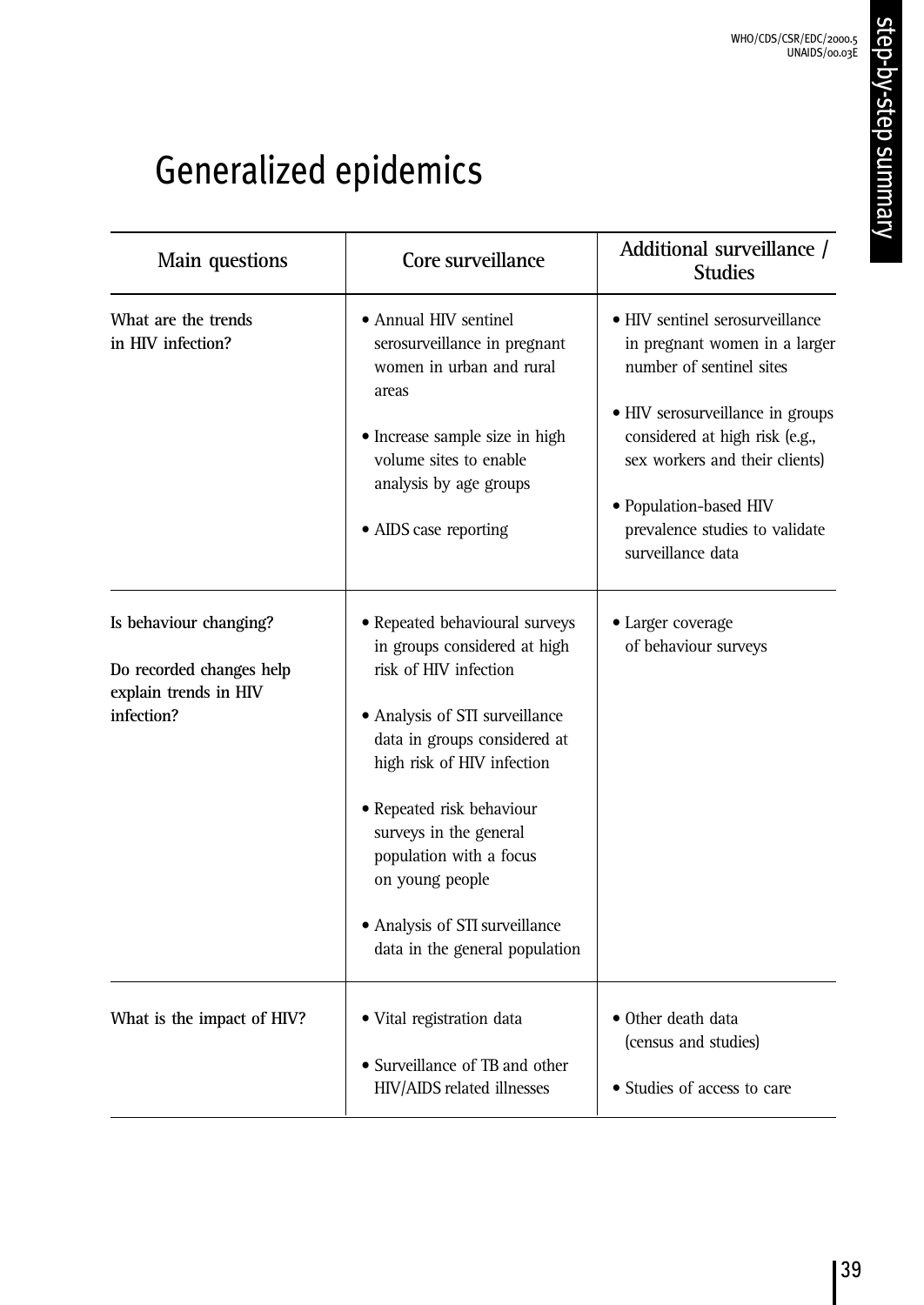# References

The three principal sources for materials listed here are UNAIDS, WHO and FHI. The latest versions of the published technical guidelines can be found on the internet at:

http://www.unaids.org *or* http://www.who.int *or* http://www.fhi.org

### Technical guidelines

**UNAIDS and Family Health International, May 1998: Meeting the Behavioural Data Collection Needs of National Programmes on STD/HIV and AIDS**

*This document discusses behavioural data collection needs by different epidemic state. It reflects recent thinking about the best use of resources in behavioural data collection in the context of second generation surveillance.*

**Family Health International, 1999. Survey Measurement and Sampling Guidelines for Repeated Behavioural Surveys. Arlington.**

*These guidelines focus on sampling frameworks in sub-populations of particular interest for behavioural data collection in HIV epidemics. They include hard to reach populations such as sex workers.*

**UNAIDS/WHO 1999: Guidelines for Sexually Transmitted Disease Surveillance**

*These technical guidelines provide information on STD surveillance in a number of different country settings. They discuss STD case reporting, prevalence assessment and monitoring and assessment of syndromic aetiologies, as well as other aspects of surveillance.*

**WHO Programme on Substance Abuse, 1998: The Guide on Rapid Assessment Methods for Drug Injecting —** *Draft*

*Includes protocols for assessing HIV prevalence and risk behaviour among injecting drug users.*

**WHO Programme on Substance Abuse, UNAIDS, 1998: The Rapid Assessment and Response Guide on Substance Use and Sexual Risk Behaviour —** *Draft*

*Focuses more closely on sexual risk behaviour among users of injecting and non-injecting drugs and other substances such as alcohol. Includes information on sampling, and questionnaire development.*

UNAIDS: **Reaching Regional Consensus on Improved Behavioural and Serosurveillance for HIV,** 1998

UNAIDS: **The Relationship of HIV and STD Declines in Thailand to Behavioural Change,** 1998

UNAIDS: **A Measure of Success in Uganda, 1998**